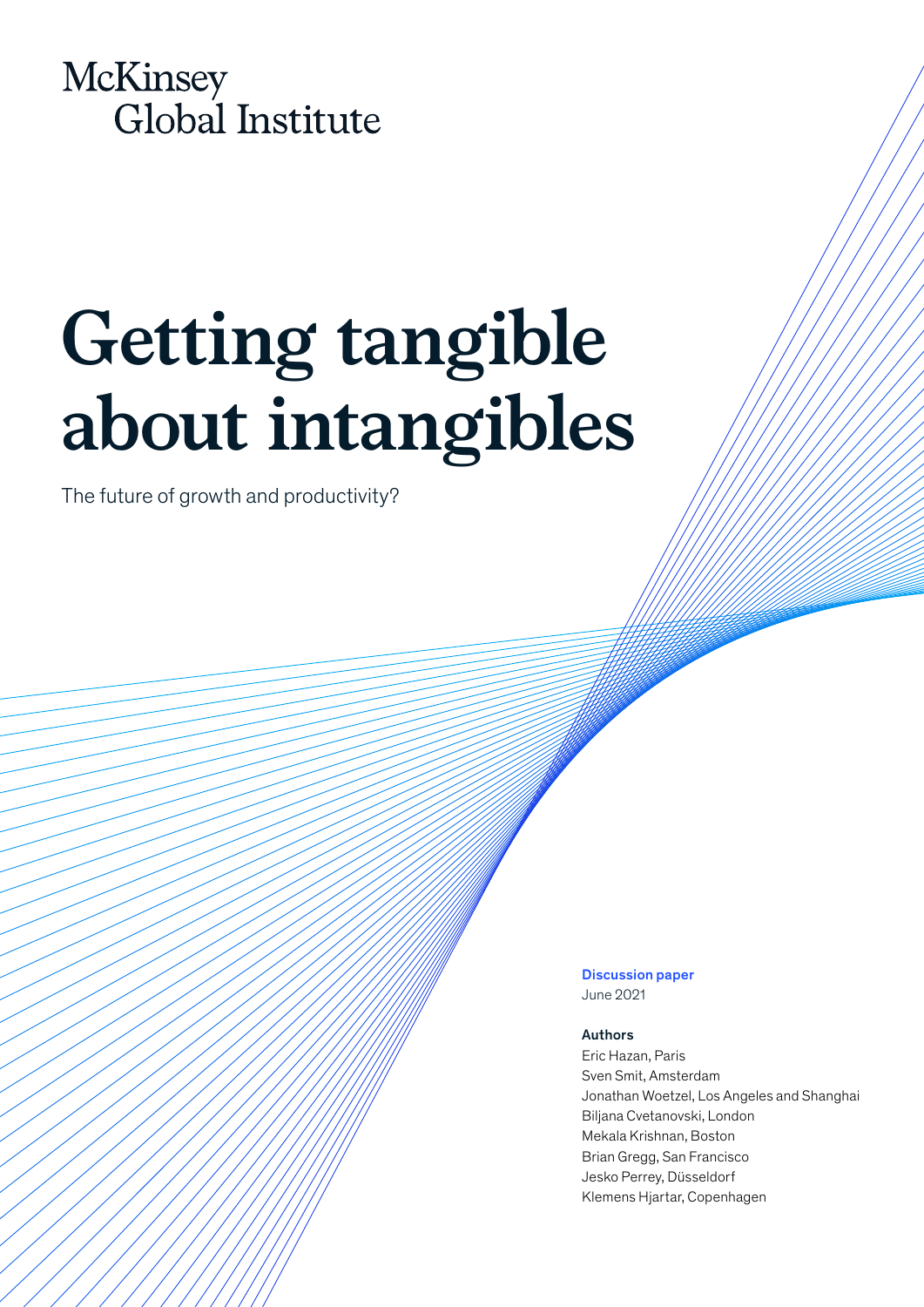# **McKinsey Global Institute**

Since its founding in 1990, the McKinsey Global Institute (MGI) has sought to develop a deeper understanding of the evolving global economy. As the business and economics research arm of McKinsey & Company, MGI aims to help leaders in the commercial, public, and social sectors understand trends and forces shaping the global economy.

MGI research combines the disciplines of economics and management, employing the analytical tools of economics with the insights of business leaders. Our "micro-to-macro" methodology examines microeconomic industry trends to better understand the broad macroeconomic forces affecting business strategy and public policy. MGI's in-depth reports have covered more than 20 countries and 30 industries. Current research focuses on six themes: productivity and growth, natural resources, labor markets, the evolution of global financial markets, the economic impact of technology and innovation, and urbanization. Recent reports have assessed the digital economy, the impact of AI and automation on employment, physical climate risk, global health, income inequality, the productivity puzzle, the economic benefits of tackling gender inequality, a new era of global competition, Chinese innovation, and digital and financial globalization.

MGI is led by three McKinsey & Company senior partners: co-chairs James Manyika and Sven Smit and director Jonathan Woetzel.

Michael Chui, Mekala Krishnan, Susan Lund, Anu Madgavkar, Jan Mischke, Jaana Remes, Jeongmin Seong, and Tilman Tacke are MGI partners. Project teams are led by the MGI partners and include consultants from McKinsey offices around the world. These teams draw on McKinsey's global network of partners and industry and management experts.

The MGI Council is made up of McKinsey leaders and includes Hemant Ahlawaf, Michael Birshan, Andrés Cadena, Sandrine Devillard, André Dua, Kweilin Ellingrud, Katy George, Rajat Gupta, Eric Hazan, Solveigh Hieronimus, Acha Leke, Clarisse Magnin-Mallez, Jurica Novak, Gary Pinkus, Hamid Samandari, Sha Sha, Oliver Tonby, and Eckart Windhagen. The Council members help shape the research agenda, lead high-impact research, and share the findings with decision makers around the world. In addition, leading economists, including Nobel laureates, advise MGI research.

This report contributes to MGI's mission to help business and policy leaders understand the forces transforming the global economy and prepare for the next wave of growth. As with all MGI research and reports, this work is independent and reflects our own views. This report was not commissioned or paid for by any business, government, or other institution, and it is not intended to promote the interests of McKinsey's clients. For further information about MGI and to download reports, please visit [www.mckinsey.com/mgi](http://www.mckinsey.com/mgi).

#### McKinsey Marketing & Sales Practice

The mission of McKinsey's marketing & sales practice is to help leaders of both consumer and businessto-business clients create growth that matters through meaningful transformations and marketing-driven profit. The practice helps its clients set their strategic direction, develop their marketing and sales capabilities, and connect their organization to realize the full potential of today's omnichannel opportunities. Clients benefit from McKinsey's experience in core areas of marketing such as branding, customer insights, marketing ROI, digital marketing, CLM pricing, and sales and channel management.

#### McKinsey Digital

McKinsey Digital drives transformation and builds businesses by bringing together the capabilities needed to help organizations grow and thrive in the digital age. We help our clients harness the power of data and artificial intelligence, modernize core technology and capitalize on new technology, optimize and automate operations, fuel digital growth, create stunning digital experiences, and build digital talent and culture.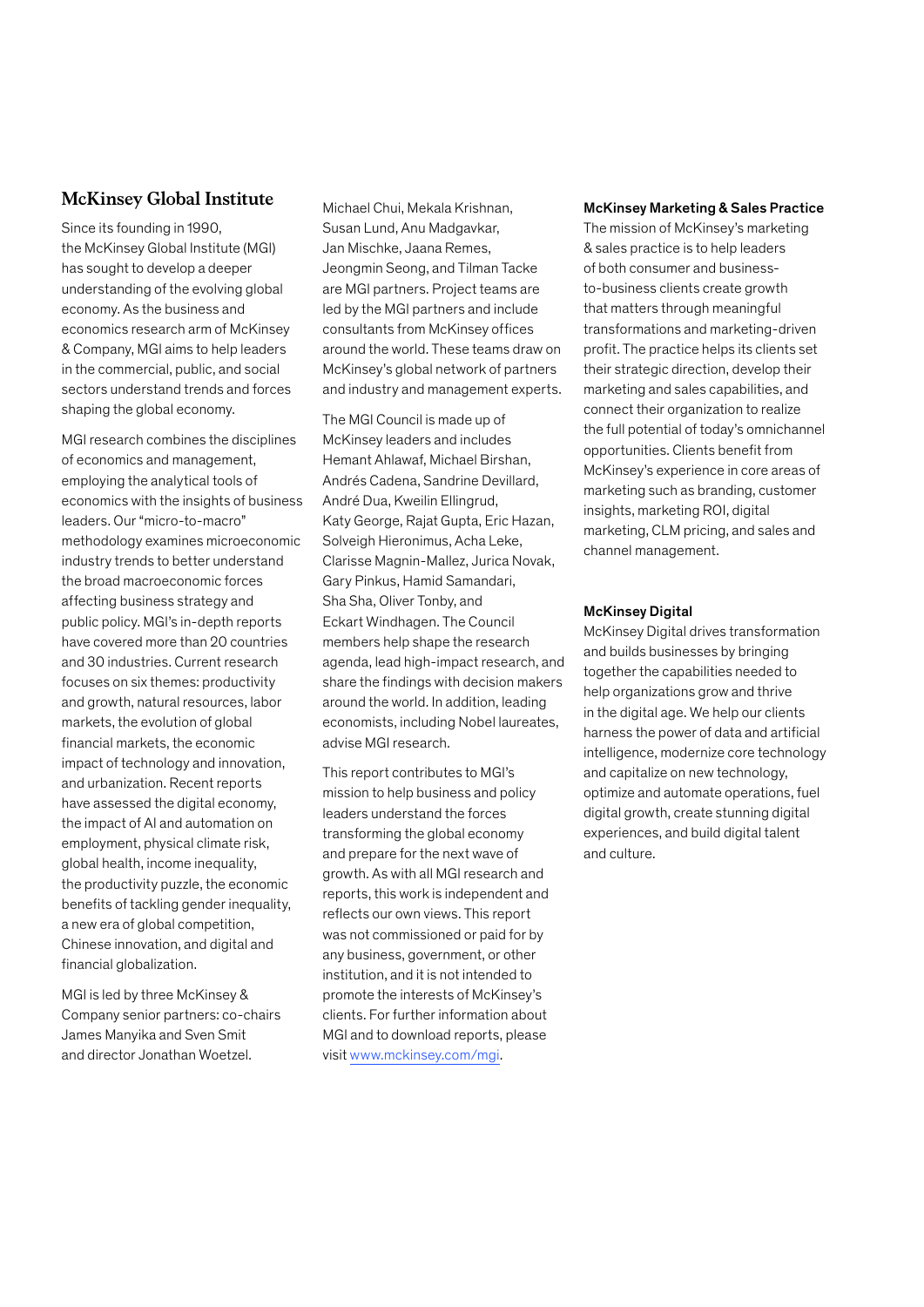# In brief **Getting tangible about intangibles**

Investment in intangible assets that underpin the knowledge or learning economy, such as intellectual property, research, technology, software, and human capital, has risen inexorably over the past quarter century, and during the COVID‑19 pandemic there appears to have been an accelerated shift toward a dematerialized economy. Could investment in intangible assets now breathe new life into productivity growth and unlock new growth potential? This research uses sector-level data and a new survey of more than 860 executives to explore the correlation between intangibles investment and the performance of sectors, economies, and firms, and to discover the formula for the effective deployment of intangible assets to drive growth. Key findings include the following:

# Even through economic disruptions, intangibles investments have

increased. Over the past 25 years, the United States and ten European economies (Austria, Denmark, Finland, France, Germany, Italy, the Netherlands, Spain, Sweden, and the United Kingdom) achieved 63 percent growth in gross value added (GVA), a measure of economic growth. During this period, the investment share of intangibles increased by 29 percent. Rising investment in intangibles has been associated with increasing total factor productivity of entire economies. Growth in investment in intangibles slowed after the global financial crisis, and productivity growth decelerated, too, suggesting a link.

# Investing in intangibles correlates with productivity and sector

growth. In the past quarter century, intangibles investment has risen in all sectors, and data from INTAN-Invest indicates that there is an observable link between investment in intangibles and GVA growth. It also indicates a strong association with total factor

productivity. Sectors that have invested the most in intangibles more than 12 percent of their GVA achieved 28 percent higher growth than other sectors in GVA, at more than 2.7 percent per year between 1995 and 2019. The relationship is strongest in knowledge-intensive services such as financial services and in innovation-driven services such as telecommunications, media, and technology. This apparent correlation reflects the synergistic nature of different types of intangibles. Companies with top-notch digital analytics attract the best talent, and that talent improves the quality and scope of the analytics. Reflecting such synergies, companies and sectors that invest across intangible categories post higher GVA than their peers.

Regardless of the sector, companies that invest more in intangibles grow more. The new survey indicates that top growers, defined as companies in the top quartile of GVA growth by sector in 2018–19 (whose median growth was 20 percent) are investing 2.6 times more in intangibles than low growers, defined as the bottom 50 percent of companies for GVA growth in 2018–19 (whose median growth was 3 percent). The gap increases to between five and seven times in sectors such as financial services where competitive advantage is anchored in knowledge.

Today's top growers not only invest more in intangibles but take risks to deploy them and develop granular capabilities needed to accelerate impact. Both top and low growers are investing in intangibles, but top growers take the deployment of intangible capital to the next level. For example, it is not sufficient to invest in accessing data; companies also need to have a data strategy enabling them to succeed in transforming their analytics. Rigorous processes, real-

time data-driven decision making, flexible architectures, and using intangibles investment to embed data, talent, and innovation in day-to-day operations is needed. Top growers have a test-and-learn, risk-taking mindset. They understand the need to continually reexamine what type of intangibles are most likely to deliver on competitiveness and growth, can be scaled, and are most likely to deliver synergies.

Huge value is at stake, and executives and policy makers should ask themselves what it will take to realize the intangibles opportunity. If 10 percent more companies were to attain the same share of intangibles investment and GVA growth as top growers, this could produce an additional \$1 trillion in GVA or a 2.7 percent increase across sectors in Organisation for Economic Co-operation and Development (OECD) economies. Given mounting evidence of the correlation between intangibles investment and GVA growth, there should be more focus on these assets. For companies, execution is key; top growers deploy these assets more effectively than other companies. Mindset matters: top growers tend to be more risk-taking and adopt a testand-learn environment when deploying intangibles. As the intangible, digitized economy spreads, reskilling becomes even more urgent. Intangibles-heavy superstar firms employ relatively fewer people than less digitized businesses, but those people tend to be higher skilled and higher paid. If these businesses pull even further ahead, inequality could rise. Governments can play a key role in reskilling and in ensuring that the right knowledge infrastructure—including education, communications technology including internet, urban planning, and public science spending—is in place.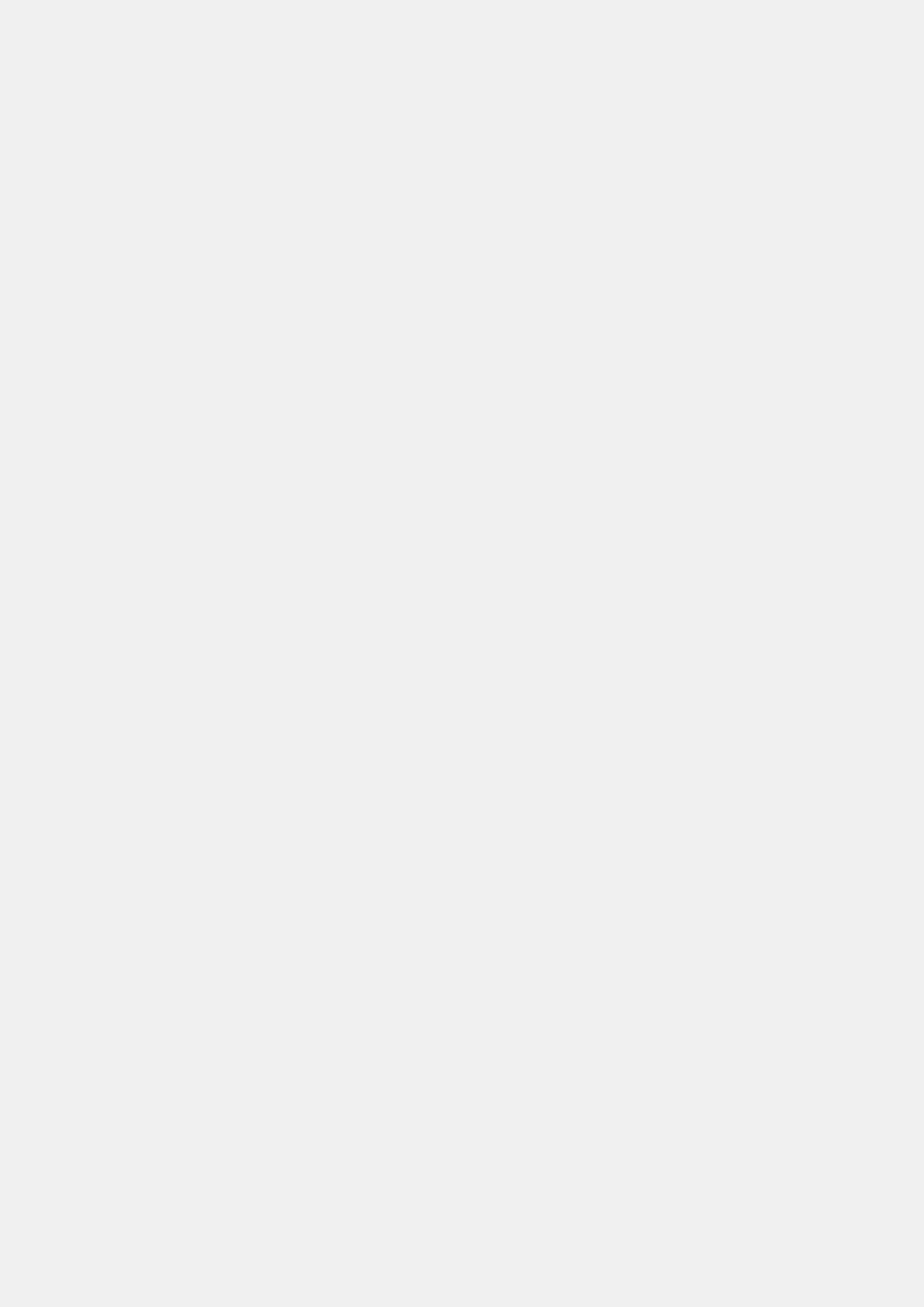# **Getting tangible about intangibles**

As attention necessarily turns toward the potential shape of the economic recovery when it comes, there will be a continuation—even an acceleration—of a shift toward growth based on skills, knowledge, digital and other technologies, and, notably, investment in intangible, rather than physical or tangible, assets in an increasingly dematerialized world. In the 19th century, the tools of growth were industrial machines; the tools of the knowledge or learning economy will be intangible assets, such as intellectual property (IP), research, technology and software, and human capital.<sup>1</sup> Companies and countries that master the deployment of intangibles will be well positioned and are already displaying above-average growth rates.

The role of intangible assets is a very broad and complex topic that raises many questions, not least how they should be defined (see the discussion in the next section). Is this the start of a new stage in the history of capitalism based on learning, knowledge, and intellectual capital? After the pandemic, could a wave of investment in intangibles be the force that unlocks new growth potential? Could intangibles help to unleash renewed productivity growth and solve the Solow Paradox?<sup>2</sup> After a decade of rapid productivity gains enabled by widespread adoption of information technology (IT) and trends such as globalization, productivity growth crashed between 2005 and 2019 as these trends appeared to reach the point of diminishing returns, and the next wave of technology—digitization of processes, big data and analytics, cloud computing, the Internet of Things, and artificial intelligence was not ready to fill the gap. This paper does not address these broad issues but focuses specifically on a link between intangibles investment and the performance of sectors, economies, and companies, and on how intangible capital differs from tangible capital and how its different characteristics heighten the imperative of effective deployment. We use the INTAN-Invest database for a sector analysis and draw on a new survey of more than 860 executives to ascertain their views on which specific use cases they consider key to making the most out of the intangible capital deployed.3

Over the past 25 years, investment in intangible assets has risen steadily as a share of total investment in the United States and ten European economies—Austria, Denmark, Finland, France, Germany, Italy, the Netherlands, Spain, Sweden, and the United Kingdom. In 1995, the split was about 70:30 in favor of tangible investment; by 2019, the split was 60:40.4 It is notable that the intangibles share continued to increase even in the face of major economic disruptions; indeed, some evidence indicates that that trend may have accelerated during the COVID‑19 pandemic in 2020 and early 2021.

Companies riding this trend effectively are outperforming others. The new survey indicates that top growers, defined as companies in the top quartile of gross value added (GVA) growth by sector in 2018–19 (whose median growth in all sectors was 20 percent) are investing 2.6 times more in intangibles than low growers, defined as the bottom 50 percent of

<sup>1</sup> Joseph E. Stigliz and Bruce C. Greenwald, *Creating a learning society: A new approach to growth, development, and social progress*, Columbia University Press, 2014; and Fritz Machlup, *The production and distribution of knowledge in the United* 

States, Princeton University Press, 1962.<br>In 1987, economist Robert Solow said that the computer age was everywhere except in the productivity statistics. The failure of innovation to boost productivity came to be known as the Solow Paradox. See Mekala Krishnan, Jan Mischke, and Jaana Remes, "Is the Solow Paradox back?" *McKinsey Quarterly*, June 2018. Also see Felix Roth, "Intangible capital and labor productivity growth: A review of the literature," *Hamburg Discussion Papers in International Economics*, 2019, Number 4; and Carol Corrado et al., *Intangible investment in the EU and US before and since the Great Recession and its contribution to productivity growth*, EIB Working Papers number 2016/08, European Investment Bank, 2016.

<sup>3</sup> INTAN-Invest disseminates harmonized cross-country data on investment in intangibles by industry covering 15 EU countries and the United States from 1995 onward. See [intaninvest.net](http://www.intaninvest.net/). For full details of sources and methodology, see

the technical appendix. 4 Data for 2015–2019 are extrapolated.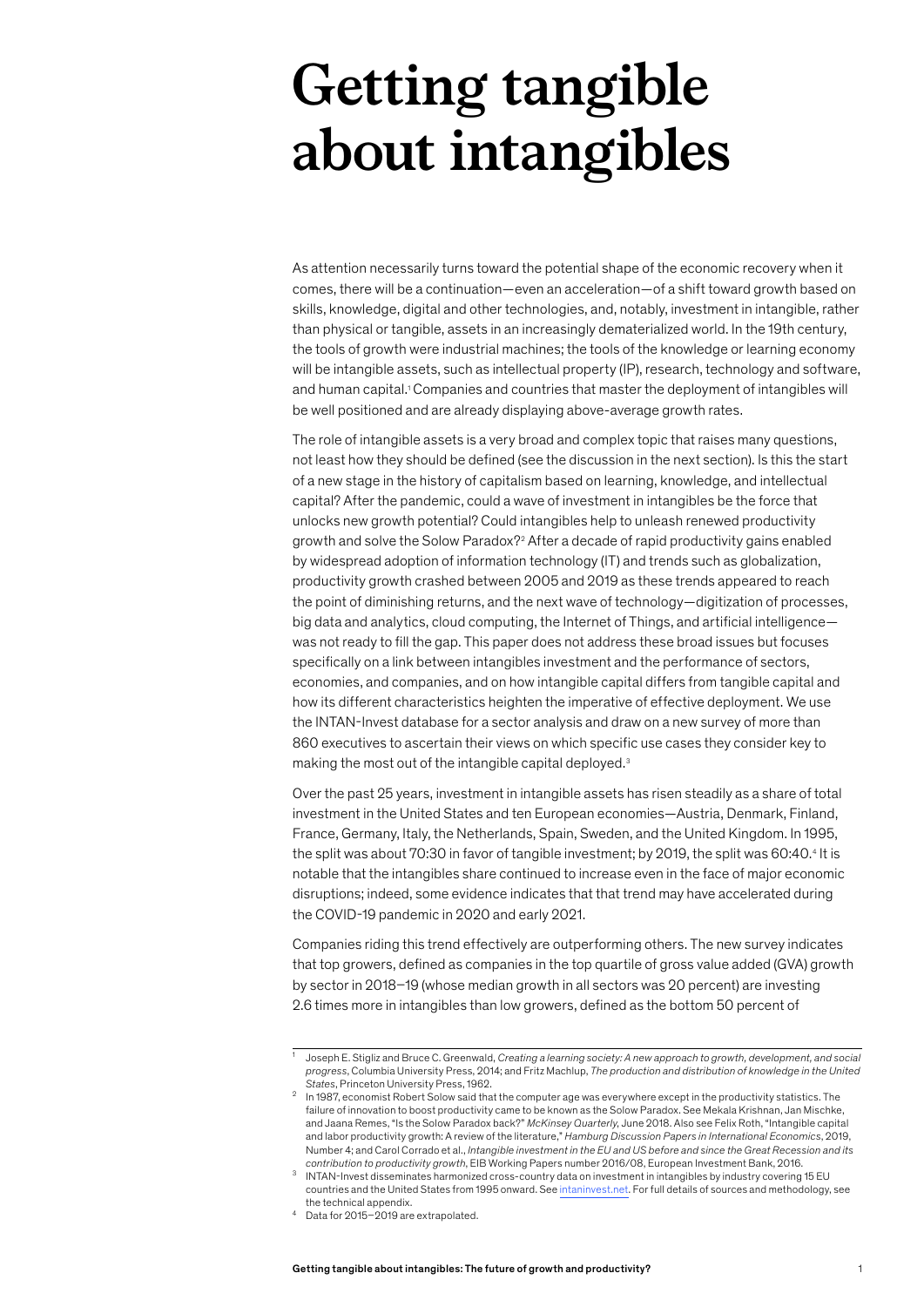companies on GVA growth in 2018–19 (whose median growth was 3 percent in all sectors).<sup>5</sup> The gap between them increases to between five and seven times in sectors such as financial services where competitive advantage is anchored in knowledge. This offers strong evidence that intangible capital is correlated with higher growth across sectors and companies.

Could intangibles be an important part of the formula needed for robust economic recovery from the COVID-19 crisis, which not only has taken a terrible human toll but has been the deepest disruption to economies around the world since World War II? In 2020, GDP fell by 3.5 percent in the United States, 9.9 percent in the United Kingdom, and 11.0 percent in Spain, for instance. Meanwhile, the seeds of a different type of recovery were being sown. Under pressure from economic lockdowns and plunging demand, many firms accelerated digitization and, to a lesser extent, automation. A McKinsey executive survey conducted in December 2020 found that three-quarters of respondents in North America and Europe said that they expected investment in new technologies to accelerate in 2020–24, up from 55 percent who said they increased such investment in 2014–19. Intangibles investment as a share of total investment reported by national statistical offices rose in the United States and six large European economies in the first three quarters of 2020, for example, by as much as 2.8 percentage points in France and 1.9 in the United Kingdom.6

The shift toward intangibles has continued even in the face of major disruption, suggesting that it is a long-standing trend but one that is not fully reflected in traditional accounting. The full transformative power of intangibles has yet to be revealed. Amid the perennial discussion about the long-term structural decline in private investment, it may well be that companies, or at least large, high-performing companies, are, in fact, investing heavily—but more in intangibles than in tangibles.

#### **What are intangibles and why are they important?**

As far back as the 1960s and 1970s when futurists were talking about the postindustrial time to come, the importance of intangibles began to be part of the conversation. Their role came to even greater prominence in the 1990s as the concepts of the "network society" and "weightless world" became common currency, as value chains and economies globalized, and as management practices and business processes improved.7 In the computer and internet age, appreciation of the importance of intangibles heightened further. After the bursting of the dot-com bubble in the 2000s, a period that included the 2008 global financial crisis and a decade of relative economic stagnation, their time had come. The emergence of mobile and cloud computing technologies turbocharged digitization, and firms fully realized intangibles as a key piece of the formula they need to deliver disproportionate returns. The ubiquity of computers and data today is enabling us to leverage accumulated knowledge and content in myriad ways. As economists Jonathan Haskel and Stian Westlake said in their 2017 book, the notion of "capitalism without capital" is now at center stage.<sup>8</sup>

Yet this new era is not showing up in national accounts or, indeed, corporate balance sheets, and it is likely that we are heavily underestimating the role they are playing in accelerating the development and spread of the knowledge economy (see Box 1, "A new look at intangibles").

The term "network society" came to prominence in an influential book by Manuel Castells. See Manuel Castells, The rise of *the network society: Economy, society, and culture*, Blackwell Publishing, 1996. The term "weightless world" was used as the title of a 1999 publication focused on the rise of the digital economy. See Diane Coyle, *The weightless world: Strategies* 

 $\overline{5}$  The survey was conducted in March 2021 in 16 countries in three regions covering 21 sectors. Of the 861 respondents, nearly 80 percent were C-suite executives. Of the companies represented, two-thirds had revenue of \$500 million or more, and just over half had revenue of \$1 billion or more. The main analyses were performed for the most important sectors by size of GVA, and we ensured that these sectors were represented in the survey. Of 861 respondents, 20 percent were in advanced manufacturing; 16 percent in telecommunications, media, and tech; 14 percent in retail trade; 13 percent in financial services; and 6 percent in energy and utilities. The survey results also enabled us to undertake analyses of approaches to intangibles at the firm level. The Organisation for Economic Co-operation and Development (OECD) defines gross value added as the value of output less the value of intermediate consumption; it is a measure of the contribution to GDP made by an individual producer, industry, or sector. See *Glossary of statistical terms*, OECD, stats.oecd.org/ glossary/index.htm.<br>Will productivity and growth return after the COVID-19 crisis? McKinsey Global Institute, March 2021, on McKinsey.com.

*for managing the digital economy*, The MIT Press, 1999. 8 Jonathan Haskel and Stian Westlake, *Capitalism without capital: The rise of the intangible economy*, Princeton University Press, 2017.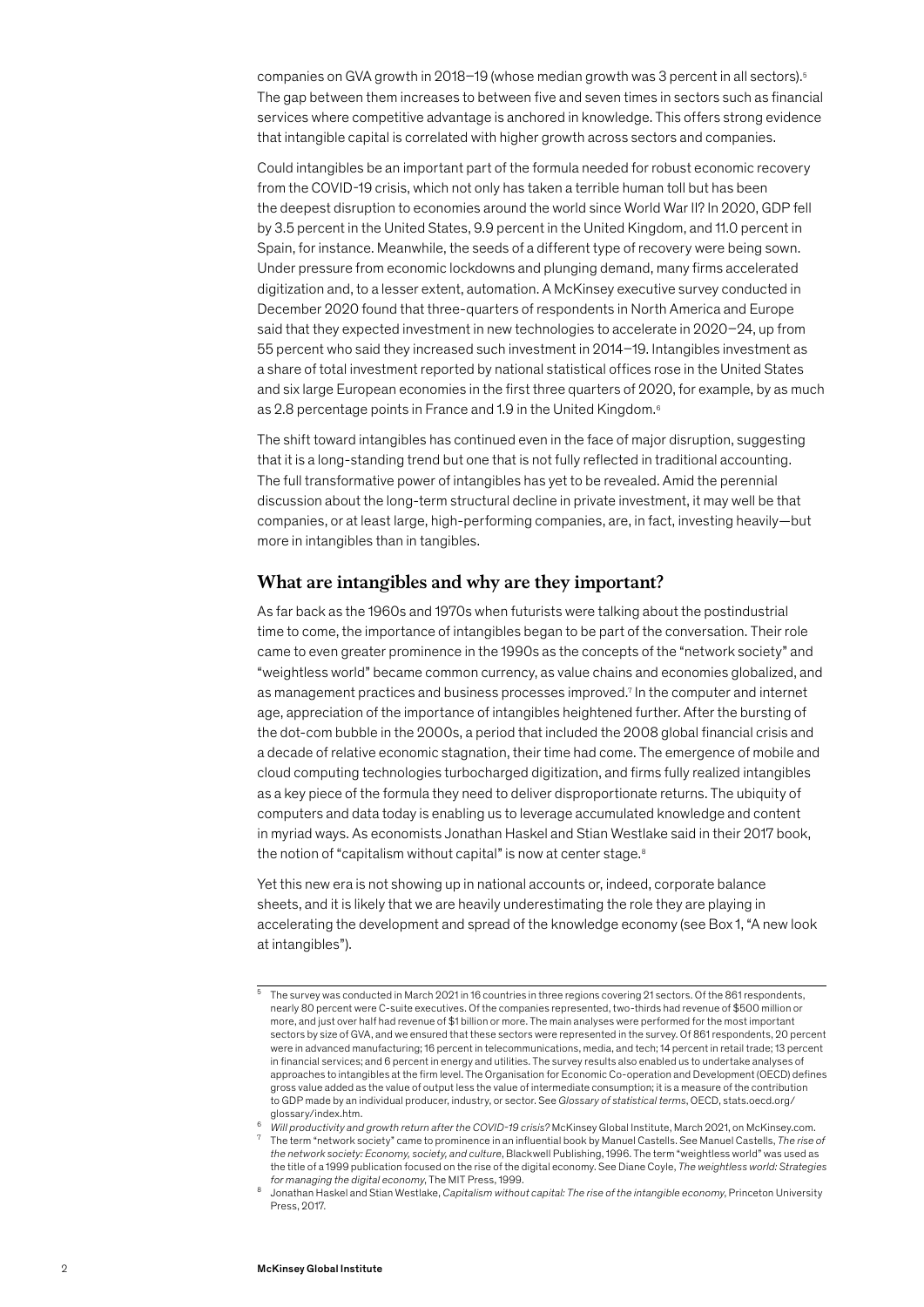#### Box 1.

#### **A new look at intangibles**

Current definitions and accounting treatments of intangibles are not well suited to the realities of business in a growing knowledge economy. As intangibles spread and create value, this topic needs consideration if we are going to measure their value in a way that is useful for executives and economic policy makers. We have been working with economists to see how current definitions and approaches to intangibles might be adapted, and in this paper we attempt to broaden current definitions.

National statistics and corporates today broadly recognize the same categories of investment as intangible assets, including IP, R&D, goodwill, and computer software. However, they treat specific items differently. For instance, goodwill is reported as "intangible assets" by corporates but recognized as "financial" capital in national accounts when first created. The R in R&D is systematically recognized as an intangible asset by national accounts but not always by corporates. These nuances may result in differences in the measurement and scope of intangibles.

- The OECD defines an intangible as "something which is not a physical asset or a financial asset, which is capable of being owned or controlled for use in commercial activities, and whose use or transfer would be compensated had it occurred in a transaction between independent parties in comparable circumstances." 1 In essence, the value of an intangible is dematerialized and becomes apparent only when, say, a company is sold and the market assigns a value to it. Specifically, national accounts compiled by statistical agencies usually include various types of IP, including patents, know-how and trade secrets, trademarks, trade names and brands, rights under contracts, and government licenses, as well as goodwill and ongoing concern value and investment in software.
- Corporates usually count as intangibles IP items including patents, copyrights, customer relationships, brands, and concession rights, as well as goodwill and investment in software. How they account for intangibles depends on a range of factors, including national tax codes, as well as accounting conventions and rules.

As a result, many types of expenditure that create multiyear valuable assets are simply expensed through the profit-and-loss account or considered intermediary expenditure in national accounts. When business leaders and, by extension, shareholders are "trapped" in accounting norms that are not necessarily fit-for-purpose and consider investments in intangibles as costs rather than assets, this can lead to suboptimal decisions. By adjusting accounting norms, the full value of intangibles could become clearer, which could lead to better decisions.

Jonathan Haskel and Stian Westlake highlighted three categories of intangibles in their influential book, *Capitalism without capital*: "intellectual property/innovative property," which includes R&D, mineral licenses, design, financial innovation, and artistic originals; "computerized information," including software and databases; and "economic competencies" such as advertising and brands, marketing research, organizational capital, and training. This broader definition and analysis of intangibles has more relevance than traditional categorization to the role they are increasingly playing in companies, sectors, and economies.

In this paper, we use the INTAN-Invest database developed by Haskel and Westlake, further developing the three categories into four to include a broader set of capabilities (marketing, management, and digital) that are key to building future growth prospects. Those categories are also intangible: innovation capital; digital and analytics capital; human and relational capital, which includes two subcategories: organizational and managerial capital, and ecosystems and networks; and brand capital, such as customer insights and customer experience.

<sup>1</sup> *Guidance on transfer pricing aspects of intangibles*, OECD/G20 Base Erosion and Profit Shifting Project, OECD, 2014.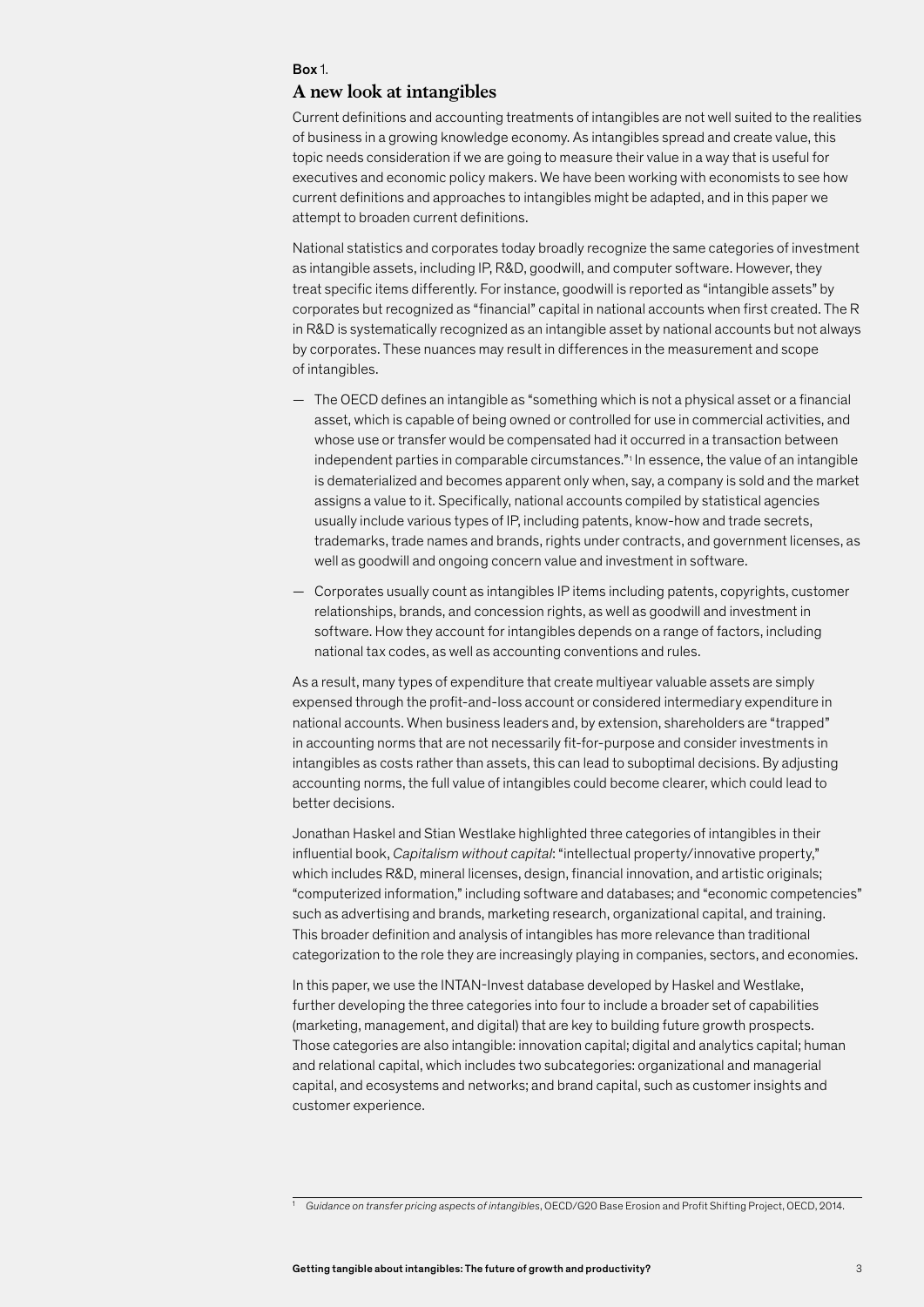Future work is needed to better capture the nature of investment in intangibles by revising and adjusting the accounting treatment of expenditures associated with these assets. Instead of showing up simply as in-year expenses or not being accounted for at all, spending on intangible assets could be capitalized—recognized as capital investment in an asset that will create value not only in the year of that investment but in future years, too (Exhibit 1). Looking at business investment and economies through the lens of intangibles enhances understanding of where and how they are increasingly creating value. Changing accounting norms is not theoretical but practical, and it is arguably the prerequisite for revealing the full value of intangible assets.

#### Exhibit 1

#### **Expenses on intangibles could be capitalized to better reflect investments made in new growth potential.** Illustrative

| Corporate profit<br>and loss |  | Potentially<br>capitalized? | Capitalization Depreciation<br>factor <sup>1</sup> | rate |
|------------------------------|--|-----------------------------|----------------------------------------------------|------|
| Sales                        |  |                             |                                                    |      |
| Cost of goods<br>sold        |  |                             |                                                    |      |
| Gross margin                 |  |                             |                                                    |      |
| R&D                          |  |                             | $1.0\times$                                        | 0.15 |
| Design                       |  |                             | $0.5\times$                                        | 0.20 |
| Advertising                  |  |                             | $0.6\times$                                        | 0.55 |
| Marketing<br>research        |  |                             | $0.6\times$                                        | 0.55 |
| Training                     |  |                             | $1.0\times$                                        | 0.40 |
| Digital                      |  |                             | n/a                                                | n/a  |
| Other fixed costs            |  |                             |                                                    |      |
| <b>EBITDA</b>                |  |                             |                                                    |      |

Source: Corrado et al., 2012; McKinsey Global Institute analysis 1. Capitalization factor is the share of expenditure that is capitalized into the balance sheet.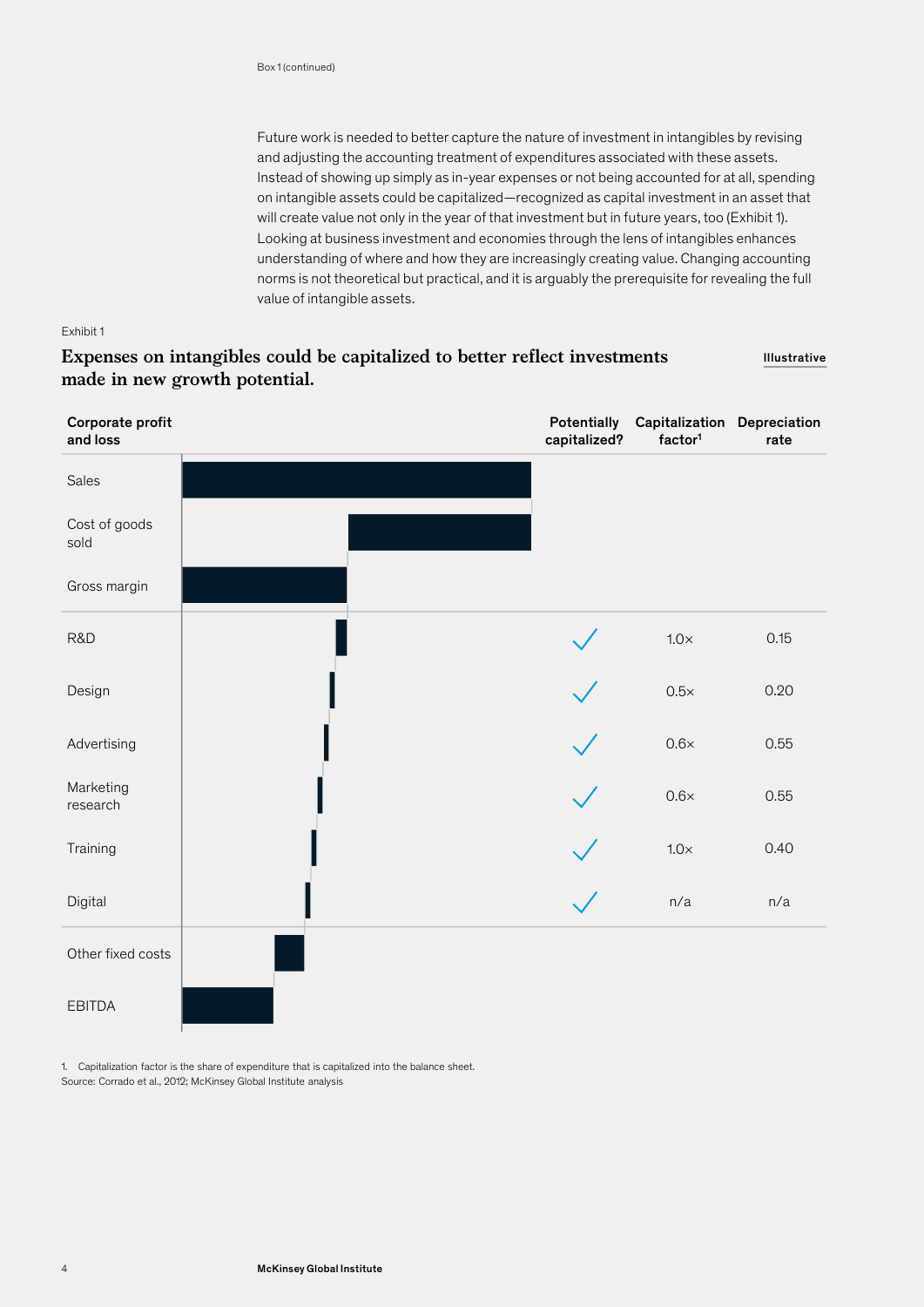Accounting norms arguably underestimate the role of intangible capital, which is found throughout economies today. This capital can be a unique design that engages large numbers of users and improves their digital experiences, or the digital capture of user behavior, contributions, and social profiles. It can be an environment that encourages consumers to access products and services, or the intense big data and analytics capabilities that can guide operations and business growth. In short, intangible capital encompasses a variety of concepts, including knowledge, brands, building partnerships, relationships, and networks, and improvements to organizational effectiveness. Different groupings have been considered.9 This paper focuses on the following four major types of intangible assets:

- $-$  Innovation capital. This arises from investments that build a company's IP. It includes investments in R&D in, for instance, new product development across industries from manufacturing to biotechnology; design, such as new product interfaces—digital (payment gateways in apps) or physical (larger iPhone screens); and entertainment and artistic originals, including book publishing and movie production. For an electronics company, this could be investment in the design of a new device (for instance, IBM's twonanometer chip).10 For a mining company, it could be investing in geological intelligence for exploration.
- **Digital and analytics capital.** This arises from investments in building software such as the installation and maintenance of customer relationship management software; developing databases, including building a data lake and a data management platform; digital platforms such as a front-end e-commerce interface; and analytics models and algorithms, the latter including, for instance, a personalization process that enables realtime and tailored social media campaigns.
- $-$  Human and relational capital. This spans two subcategories. First, organizational and managerial capital includes investments that build individual or organizational skills through training, including to advance the skills of a workforce in a particular specialty and the development of capabilities through, for instance, a talent strategy that builds employees' critical digital and cognitive capabilities, their social and emotional skills, and their adaptability and resilience. Second, capital associated with ecosystems and networks includes activities related to developing and improving privileged relationships; partnerships with, for example, key suppliers; and networks including, for instance, an ecosystem of data partners.
- **Brand capital.** This arises from investments in marketing and sales that build and improve brand equity, including, for instance, a TV campaign to improve brand awareness; convening consumer panels to develop customer insights and better understand the voice of the customer; and targeted promotions aimed at avoiding customer churn or offering excellent customer service, which enable improved customer retention.

Taking these together, there is a common thread—investments in intangible capital yield new products, processes, or capabilities that are often complex to build and replicate but that enable companies to create enduring competitive strength. These assets can be scaled more readily than tangible assets, and their benefits are more likely to spill over and exhibit synergies with other intangibles. However, unlocking that value and productivity is costly. Intangibles can involve very large up-front investments, which can take considerable time to yield results and may not be easily recoverable.<sup>11</sup> BioNTech, the specialized biotech company that co-developed a COVID‑19 vaccine with pharmaceutical company Pfizer, had been operating at a loss since its startup in 2008, and it invested more than \$1 billion in

<sup>9</sup> Carol Corrado, Jonathan Haskel, and Cecilia Jona-Lasinio*, Intangible capital and growth in advanced economies: Measurement methods and comparative results*, Institute of Labor Economics (IZA), discussion paper number 6733, July 2012.

<sup>10</sup> *IBM unveils world's first 2 nanometer chip technology, opening new frontier for semiconductors*, IBM, May 6, 2021. <sup>11</sup> Jonathan Haskel and Stian Westlake, *Capitalism without capital: The rise of the intangible economy*, Princeton University Press, 2017. The authors note that the characteristics of intangibles have consequences for economies. They note that investment appears low because some is unrecorded.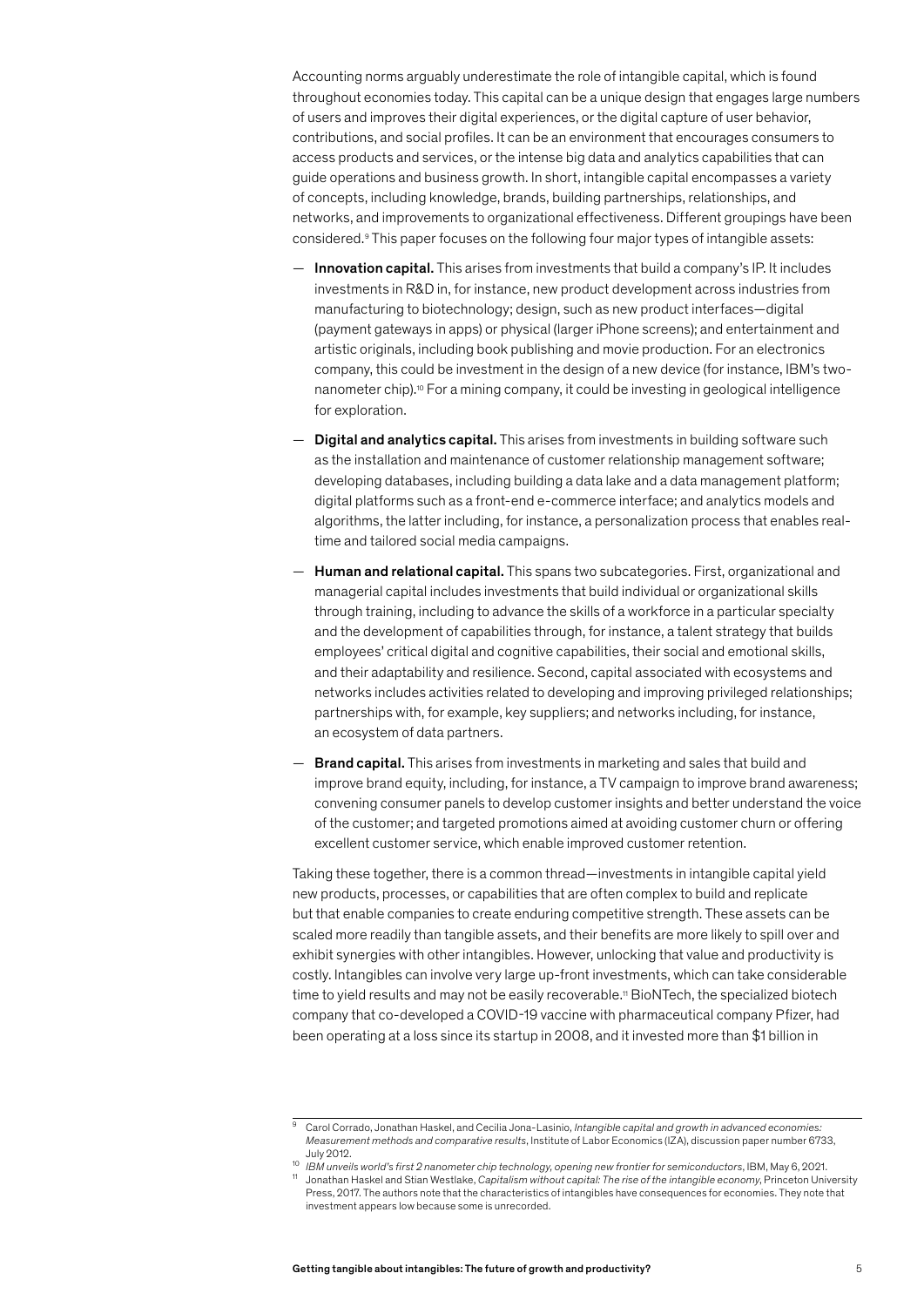developing a mRNA technology platform.<sup>12</sup> Because of widespread use of the BioNTech Pfizer COVID‑19 vaccine, BioNTech is today one of the most valuable companies in the biotech industry.

Both Amazon's development of an internal search process that promotes next products to buy and Netflix's efforts to fine-tune personal recommendations to increase video viewing and retain customers incurred considerable up-front costs, but those were also investments that contributed to building intangible assets that have been just as valuable as—and arguably more valuable than—building a factory 25 years ago. There is a risk that intangible assets can be copied or stolen from others. Think of smartphone features that are widely available across different brands. However, two characteristics make up-front investment worthwhile. First, intangibles can be scaled. Take Coca-Cola as an example; developing the brand together with a marketing and communications strategy takes a lot of money but, once developed, can be replicated anywhere in the world. Second, intangibles offer synergies. Google, for instance, invests heavily in developing human capital through training, which enables the company to attract and retain talent that, in turn, delivers an edge in highly valuable digital and analytical know-how.13

Importantly, ensuring that intangibles investments yield returns requires different capabilities and know-how, which we discuss in some depth in this paper. But they also help create new capabilities that can unlock considerable value.

## **Over the past 25 years, the investment share of intangibles increased by 29 percent**

Over the past 25 years, the United States and ten European focus economies achieved 63 percent growth in GVA, a measure of economic growth. This represents 73 percent growth in the United States and 51 percent growth in the ten European economies. During this period, the investment share of intangibles increased by 29 percent (see the technical appendix for full details of how intangibles are defined).

The European economies started from a lower base than the United States. US investment in intangibles was markedly higher as a share of investment than in Europe in 1995, 36 percent versus 25 percent. From 1995 to 2019, Europe's share rose faster than the US share, but at the end of the period was still lower, at 36 percent compared with 42 percent. Over this period, the US economy grew at a rate of 2.3 percent but the ten European economies on average at 1.6 percent, indicating a broad relationship between level of intangibles investment and GVA growth rates.

It is notable that the share of intangibles in total investment has risen steadily even in the face of economic disruptions such as the bursting of the dot-com bubble in the late 1990s although with some temporary periods of deceleration in that increasing share, as observed in the aftermath of the global financial crisis in 2008 (Exhibit 2). It picked up again after that and appears to have accelerated during the economic crisis triggered by the COVID-19 pandemic. As social distancing necessitated remote working, digitization (and to a lesser extent automation) accelerated, and investment in intangibles was part of this story. Some evidence indicates that the rise in intangibles investment as a share of total investment quickened. In the United States, for example, the share of intangibles investment (as measured by gross fixed capital formation) increased by one percentage point between the first three quarters of 2019 and 2020 to reach 29 percent of total investment. The same trend was observed in European economies, some of which experienced even faster increases. In France, for example, the increase was 2.8 percentage points, while in the United Kingdom it was 1.9 percentage points.14

<sup>12</sup> Harry Dempsey and Sarah Neville, "BioNTech to price vaccine 'well below' market rates," *Financial Times*, November 10, 2020.

<sup>13</sup> Paul Fain, *Employers as educators*, Inside Higher Ed, July 17, 2019.

<sup>&</sup>lt;sup>14</sup> Will productivity and growth return after the COVID-19 crisis? McKinsey Global Institute, March 2021, on McKinsey.com.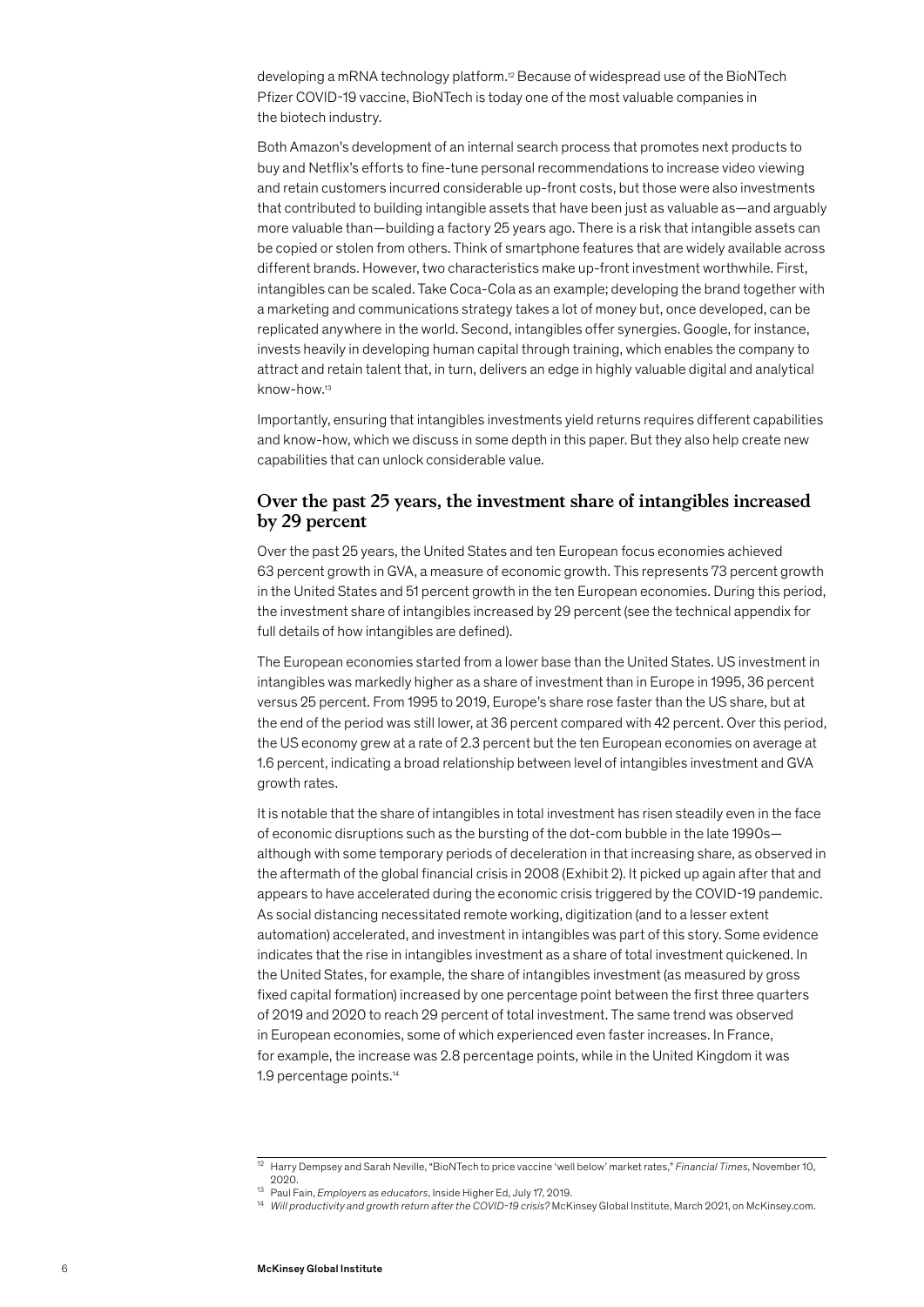# **The investment mix has shifted toward intangibles over the past 25 years.**

Intangible/tangible investment mix, United States and 10 European countries, 1995–2019, %<sup>1</sup>



1. European countries are Austria, Denmark, Finland, France, Germany, Italy, Netherlands, Spain, Sweden, and United Kingdom.

2. Data extrapolated for 2015–19 based on 2010–15 average growth.

Source: EU-KLEMS; Eurostat; INTAN-Invest; McKinsey Global Institute analysis

Investment in intangibles may have been significant enough to have a positive impact on the GVA of entire economies—economies that have large intangible-rich sectors (Exhibit 3). Three economies stand out for having achieved both high investment in intangibles and robust growth in GVA: Sweden, the United Kingdom, and the United States. Sweden achieved annual 2.4 percent GVA between 1995 and 2020, the United States 2.3 percent, and the United Kingdom 2.2 percent. All three economies have larger shares of knowledge and innovation sectors, in which intangibles investment is prominent. Conversely, economies that posted lower rates of growth in GVA over this period were more exposed to resource- or labor-intensive sectors that tend to invest less in intangibles. Many other factors determine growth, of course, and they should be examined in detail, but there does appear to be a link between investment in intangibles and GVA growth at the whole-economy level.

An intangibles-rich economic model is not the only way for an economy to promote productivity and growth. Nevertheless, economies that are experiencing growth in intangibles investment are also posting growth in total factor productivity (Exhibit 4).<sup>15</sup> This suggests that total factor productivity growth and growth in intangibles investment may be correlated—an increase in intangibles investment may trigger an increase in total factor productivity, and therefore long-term economic growth. Future research is needed to ascertain how strong this correlation is and what other factors may be in play.

Total factor productivity is a measure of the output of an economy relative to the size of all of its primary factor inputs (capital and labor). When the growth of a nation's economic output over time is compared with the growth of its labor force and its capital stock (inputs), the former usually exceeds the latter. This is due to growth in total factor productivity, that is, the ability to combine the factors (labor and capital) more effectively over time. This can be due to changes in qualities (more appropriate skills or embedded technologies) or to better methods of organization. See Antonin Bergaud, Gilbert Cette, and Rémy Lecat, "Productivity trends in advanced countries between 1890 and 2012," *Review of Income and Wealth*, 2016, Volume 62, Number 3.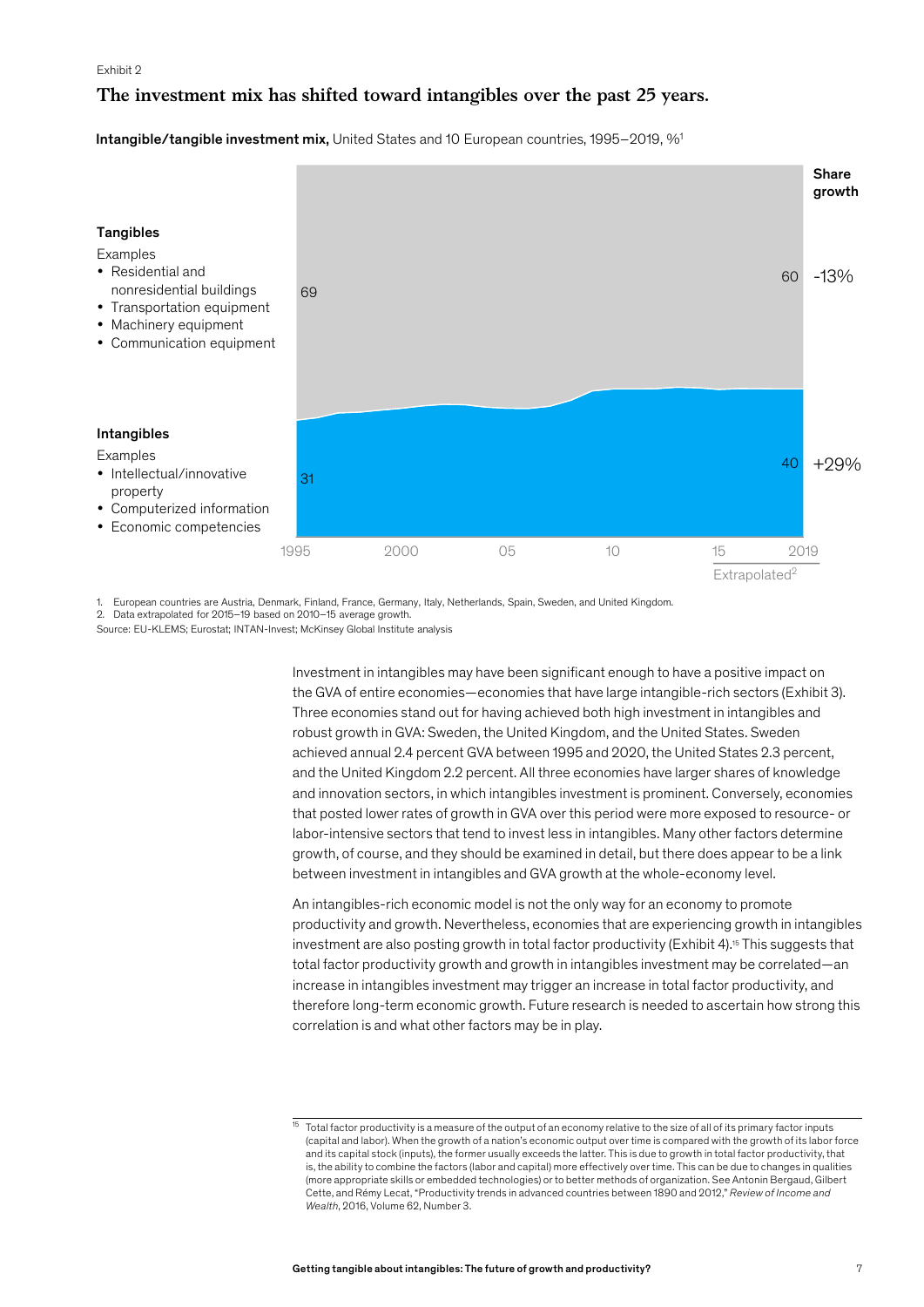# **Some countries invested heavily in different types of intangibles and have grown the fastest.**

#### Average annual investment share of gross value added investment by country, 1995–2019, %1



Countries with high level of intangibles  $\mathbb{R}^n$ investment and above-average growth

Countries with low level of intangibles investment and below-average growth

|           |                       | Innovation<br>capital | Data and<br>analytics<br>capital | Human and<br>relational<br>capital | <b>Brand</b><br>capital | Investment in<br>intangibles,<br>% of GVA. | GVA growth,<br>$\%$ |  |
|-----------|-----------------------|-----------------------|----------------------------------|------------------------------------|-------------------------|--------------------------------------------|---------------------|--|
| Countries | Sweden                | 5.8                   | 2.3                              | 3.2                                | 1.0                     | 12.2                                       | 2.4                 |  |
|           | <b>United States</b>  | 4.5                   | 1.8                              | 3.2                                | 1.2                     | 10.7                                       | 2.3                 |  |
|           | <b>Denmark</b>        | 4.4                   | 1.6                              | 2.8                                | 0.8                     | 9.6                                        | 2.2                 |  |
|           | <b>Netherlands</b>    | 2.6                   | 2.3                              | 3.8                                | 1.1                     | 9.9                                        | 2.1                 |  |
|           | <b>United Kingdom</b> | 3.3 <sub>2</sub>      | 1.8                              | 3.9                                | 0.9<br>10.2             |                                            | 2.1                 |  |
|           | Austria               | 3.3                   | 1.8                              | 2.4                                | 1.1<br>8.6              |                                            | 2.0                 |  |
|           | France                | 3.3 <sub>2</sub>      | 2.6                              | 3.6                                | 0.6                     | 10.1                                       | 1.8                 |  |
|           | Spain                 | 2.2                   | 1.3                              | 1.3                                | 0.8                     | 5.9                                        | 1.7                 |  |
|           | Finland               | 4.7                   | 1.3                              | 2.8                                | 1.3                     | 10.2                                       | 1.6                 |  |
|           | Germany               | 3.6                   | 0.9                              | 2.0                                | 0.7                     | 7.1                                        | 1.6                 |  |
|           | Italy                 | 2.4                   | 1.4                              | 1.9                                | 1.1                     | 6.8                                        | 0.3                 |  |
|           | Average               | 3.7                   | 1.7                              | 2.8                                | 1.0                     | 9.2                                        | 1.8                 |  |

1. Data extrapolated for 2015–19 based on 2010–15 average growth.

Source: INTAN-Invest; McKinsey Global Institute analysis Note: In addition to investment in intangibles, many other factors drive countries' economic growth, including regulation and other policy choices.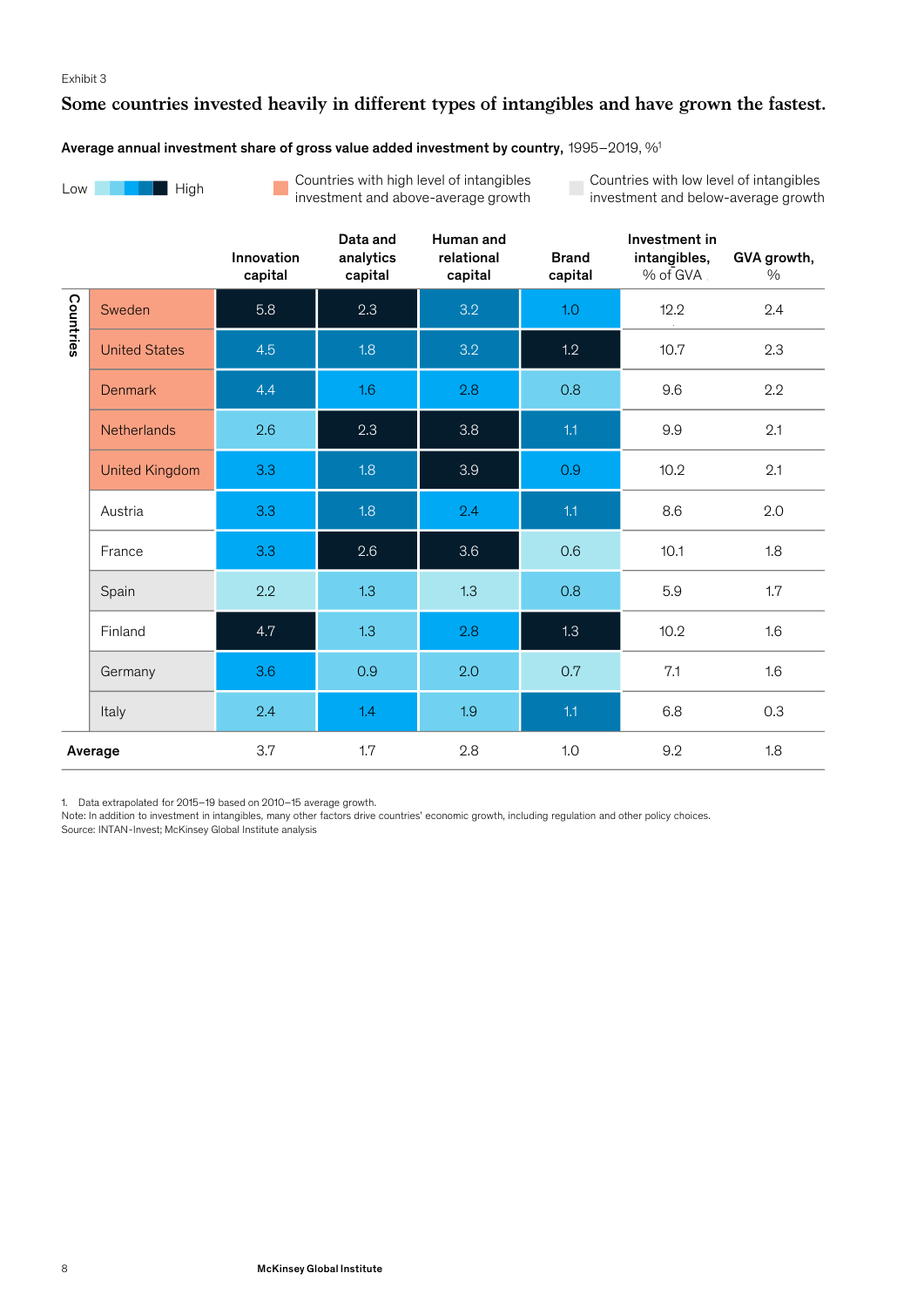# **Productivity growth has historically been correlated with growth in intangibles investment across countries.**

Growth in total factor productivity and intangibles investment, United States and 9 European countries, 1999–2017, compound annual growth rate (CAGR), %1

#### Growth in total factor productivity, CAGR, %



1. 1999–2016 CAGR for United States.

2. Excl Spain.

Source: INTAN-Invest; Bergeaud et al., 2016; McKinsey Global Institute analysis Note: Figures show average annual growth rates, 1999–2017. Data are whole economy.

#### **Investing in intangibles correlates with sector growth**

A correlation between investment in intangibles and GVA growth is observable at the sector level. Based on the detailed sector data in the INTAN-Invest database, we classified sectors into four groups based on their main source of competitive advantage. Broad correlations are discernible across sectors and in four groups of sectors identified based on their sources of competitive advantage: (1) innovation-driven services such as information and communications technology (ICT); (2) knowledge-intensive services, such as finance and insurance, and professional services; (3) labor-intensive services, such as wholesale trade, transportation and warehousing, accommodation and food services, construction, and healthcare; and (4) resource-intensive goods such as mining, manufacturing and utilities (Exhibit 5).

Sectors that have invested the most in intangibles—more than 12 percent of their GVA have achieved higher growth in GVA, at more than 2.7 percent per year (28 percent higher than other sectors). However, the strength of this correlation is not uniform across sectors. Knowledge-intensive services appear to have deployed intangibles more effectively than other groups of sectors, investing 15 percent of their GVA and, on average, achieving aboveaverage GVA growth of 3.0 percent a year. Innovation-driven services on average invested 17.4 percent of their GVA in intangibles and grew at 2.9 percent a year.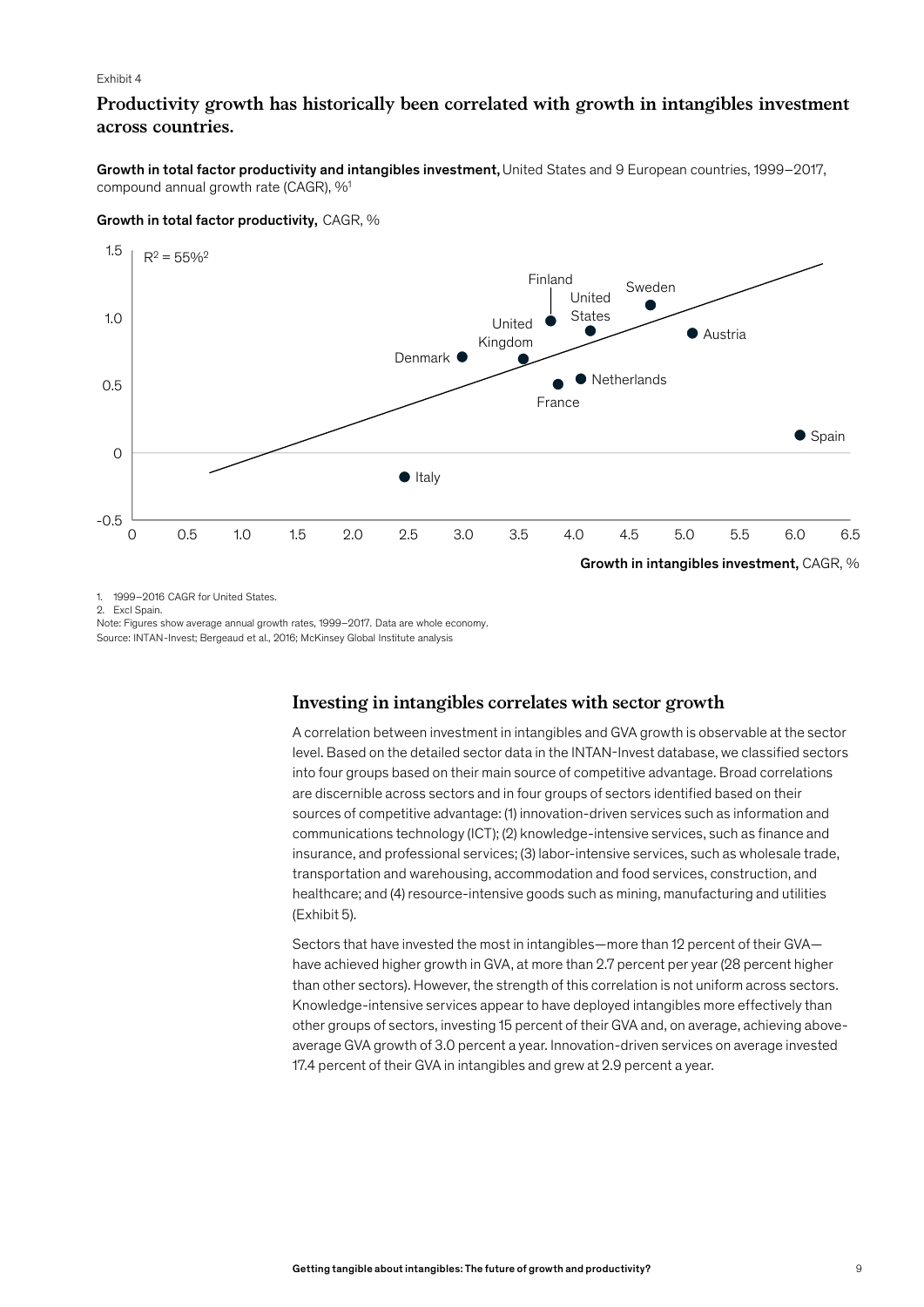# **Some sectors are intangible-intensive, invest in specific categories of intangibles, and have grown faster.**

Average annual intangibles investment share of GVA by sector, 1995–2019, %<sup>1</sup> Low Low Low High High

| Sector types                        | $\textsf{Sectors}^2$               | Innovation<br>capital | Data and<br>analytics<br>capital | Human and<br>relational<br>capital | <b>Brand</b><br>capital | Investment in<br>intangibles,<br>% of GVA <sup>3</sup> | <b>GVA</b><br>growth,<br>$\%$ |
|-------------------------------------|------------------------------------|-----------------------|----------------------------------|------------------------------------|-------------------------|--------------------------------------------------------|-------------------------------|
| Innovation-<br>driven<br>services   | ICT                                | 8.1                   | 6.1                              | 4.5                                | 2.5                     | 21.1                                                   | 2.8                           |
|                                     | Entertainment<br>and recreation    | 5.3                   | 0.8                              | 5.1                                | 1.9                     | 13.7                                                   | 3.0                           |
| Knowledge-<br>intensive<br>services | Finance and<br>insurance           | 3.6                   | 3.3                              | 6.2                                | 1.6                     | 14.6                                                   | 2.6                           |
|                                     | Professional<br>services           | 3.8                   | 3.2                              | 6.2                                | 1.6                     | 14.9                                                   | 3.4                           |
| Labor-<br>intensive<br>services     | Wholesale trade                    | 1.9                   | 1.4                              | 3.8                                | 2.1                     | 9.3                                                    | 1.8                           |
|                                     | Transportation<br>and warehousing  | 1.0                   | 1.1                              | 3.1                                | 0.6                     | 5.8                                                    | 1.9                           |
|                                     | Accommodation<br>and food services | 0.7                   | 0.3                              | 3.2                                | 1.5                     | 5.7                                                    | 2.8                           |
|                                     | Construction                       | 1.5                   | 0.4                              | 3.0                                | 0.3                     | 5.1                                                    | 1.7                           |
|                                     | Healthcare                         | 0.6                   | 0.6                              | 0.0                                | 0.0                     | 1.1                                                    | 2.9                           |
| Resource-<br>intensive<br>goods     | Mining <sup>4</sup>                | 25.0                  | 0.8                              | 1.9                                | 0.0                     | 27.9                                                   | 3.8                           |
|                                     | Manufacturing                      | 8.8                   | 1.8                              | 3.5                                | 1.3                     | 15.3                                                   | 0.9                           |
|                                     | Utilities                          | 1.7                   | $1.6\,$                          | 3.4                                | 0.9                     | 7.6                                                    | 1.2                           |
| Average                             |                                    | 5.2                   | $1.8\,$                          | 3.7                                | 1.2                     | 11.9                                                   | 2.4                           |

1. Data extrapolated for 2015–19 based on 2010–15 average growth. European countries are Austria, Denmark, Finland, France, Germany, Italy, Netherlands, Spain, Sweden, and United Kingdom.

2. Non-business sectors (eg, government and education) not considered because no data available for human and relational capital and brand capital.

3. Includes other minor intangibles categories (<2 of total intangibles investment).

4. Most investment in innovation capital in mining relates to mineral exploration, which is considered an intangible in national accounts.

Note: Color coding realized for each intangible capital category independently.

Source: INTAN-Invest; McKinsey Global Institute analysis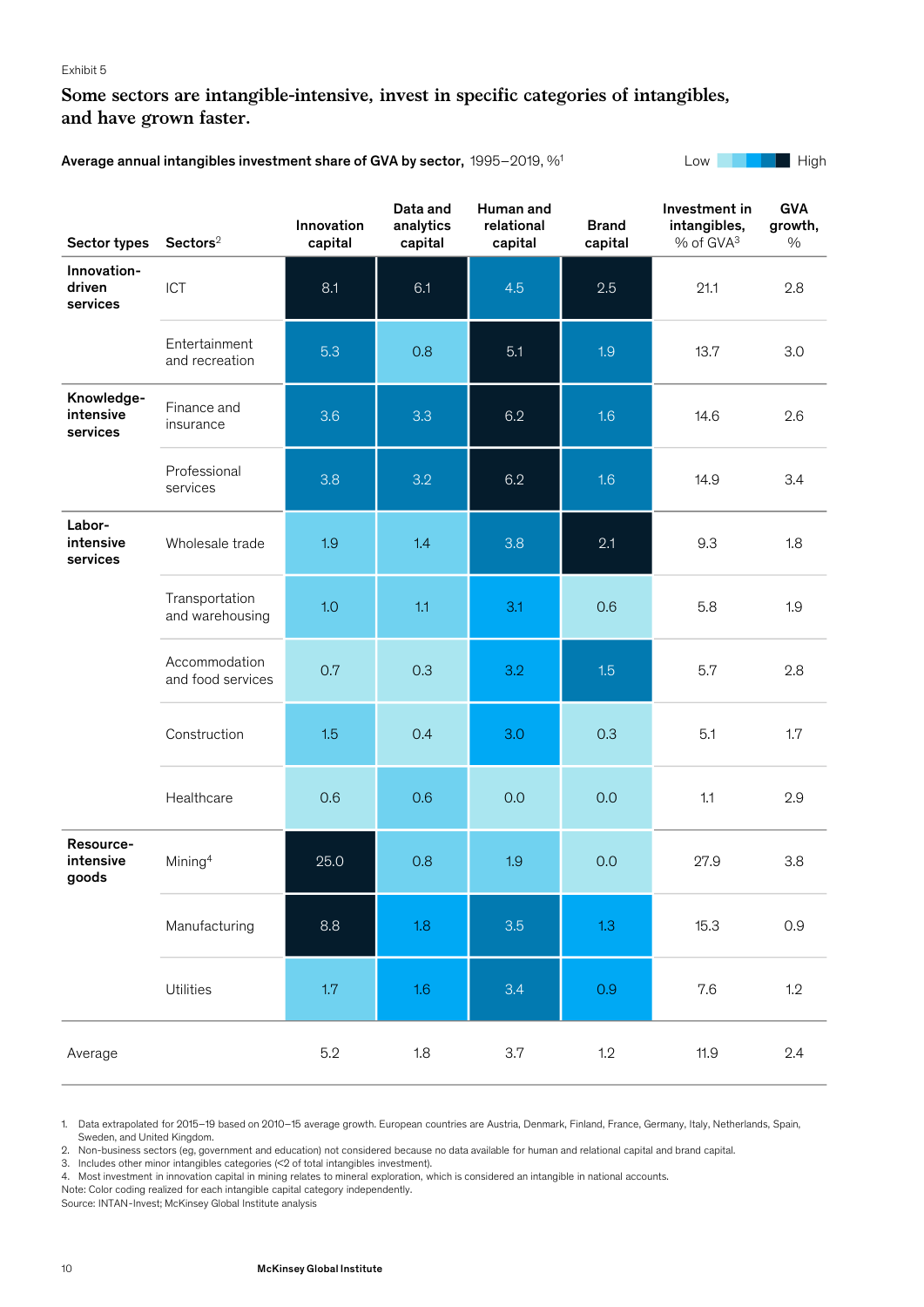Most other sectors invested less than 12 percent of their GVA in intangible capital and have achieved below-average rates of GVA growth, at 2.1 percent per year. In general, a relationship can be observed between higher intangibles investment and higher growth, although there are some exceptions. One exception is manufacturing, which has invested 15.3 percent of its GVA in intangibles but has experienced broadly flat growth. This appears to reflect the fact that manufacturing has invested particularly heavily in innovation capital, specifically R&D, which entails large sunk costs as companies seek to develop the right new products. Another example is healthcare (Exhibit 6).

#### Exhibit 6

#### **Sectors that invest the most in intangibles have grown the fastest.**



1. Data extrapolated for 2015–19 based on 2010–15 average growth. European countries are Austria, Denmark, Finland, France, Germany, Italy, Netherlands, Spain, Sweden, and United Kingdom.

Source: INTAN-Invest; McKinsey Global Institute analysis

The manufacturing sector has tended to be more intangible-intensive than tangible-intensive. Examples include Pfizer's R&D programs and Rolls-Royce's investment in lean production techniques pioneered by the Japanese auto industry.16 The shift toward intangibles has also occurred in service sectors that have steadily increased investment in intangibles, such as human and relational capital, and digital and analytics capital (Exhibit 7).

<sup>16</sup> *R&D locations*, Pfizer, [pfizer.com;](https://www.pfizer.com/science/research-development/centers) and Peggy Hollinger, "Rolls-Royce designs a revolution on factory floor," *Financial Times*, February 10, 2016.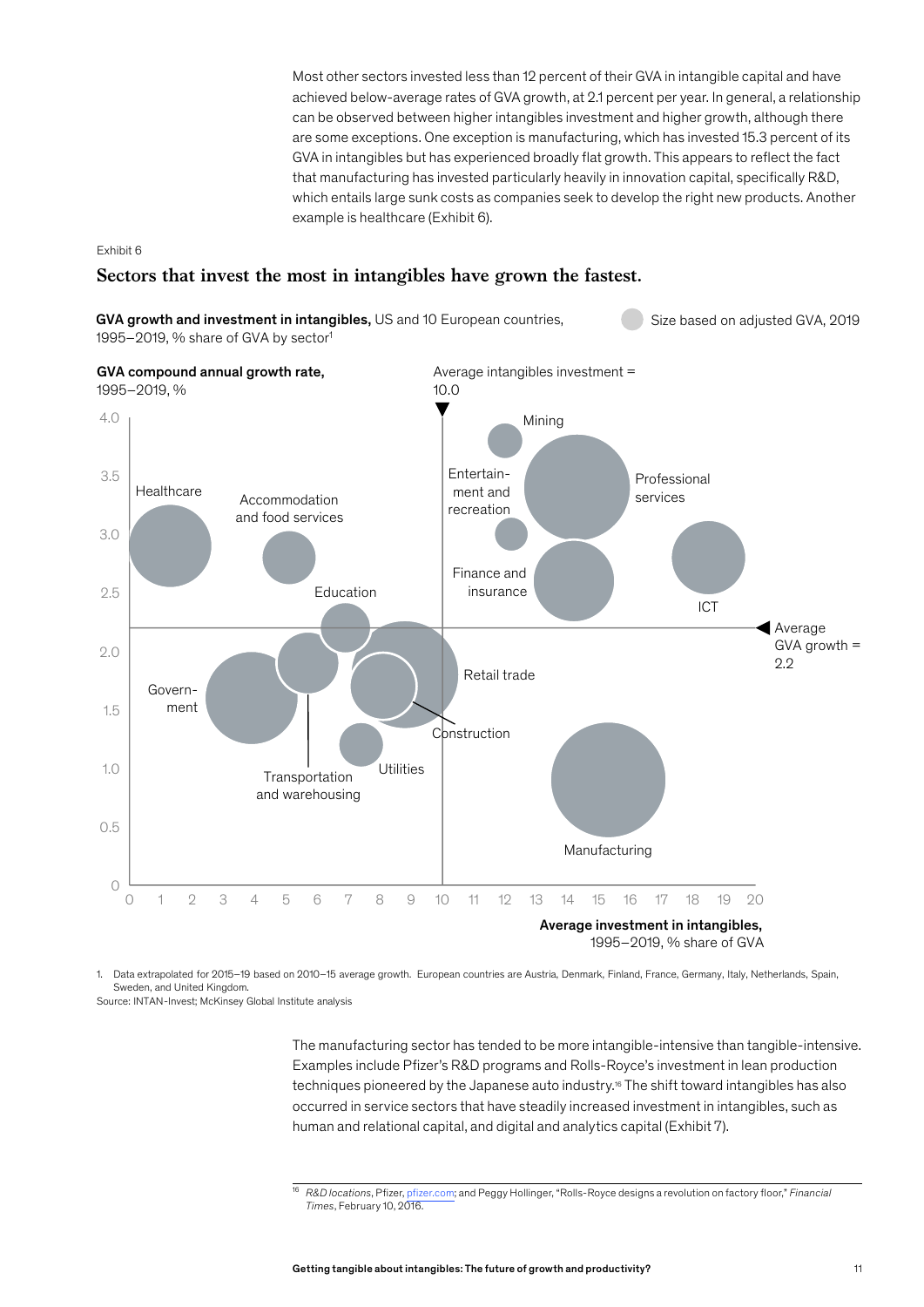# **Share of intangibles started to tick up in the mid-1990s and early 2000s in manufacturing and services sectors.**



Note: Intangibles intensity in manufacturing and services (real shares of real sector value added, EU and US, non-farm business); author calculations from INTAN-Invest and SPINTAN.

Source: Haskel and Westlake, 2018; INTAN-Invest; SPINTAN; McKinsey Global Institute analysis

# **Regardless of the sector, companies that invest more in intangibles grow more**

Turning from sectors to companies, the new survey shows differences among firms within sectors. In all sectors, some companies outperform others, and firms that invest the most in intangibles are outperforming their peers. Top growers are investing 2.6 times more in intangibles than low growers (Exhibit 8).<sup> $n$ </sup> The gap between them increases to between five and seven times in sectors such as financial services where competitive advantage is anchored in knowledge. This multiple is stable in all categories of intangibles, and indeed widens in the case of brand capital. Higher investment in intangible assets makes top growers more likely to create new forms of competitive strength.

 $\frac{17}{17}$  We measured only 2018–19 and 2019–20 because of constraints in the survey, but INTAN-Invest data suggest that the correlation exists at both the sector and economy levels.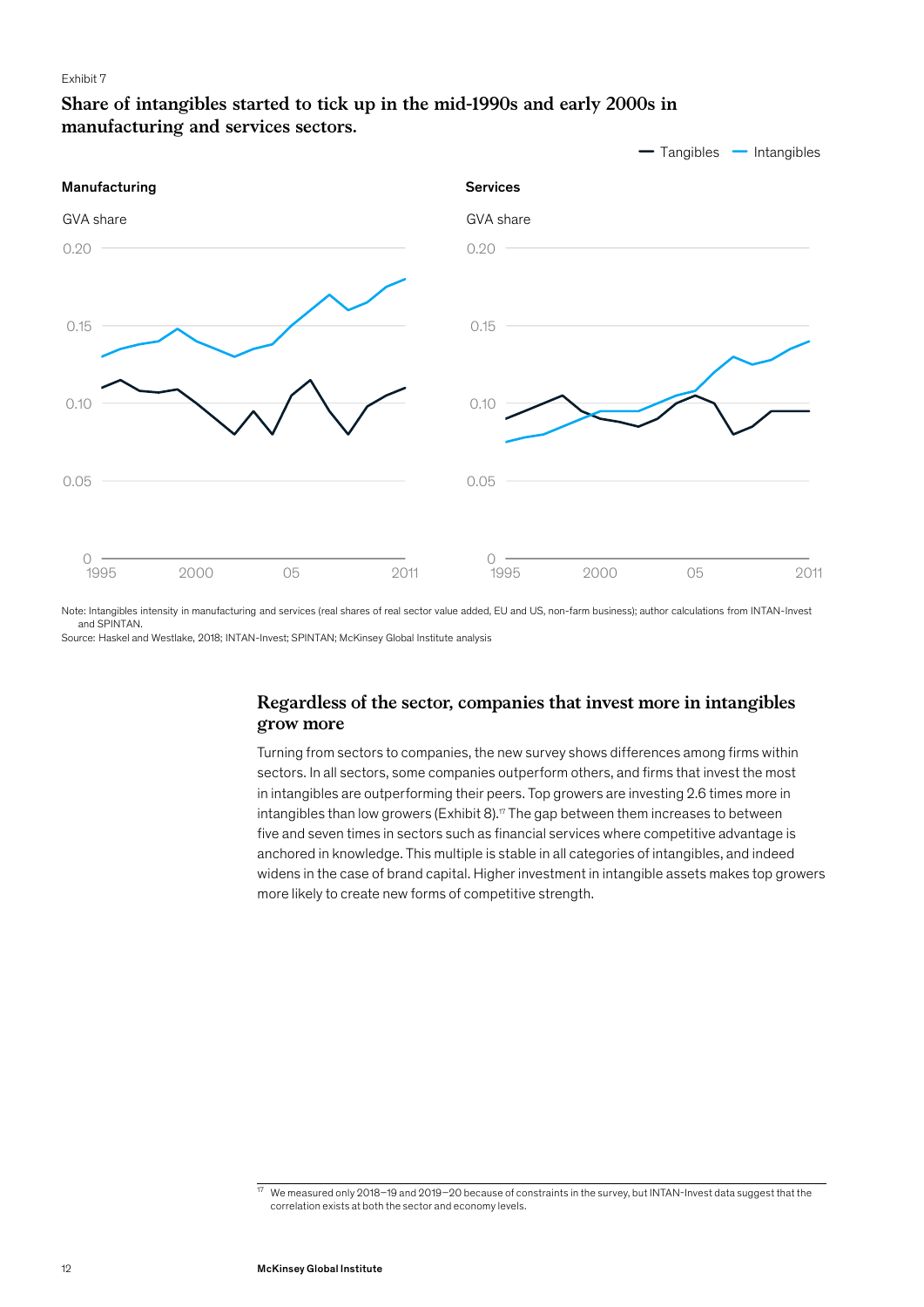# **Top growers invest 2.6 times more in intangibles than low growers across sectors.**



Source: McKinsey survey; McKinsey Global Institute analysis 1. Median by sector. Survey included other sectors not shown here. Note: Figures may not sum to 100% because of rounding.

> Even sectors with relatively lower growth, such as manufacturing, have top growers that are using high investment in intangibles to outgrow the market. Moreover, outperformers are increasingly diversifying growth by entering "intangible-like" adjacencies as an avenue to achieve disproportionate growth. Manufacturing companies in slower-growing industries have used their intangible assets (such as brand) to carve out resilient niches within the industry or find new growth markets while others have focused on productivity improvements. In summary, companies can outperform the sector in which their core business operates by expanding the activities in which they engage and the ecosystems in which they operate.

— Top growers in innovation-driven-services sectors including telecommunications, media, and technology invest 5.2 times more than low growers.<sup>18</sup> Disney, a leading company in the entertainment industry, has an extensive portfolio of tangible capital, including roller coasters, water rides, land, and shops. But the company is increasingly using data analytics. In the early days of the company's digital journey, it used big data in its MagicBand bracelet equipped with RFID technology to personalization customers' experience in its parks.19 Today, the company is using AI-driven data analytics to offer an increasingly bespoke viewing experience for its Disney Plus customers, and is moving into natural language processing and machine learning to enhance its understanding of viewers' preferences.20 In just over a year after the launch of Disney Plus, the streaming service had almost 87 million customers—close to the company's original target of

<sup>&</sup>lt;sup>18</sup> This maps to ICT, entertainment, and recreation in the INTAN-Invest classification.

<sup>19</sup> KO, *Big data behind Disney Magic*, HBS Digital Initiative, November 2019, [digital.hbs.edu](http://digital.hbs.edu/platform-digit/submission/big-data-behind-disney-magic/); Bernard Marr, "Disney uses big data, IoT and machine learning to boost customer experience," *Forbes*, August 24, 2017.

<sup>20</sup> "How Disney Plus personalizes your viewing experience," *Forbes Insights*, April 21, 2020.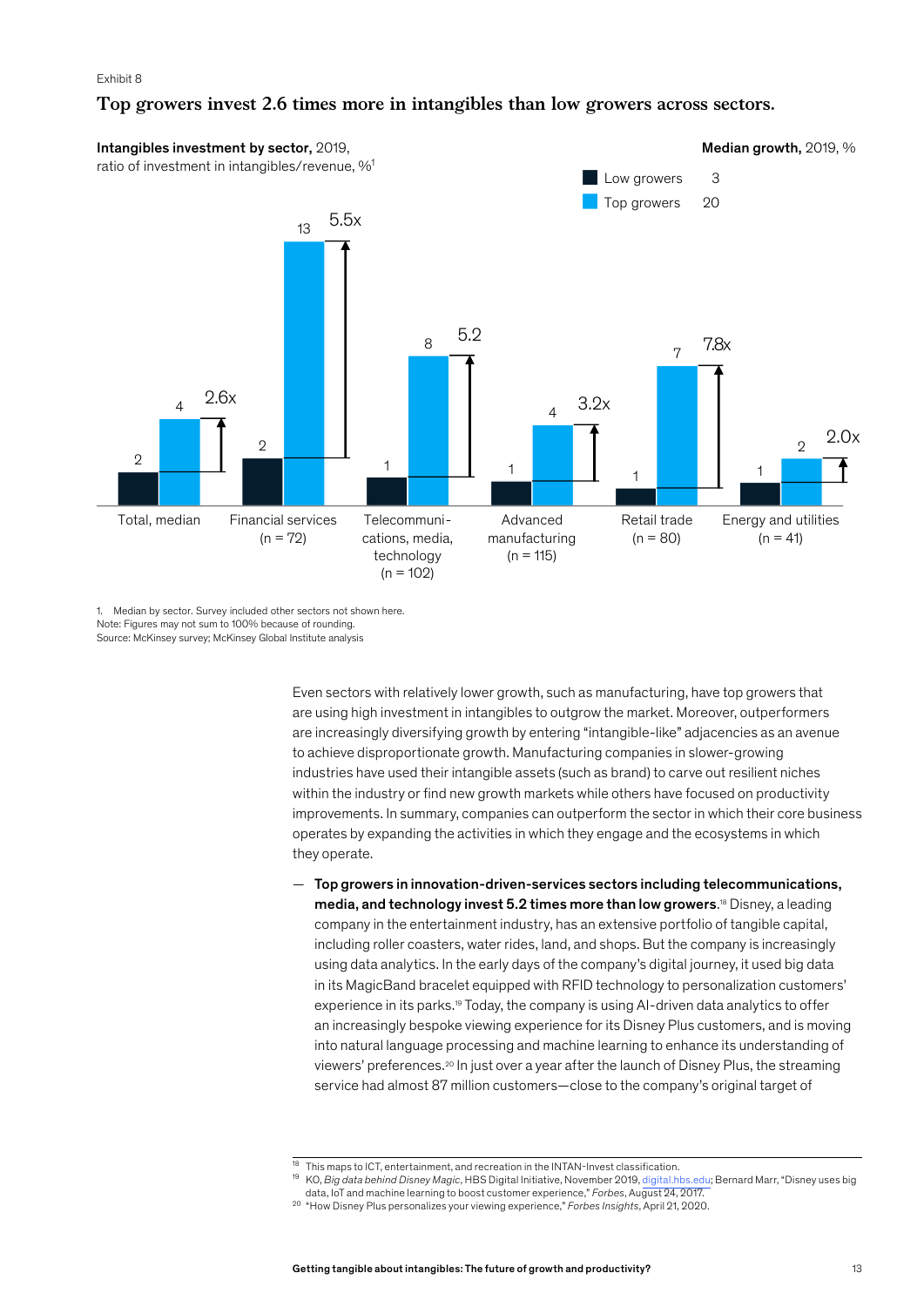90 million in year four.<sup>21</sup> By the second quarter of 2021, that total had risen to nearly 104 million.22

- Top growers in knowledge-intensive-services sectors such as financial services invest 5.4 times more than low growers. One major European bank had invested limited amounts in intangible capital and had limited access to data, a shortage of skills, and conflicting data strategies. In response, the bank sought to increase its access to data, invested heavily in organizational and managerial capital, and deployed an analytics transformation program covering the redesign of its organization, a talent strategy, the modernization of its data architecture, and building analytics capabilities across the organization. The transformation of the bank's brand capital added the most value. The bank developed strong marketing intelligence capabilities for its retail branches, which enabled more granular customer segmentation and personalized pricing, and enhanced management of the entire customer journey. Finally, optimized data management and a new data architecture enabled enhanced analytics capabilities that the bank used to drive decision making, streamline reporting, and ensure immediate access to robust data.
- Top growers in retail trade, a labor-intensive-services sector, invest 8.0 times more in intangibles than low growers. In the past, US discount retailer Walmart relied on investments in tangibles to drive its revenue, opening new stores, optimizing the layout of shelves within stores, and expanding the size of its warehouses. However, in 2019, the company opened only ten additional stores in the United States, its most important market, as its focus turned to building an innovation culture. Among its initiatives were using new technologies to enable driver-free deliveries and developing a comprehensive ecosystem of partners in order to be competitive with e-commerce platforms. Enhancing its brand capital, the company offered customers a loyalty program with a focus on free delivery, more choice, and a personalized pricing system. Walmart also developed its human, organizational, and managerial capital, reskilling existing workers and attracting new talent. The company developed more than 40 new partnerships to improve customer convenience. Digital and analytics capital development played a key role in this new ecosystem, enabling the company to connect its partners, businesses it acquired, and customers on a single digital platform while embedding machine learning across many areas of its business. Investments in digital and analytics helped not only to build a stable technology platform but also to generate advertising revenues through detailed data gathering and analysis of customers' shopping patterns.23
- Top growers in resource-intensive-goods sectors, such as advanced manufacturing, and energy and materials, invest 2.0 to 3.0 times more in intangibles than low growers. In these sectors, the gap in intangibles investment between top and low growers is limited in comparison with other sectors, indicating that these assets do not play as consequential a role in driving performance and growth differences among companies.24 In manufacturing and mining, for instance, companies deploy digital tools to engage their customers, suppliers, and partners, but digital penetration in their physical assets remains relatively low. Nevertheless, there are differences in the level of intangibles investment as top growers diversify into "intangible-like" adjacencies as an avenue to achieve disproportionate growth. One best-in-class European automotive industry player has embraced the disruptive shifts in its industry. The company still relies on designing and manufacturing parts and systems to electrify power trains, optimizing overall thermal management, and building advanced driving assistance systems. However, it

<sup>21</sup> Todd Spangler, "Disney Plus to increase prices in early 2021, eyes up to 260M subscribers by end of 2024," *Variety*, December 10, 2020.

<sup>22</sup> Statista, *Disney+'s number of subscribers worldwide from 1st quarter 2020 to 2nd quarter 2021*, [statista.com/](http://statista.com/statistics/1095372/disney-plus-number-of-subscribers-us/). <sup>23</sup> Timothy Green, Amazon spends more on advertising than Wal-Mart, Target, Best Buy, Home Depot, and Kroger *combined*, The Motley Fool, February 2018; A. Guttmann, *Walmart: Advertising spending 2015-2020*, Statista, September

<sup>2020;</sup> and Stewart Samuel, *Walmart: investing to develop a global ecosystem*, Retail Analysis, October 2018. <sup>24</sup> In the McKinsey survey, the energy and materials sector bundles mining and utilities companies, and the advanced manufacturing sector combines advanced electronics, automotive and assembly, aerospace and defense, and semiconductor players. These differences in classification from the INTAN-Invest database make it more challenging to compare the survey results with INTAN-Invest data than in other sectors.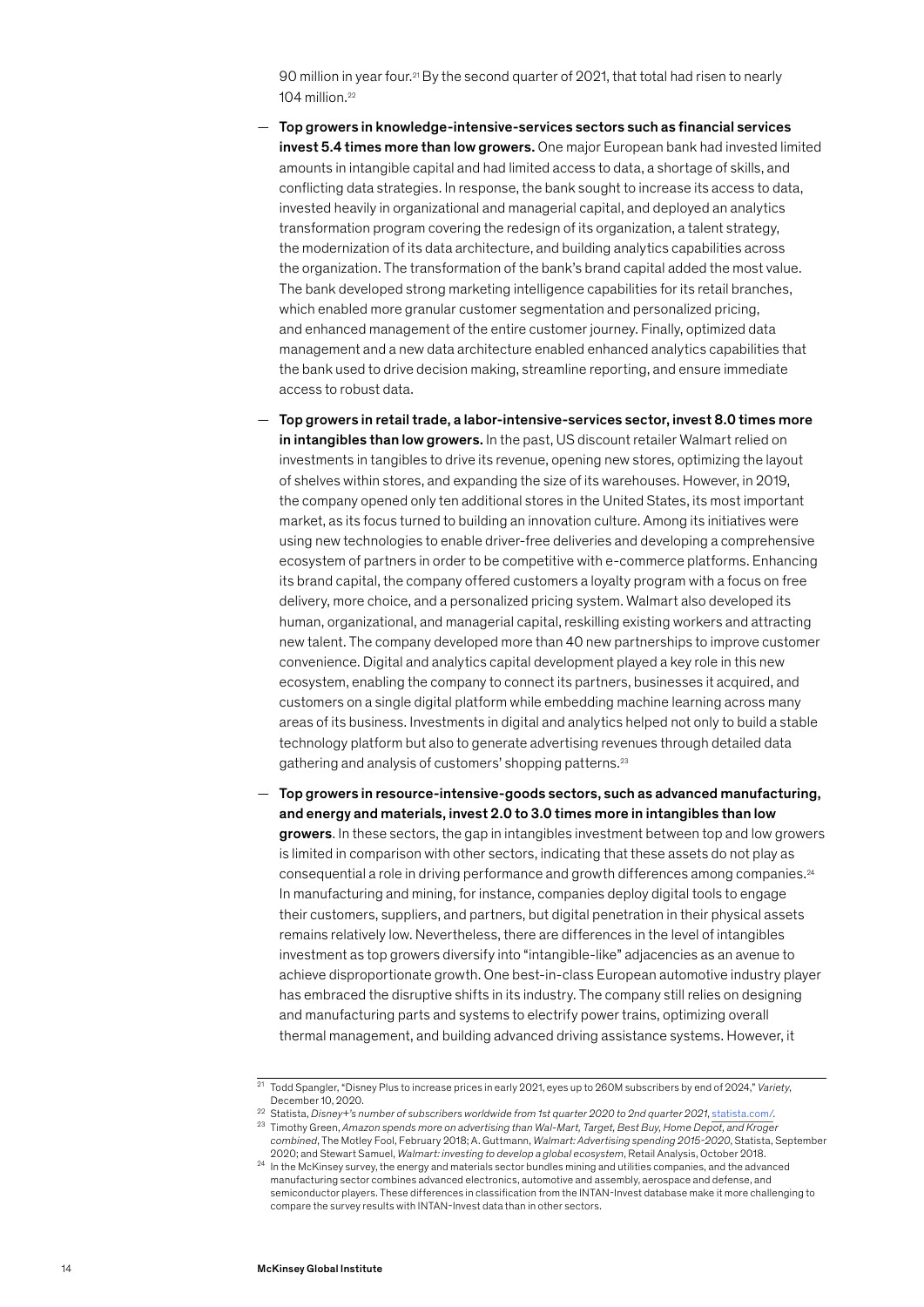invests more in intangible capital, boosting its R&D investments. For instance, it has launched the first global research center in AI and deep learning dedicated to automotive applications, the aim being to develop high-performance sensors capable of perceiving and understanding a vehicle's context, advanced automated driving functions in complex environments, smart interaction with users, and learning capabilities through connected cars.25 The company has estimated that its investment in innovation capital would enable it to outperform the rest of the automotive market by about five percentage points, increase earnings before interest, taxes, depreciation, and amortization to 15 percent of sales in 2022, and double its generation of free cash flow in 2020–22 versus 2017–19.26

The scalability of intangibles is already enabling large and profitable firms to emerge, and they could potentially pull further ahead, thereby widening the productivity and profit gaps between leaders and laggards.27 Previous MGI research found that a key distinguishing feature of "superstar" companies is their investment in intangibles. On an annual basis, superstar companies spend two to three times more on R&D than their peers, and their share of R&D spending has increased over the past 20 years. Superstar companies in the top 1 percent by economic profit are almost three times more R&D-intensive than median companies are, and nearly ten times more R&D-intensive than companies in the bottom decile. Capitalized spending on intangibles accounts for one-third of superstars' invested capital, four times the share for bottom-decile companies.28

An increasing concentration of revenue and profit in a small group of successful firms risks increasing inequality. Intangibles-heavy superstar firms employ relatively fewer people than less digitized businesses, but they tend to be more highly skilled and paid. If these businesses pull even further ahead, the labor share of income—the percentage of national income that goes to worker compensation—could decline even more. Past MGI research showed that this phenomenon has been responsible for about 20 percent of the reduction in labor share in the United States since 2000, a period in which three-quarters of the decline since 1947 was registered.29 Jonathan Haskel and Stian Westlake have argued that the rise of intangibles explains several aspects of the long-term rise in inequality. Synergies and spillovers create inequality between competing companies, and this leads to inequalities in employees' pay. Second, the rise of intangibles makes cities—the incubators of spillovers and synergies—even more attractive places to be, and this drives up property prices: inequality of wealth.<sup>30</sup>

<sup>25</sup> *Our strategy*, Valeo, [valeo.com](http://valeo.com/en/our-strategy/).

<sup>26</sup> *Valeo Investor Day 2019*, Valeo Group, December 2019.

<sup>27</sup> Jonathan Haskel and Stian Westlake, *Capitalism without capital: The rise of the intangible economy*, Princeton University Press, 2017. The authors argue that the scalability of intangibles enables large and profitable firms to emerge, raising the productivity and profits gap between leaders and laggards, and contributing to increased income inequality. Also see *Productivity growth in the digital age*, OECD, February 2019.

<sup>28</sup> MGI analyzed 5,750 of the world's largest public and private companies, each with annual revenue greater than \$1 billion. Together, they made up 65 percent of global corporate pretax earnings (earnings before interest, taxes, depreciation, and amortization) from 1994 to 2016. The metric used for superstar companies was economic profit, a measure of a company's invested capital times its return above its weighted cost of capital. Economic profit is used because it reflects the economic value created by a company's operating activities and investments. See *Superstars: The dynamics of firms, sectors, and cities leading the global economy*, McKinsey Global Institute, October 2018; and "What every CEO needs to know about 'superstar' companies," McKinsey Global Institute, April 2019, on McKinsey.com.

<sup>29</sup> *A new look at the declining labor share of income in the United States*, McKinsey Global Institute, October 2018, on McKinsey.com.

<sup>30</sup> Jonathan Haskel and Stian Westlake, *Capitalism without capital: The rise of the intangible economy*, Princeton University Press, November 28, 2017.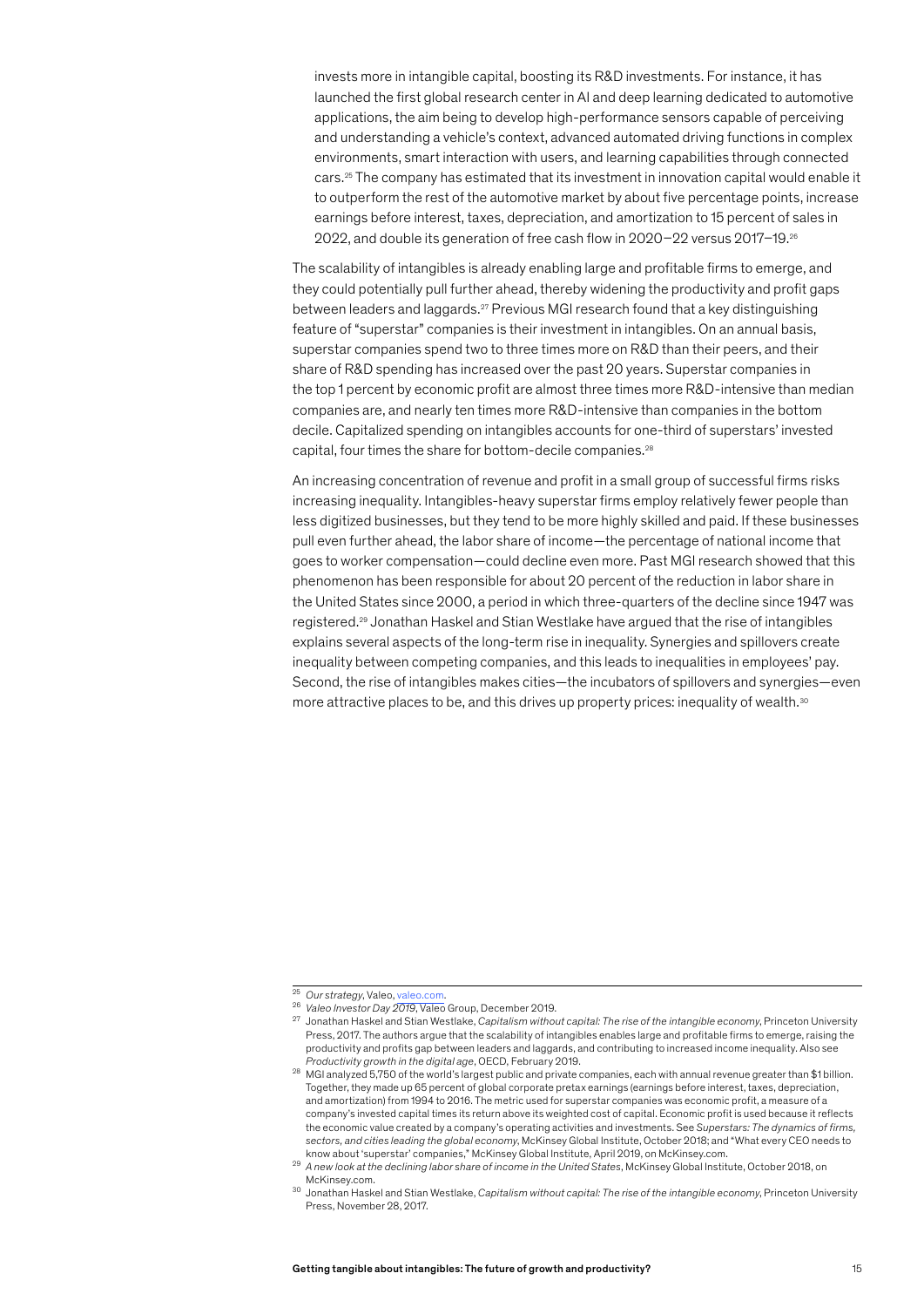# **Companies that substantially invest in all four categories of intangible capital outperform their peers and develop resilience**

Intangibles are interdependent, and companies achieve greater synergies by investing in them all. Companies that have invested across all categories of intangibles are further ahead in their digitization journey, less likely to be disrupted because they are highly innovative, and highly likely to be able to attract and retain top talent. All of this can create value and, importantly, value that can be defended even amid a deep market and economic disruption.

Over the past 25 years, across sectors, there has been a high correlation between investments in digital and analytics capital and human and relational capital, between brand capital and digital and analytics capital, and between brand capital and human and relational capital (Exhibit 9).

#### Exhibit 9

# **Investments in different types of intangibles interact with a high correlation, creating synergies.**

Correlation between different types of investments, on their GVA share for sectors and countries,, 1995–20191

|                                     | Innovation<br>capital | Digital and<br>analytics<br>capital | Human and<br>relational<br>capital | <b>Brand</b><br>capital | Low | High |
|-------------------------------------|-----------------------|-------------------------------------|------------------------------------|-------------------------|-----|------|
| Innovation<br>capital               |                       | $R^2 = 19%$                         | $R^2 = 16%$                        | $R^2 = 14\%$            |     |      |
| Digital and<br>analytics<br>capital |                       |                                     | $R^2 = 40%$                        | $R^2 = 35%$             |     |      |
| Human and<br>relational<br>capital  |                       |                                     |                                    | $R^2 = 58%$             |     |      |
| <b>Brand</b><br>capital             |                       |                                     |                                    |                         |     |      |

Source: INTAN-Invest; McKinsey Global Institute analysis 1. Data extrapolated for 2015–19 based on 2010–15 average growth. European countries are Austria, Denmark, Finland, France, Germany, Italy, Netherlands, Spain, Sweden, and United Kingdom.

> This correlation reflects the synergistic nature of different types of intangibles. For example, investment in human capital can drive a better return on investment in digital and analytics. Companies that have top-notch digital analytics are able to attract the best talent, and that talent, in turn, improves the quality and scope of those analytics. Intensive investment in human and relational capital, proxied in the exhibit by organizational capital, and in digital and analytics capital, proxied by software and databases, is associated separately with higher productivity—but investing in both is associated with disproportionately higher productivity. Companies with higher levels of investment in digital and analytics capital and in human and relational capital have higher productivity per full-time employee (Exhibit 10).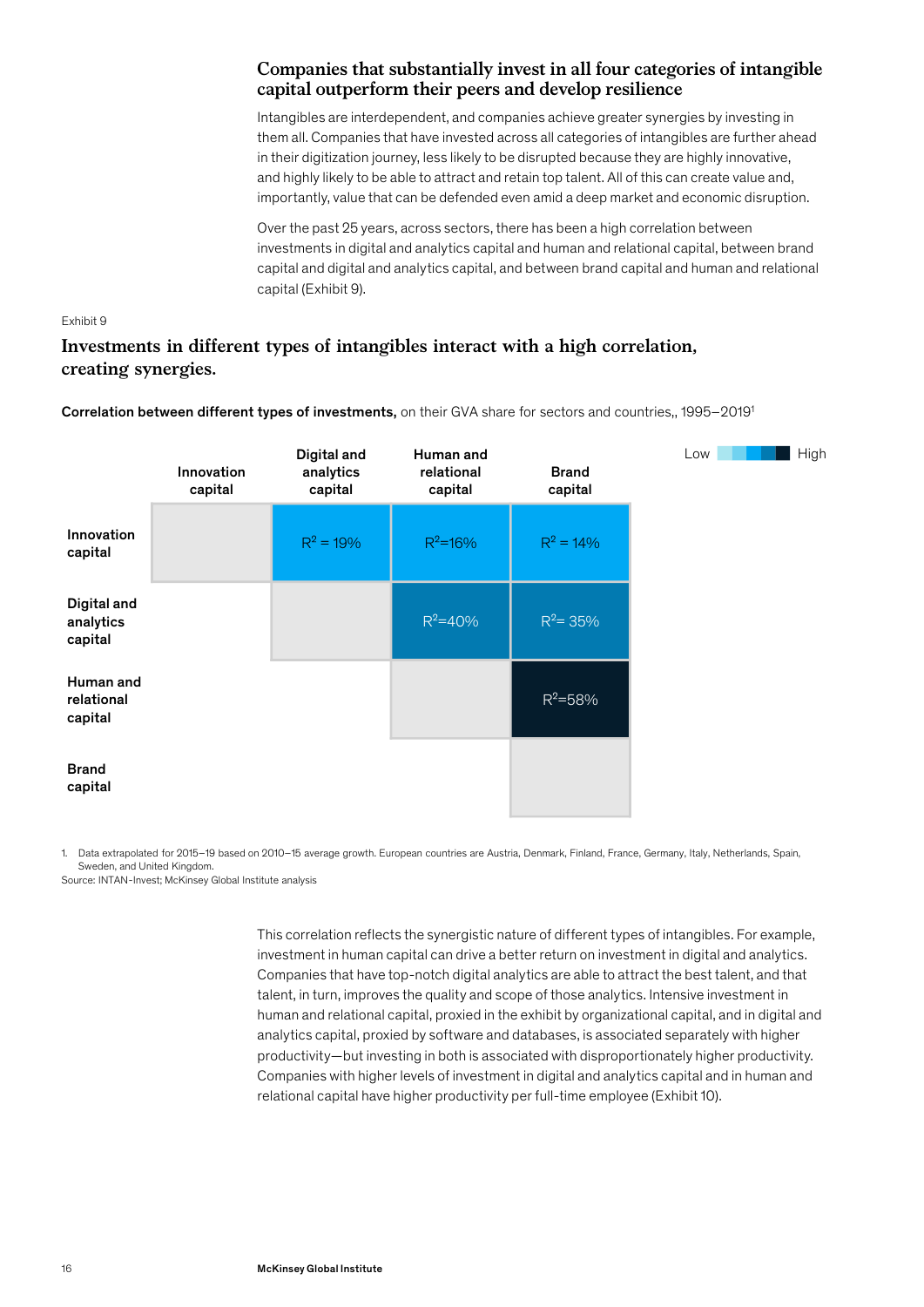# **Investments in digital and analytics capital and in human and relational capital appear to be highly complementary.**



\$ thousand per person employed

Source: EU KLEMS; INTAN-Invest; McKinsey Global Institute analysis 1. Proxied by investments in organizational and managerial capital, a subcategory of human and relational capital. Note: Deepnet model based on 12 countries, 11 sectors, and 14 asset types, 1995–2015.

> Likewise, companies that excel in marketing tend to be those that have invested not only in brand capital but also in digital and analytics capital, the latter being the key to enabling realtime and personalized marketing, which in turn enhances brand capital. We find the same synergies in the case of brand capital and innovation capital (Exhibit 11).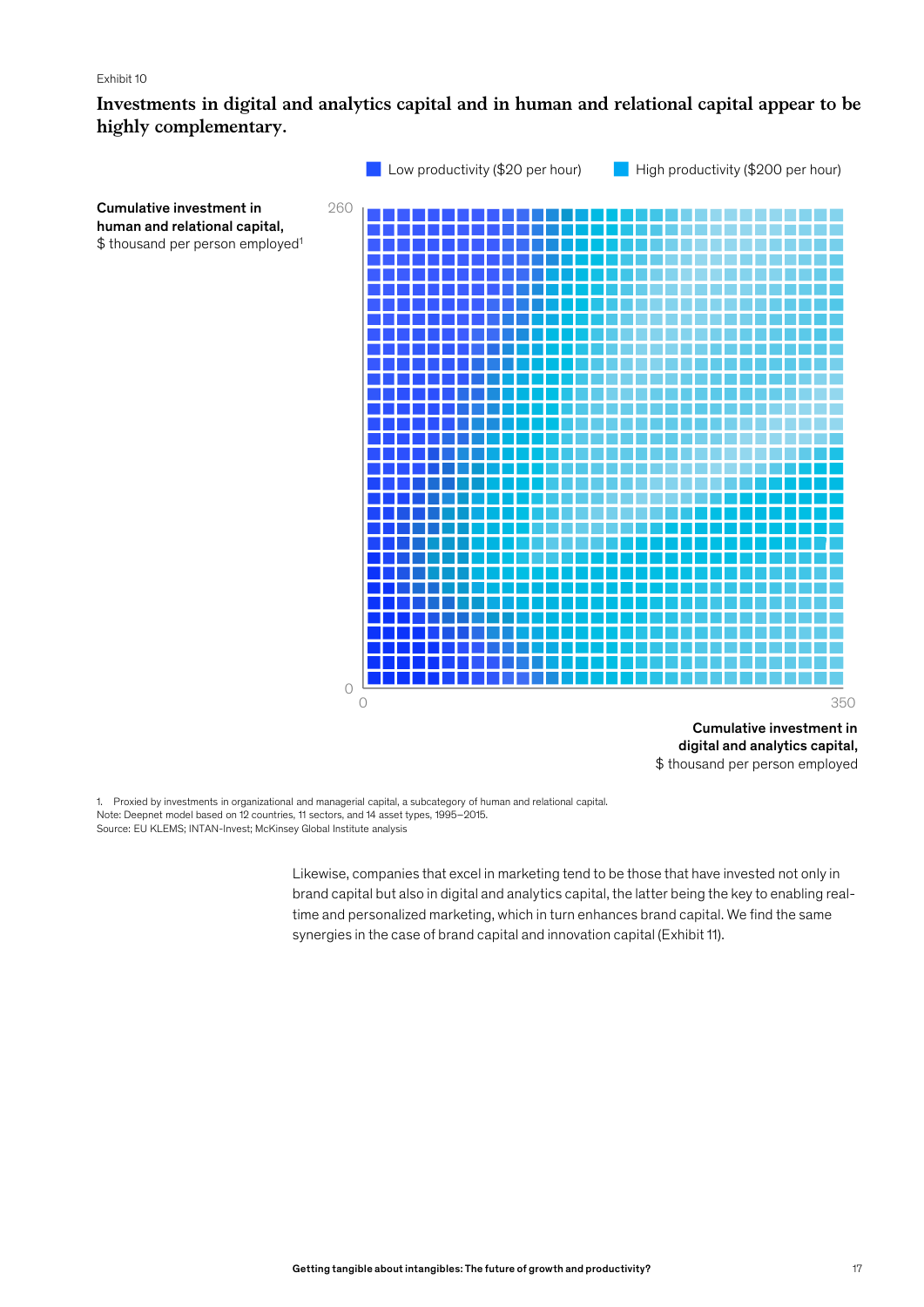# **Similar complementarities appear in the case of investments in innovation capital and in brand capital.**



innovation capital, \$ thousand per person employed<sup>1</sup>

Source: EU KLEMS; INTAN-Invest; McKinsey Global Institute analysis 1. Proxied by investments in organizational and managerial capital, a subcategory of human and relational capital. Note: Deepnet model based on 12 countries, 11 sectors, and 14 asset types, 1995–2015.

> The survey indicates that a large majority, 81 percent, of companies invest in all types of intangible capital, and the evidence indicates that the more categories in which they invest substantially (in the top quartile), the higher their growth in GVA—proof of the power of synergies. Companies that are in the top quartile for investment in three intangible capital categories and the two subcategories of the fourth (human and relational capital) grow 2.0 to 2.5 times faster than companies that were not in the top quartile for investment in any intangible category. Across sectors in 2018–19, a company that was not in the top quartile for any intangible category grew at 5.0 percent, but a company in the top quartile for one category grew at 7.0 percent (median), rising to 7.5 percent for three categories, 8.0 percent for four, and 10.0 percent for five (Exhibit 12).

During the COVID‑19 pandemic (in the course of 2020), companies that invested significantly in the three intangible capital categories and the two subcategories of the fourth (human and relational capital) outperformed others; only firms investing substantially in all four categories of intangible asset (five, taking into account the two subcategories of human and relational capital) were able to maintain 2019 levels of growth. This indicates that breadth of investment in intangibles promotes resilience.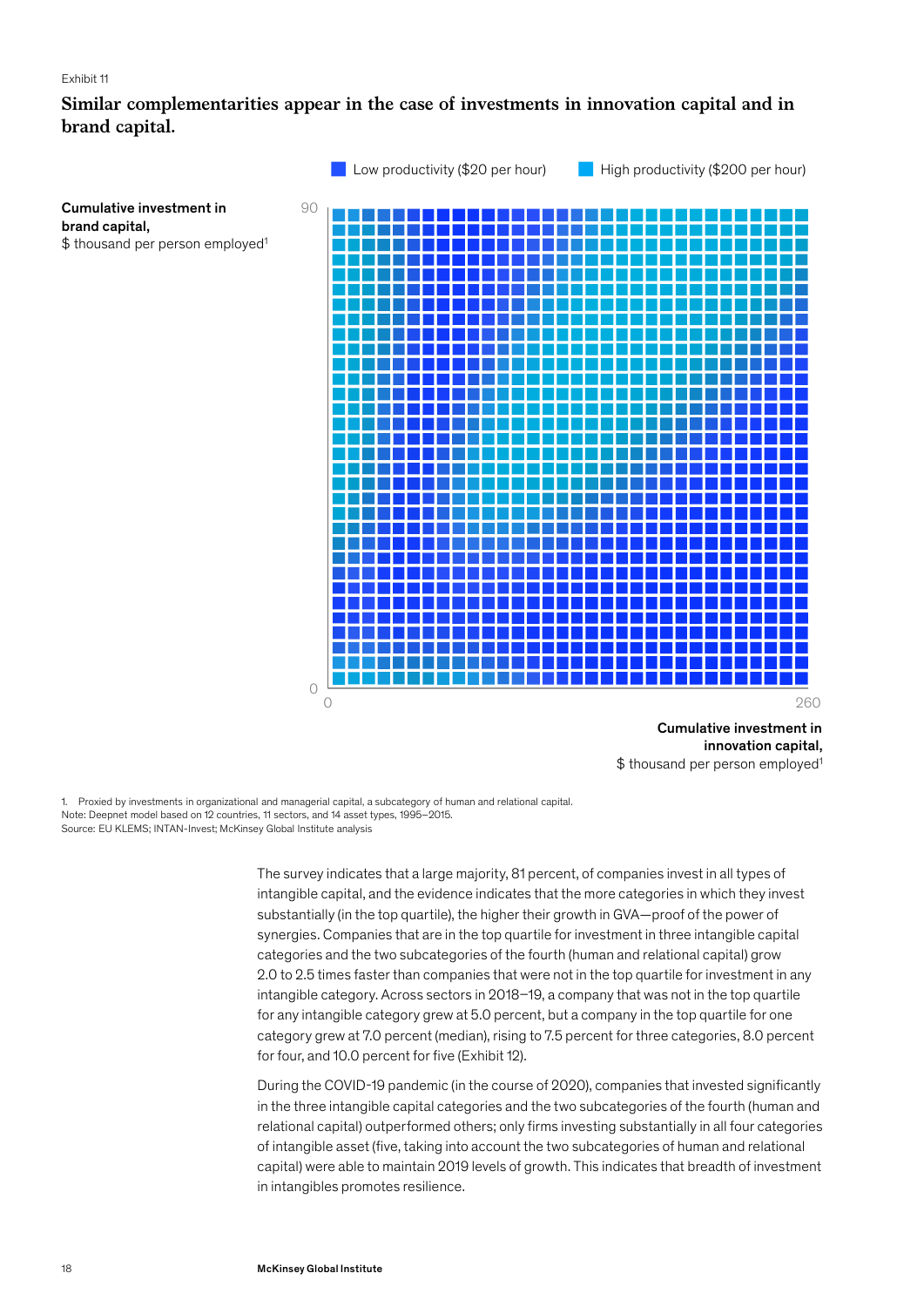### **Companies that invest in multiple intangibles categories report the highest growth.**

Median growth of companies investing at top quartile level of 0–5 intangible categories, by cluster and sector,  $\%$ <sup>1</sup>



1. Company self-reported growth.

Source: McKinsey survey; McKinsey Global Institute analysis

#### **Some sectors are more likely to invest in certain types of intangibles**

Over the past 25 years, the ICT sector, representing innovation-driven services, has delivered continuous innovation and conceived new disruptive ideas. In the past ten years, the sector has created and scaled successful platforms and markets that benefit from network effects that have achieved unprecedented scale at a magnitude never before observed. Examples include Apple's iOS, a technology platform; Apple's app store, a marketplace; and Amazon Prime, an e-commerce platform. ICT invests most in innovation capital and digital and analytics capital, and these have been the key to delivering disproportionate growth. Companies in the ICT sector invest at an above-average level in both cases—7.9 percent in innovation capital versus 5.3 percent for all other sectors, and 6.4 percent in digital and analytics capital versus 1.8 percent. Additionally, in telecommunications, media, and technology, top growers invest 5.6 times more than low growers, and the gap is widest in digital and analytics capital, in which they invest 5.9 times more than low growers. In these sectors, investment in digital and analytics capital, which includes software and proprietary data, is emerging as the key driver of the performance gap between top growers and low growers.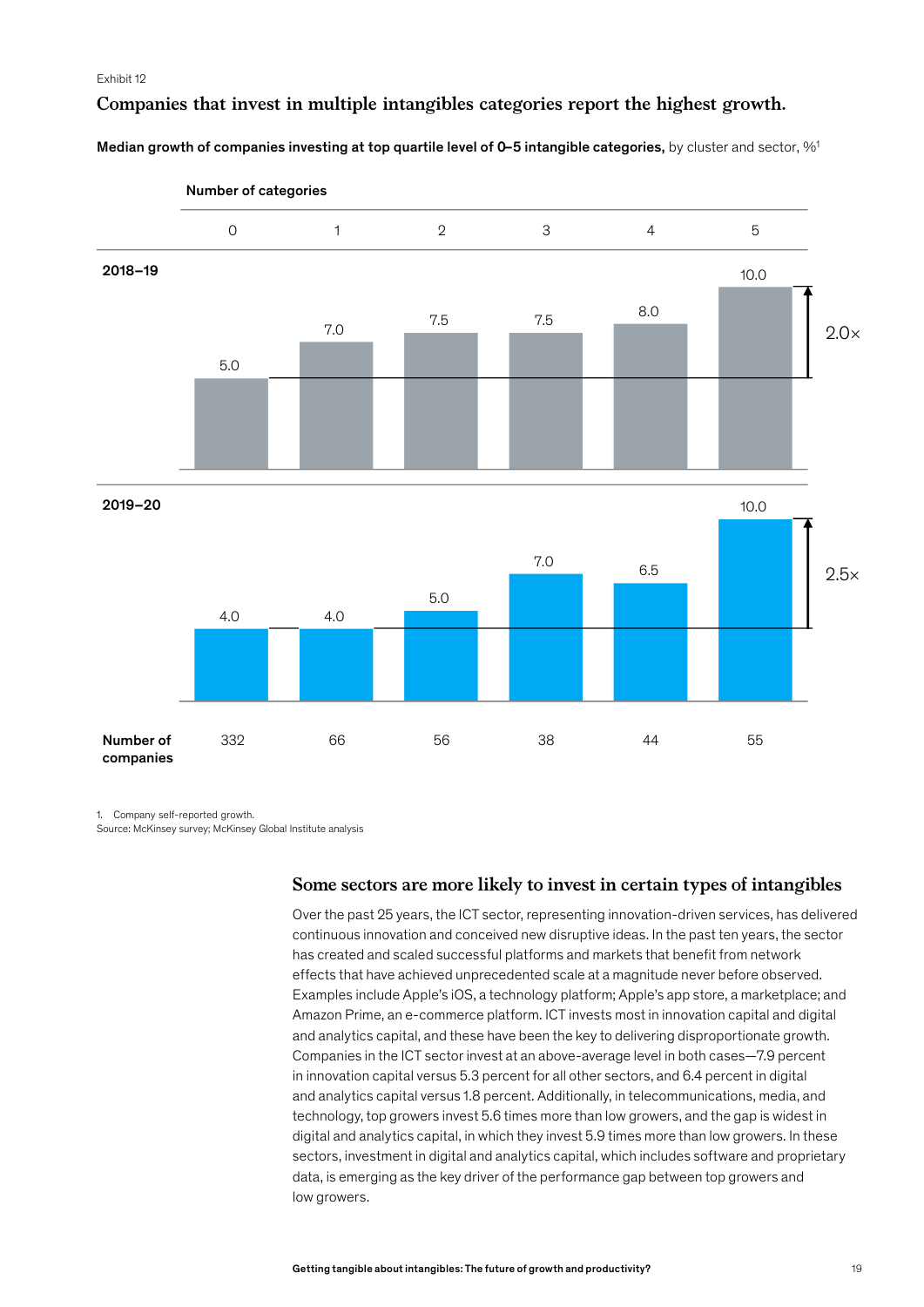Knowledge-intensive-services sectors prioritize human and relational capital in their intangibles investment; this category accounts for 6.0 percent of GVA, double the average share across sectors. The reason for favoring this type of intangibles investment is that it is perceived to deliver competitive advantages for companies in these sectors. For instance, in finance and insurance, managing digital talent is key to delivering an effective shift toward e-banking.31 McKinsey research in 2016 estimated that 43 percent of all working hours in banking activities will be automated in the future, necessitating a very large-scale shift in the type of skills needed, from basic cognitive skills to technological ones.<sup>32</sup> This implies the need for significant investment in human and relational capital well into the future. These sectors also prioritize investment in brand capital as the key to driving the mass adoption of products and services. Again in the financial services industry, initially the emergence of e-banks didn't convince a broad range of customers of their merits. Neo-banks including Revolut and N26 had to invest huge amounts in marketing to evangelize their products and spread adoption from early tech-savvy customers to millions of active consumers; in 2019, the two banks had ten million and seven million users, respectively.<sup>33</sup> This resonates with the survey's finding that the gap between top growers and low growers is largest for human and relational capital and brand capital. Top growers invest 10.2 times more than low growers in ecosystems and networks, a type of human and relational capital, and 7.9 times more in brand capital (Exhibit 13).

Labor-intensive services overall invest less than half the average share of GVA of other sectors—1.4 percent of GVA versus 3.0 percent. When they do invest in intangibles, they tend to prioritize human and relational capital, reflecting the fact that these sectors employ more people on average (as their name suggests) and still have a large element of in-person services. Within this category, retail trade also overindexes brand capital, which include activities such as brand equity, customer engagement, and customer acquisition. Retailers have increasingly focused on establishing direct-to-consumer channels as the route to increasing customer acquisition. One example of a brand success is Casper, a mattress company that achieved \$750 million of revenue in four years thanks to a well-executed marketing strategy.34 To obtain more leads for its online store, the company set out to gain deep understanding of Google and Facebook advertising algorithms and then used that information to create relevant and targeted content for each stage of its funnel that convinced large numbers of consumers to adopt quickly. Again, this resonates with the survey's findings that top growers appear to be driving above-average investment in these intangibles categories. Top growers invest 7.4 times more than low growers in brand capital and 6.2 times more in organizational and managerial capital, a subcategory of human and relational capital.

In resource-intensive goods, both mining and manufacturing have invested heavily in innovation capital, spending 26.1 percent and 9.2 percent of GVA, respectively, compared with the 5.3 percent average for all other sectors. The motivation was to accelerate and expand exploration in the case of the first, and to develop a rich pipeline of new products in the second. In addition, the manufacturing sector, which was under intense pressure to raise productivity, has invested above-average shares of GVA in digital and analytics capital (1.8 percent and 3.6 percent of GVA) and human and relational capital (1.8 percent and 3.7 percent) as companies have strived to spread automation, which necessitated investment in skills building.

 $\frac{31}{31}$  Dana Maor, "A strategic blueprint for making the most of banking talent," May 2019, McKinsey.com.<br>32 Michael Chui, James Manyika, and Mehdi Miremadi, "Where machines could replace humans—and where they can't (

*McKinsey Theorhy, Ackinsey Auguarter Suller fintech marketing campaigns*, Content Works, February 2020, [contentworks.agency](https://contentworks.agency/5-killer-fintech-marketing-campaigns/); and Amy Lewin,<br>N26's strategy to stand out in the UK's sea of fintechs, Sifted, April 22, 2019.

<sup>&</sup>lt;sup>34</sup> Sam Thomas Davies, Casper Marketing: How a mattress company went from zero to \$750 million in 4 years (case study), Sleeknote, December 2020.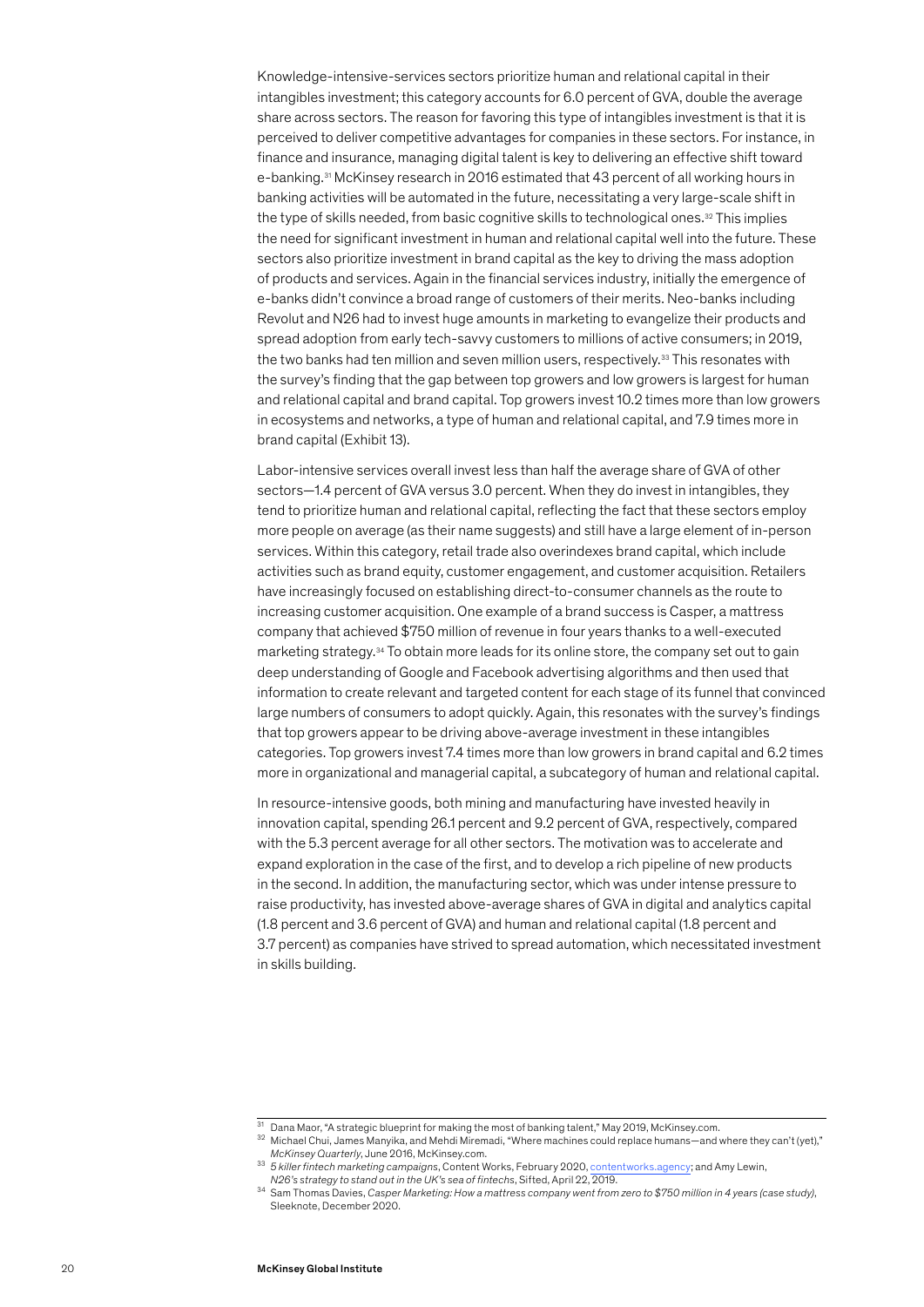# **Top growers prioritize different types of intangibles investment than low growers across sectors.**

Intangibles investment revenue ratio, top growers vs low growers, by sector and category of intangible, multiple



Source: McKinsey survey; McKinsey Global Institute analysis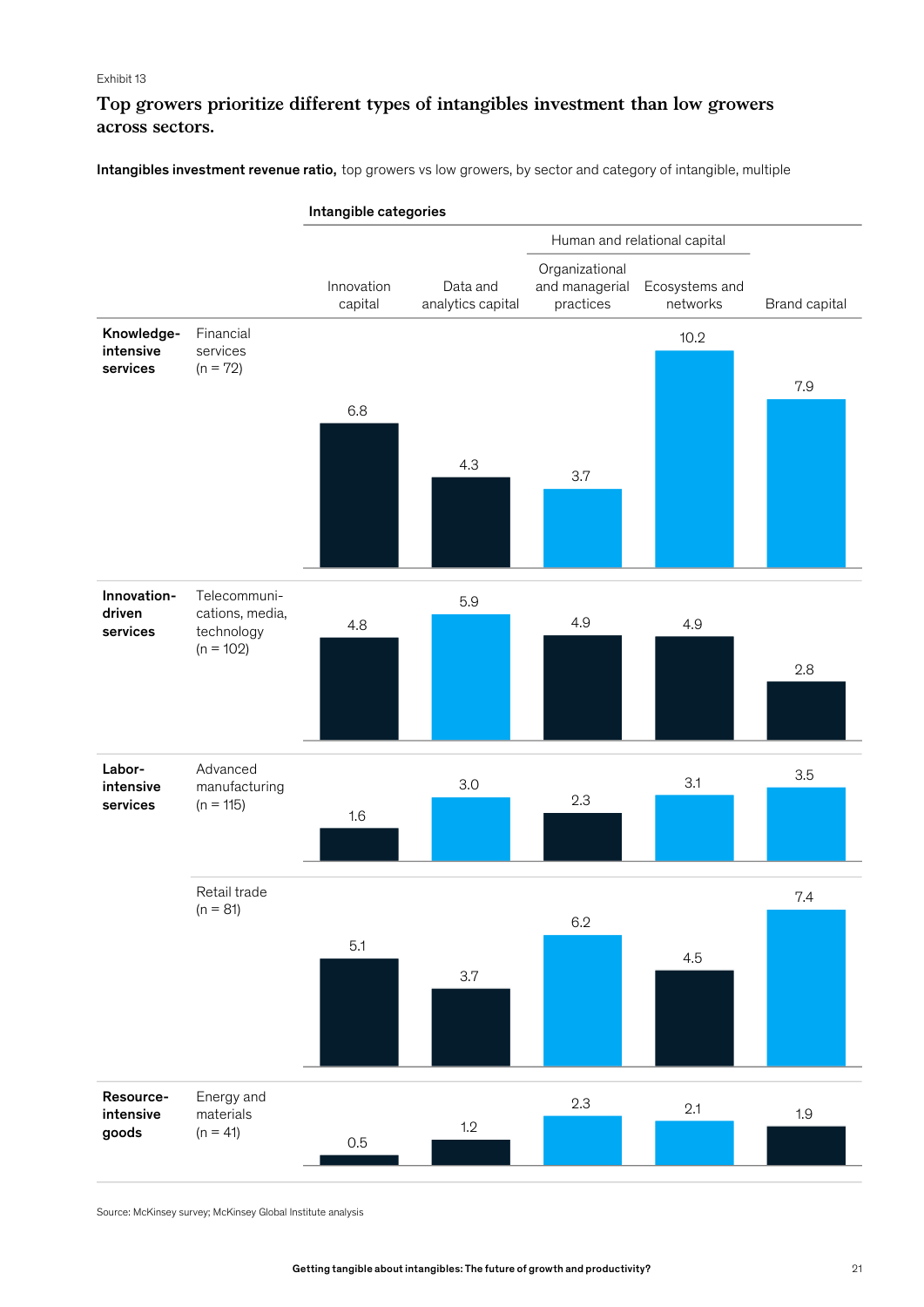### **Top growers not only invest more in intangibles but also deploy them in ways that develop new capabilities**

Merely investing in intangibles is not sufficient to drive growth. Companies should think about how those intangibles are deployed and used to develop capabilities that create a competitive advantage. Consider, for instance, an investment in brand capital. In itself, it does not guarantee uptake of brand equity; a company needs to consider whether it is engaging with clients in a personalized and relevant way and whether it is reaching customers through the right channels. A useful parallel is the burst of ICT spending in the early 2000s. In the United States, productivity grew rapidly, from 1.5 percent a year in 1970–1995 to 2.5 percent in 1995–2005. The productivity surge was possible because of widespread investment in, and adoption of, ICT that was accompanied by a transformation in the way companies organized functions and tasks, how their workers used technology, and how they operated, including across their supply chains.

The combination of high investment and effective deployment is the major differentiator between top growers and low growers. All companies understand that data and analytics are not just buzzwords, but capabilities that need to be mastered to survive and thrive in highly competitive markets. They know, too, that talent is not simply an input but a necessary investment that, together with creativity and audacity, enables companies to deliver on innovation. There appears to be widespread acknowledgement that companies' role is not simply to create profit for stakeholders but to benefit society. But top growers take the deployment of intangible capital to the next level and display a detailed understanding of how intangibles can be used to develop the capabilities that are most likely to deliver on growth. Most companies agree that more investment in intangibles is key, but the survey asked what else can be done to fully reap the benefits of investment. Asked to be precise about what delivers disproportionate returns, respondents cite specific use cases, rigorous processes, data-driven decision making, and, broadly, using intangibles investment to embed data, talent, innovation, and purpose in day-to-day operations (Exhibit 14).

Looking at the survey results in more detail, there is considerable agreement among top and low growers across sectors that intangible capabilities are key to delivering growth and competitiveness. In the survey, about 24 percent of both top and low growers strongly agreed that digital and analytics capital is crucial for building a sustainable competitive advantage, and this finding holds across sectors—from telecommunications, media, and technology, where data have been a valuable asset for building ecosystems, to advanced manufacturing as more players digitize their supply chains. About 30 percent of survey respondents, among both top and low growers, strongly agreed that brand capital is a winning value proposition when combined with a clear purpose and mission statement. In the case of innovation capital, about 27 percent of top growers and approximately 23 percent of low growers strongly agreed with the statement that creativity and audacity and taking into account the voice of the customer are central to mastering this category of intangibles investment.

In the survey, human and relational capital has two subcategories: organizational and managerial capital, and ecosystems and networks. Both exhibit considerable common ground between top growers and low growers. In the case of organizational and managerial capital, both top and low growers stress the importance of a strategy and an environment that enables them to attract talent and have in place a robust talent strategy to sustain critical capabilities. On ecosystems and networks, 23 percent of both categories of companies strongly agree that growth strategy and vision translated into a clear road map with owners is important, and about 30 percent of top and low growers concur strongly with the need to have a clear purpose and mission statement.

Looking through a different lens—the type of intangible asset—a clear picture of higher growth driven by effective deployment and use of intangibles emerges (Exhibit 15).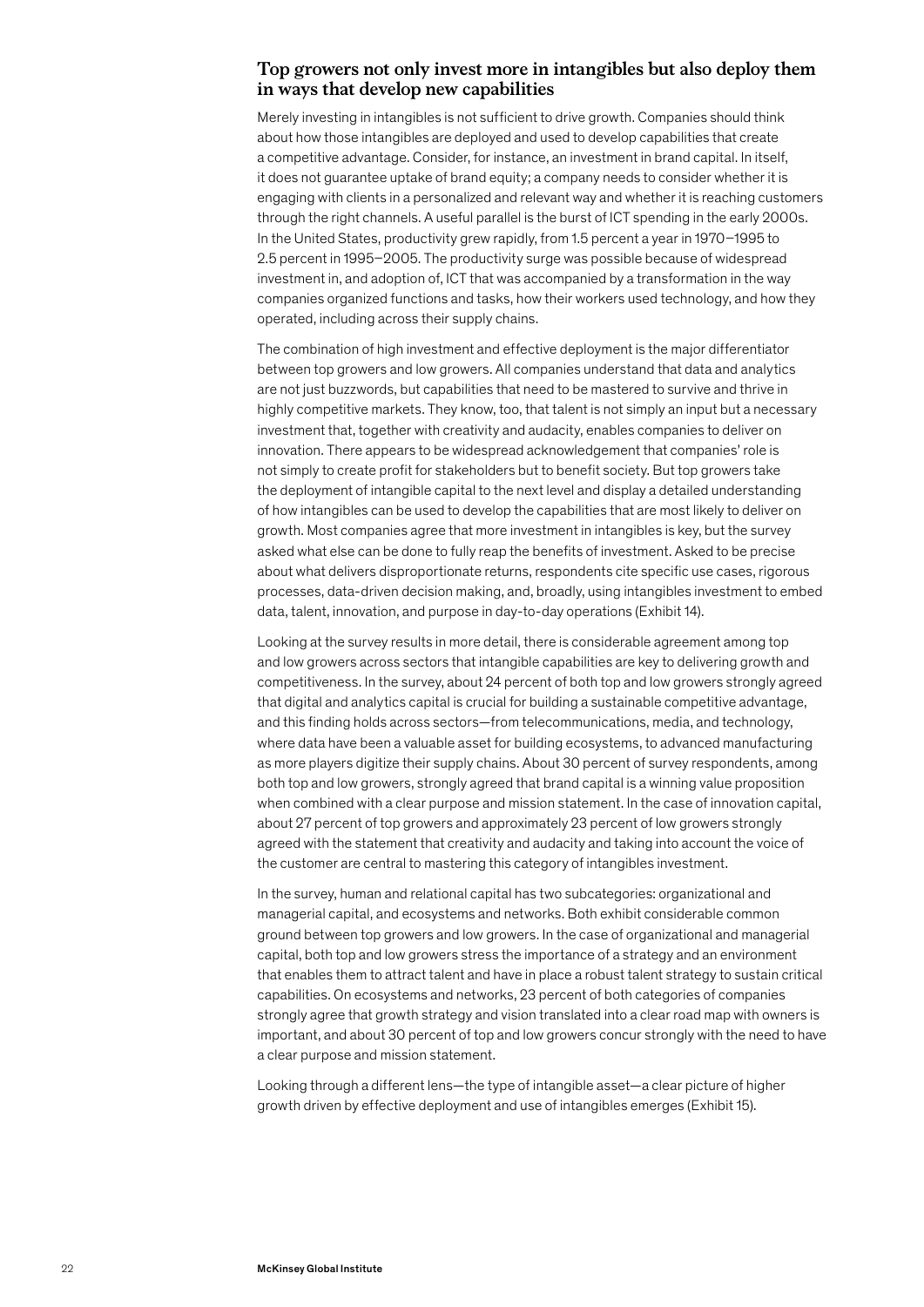# **Top and low growers recognize the importance of strategy and vision in intangibles, but top growers take concrete steps toward implementation.**

Ratio of top growers to low growers per capability, based on % of executives who strongly agree on the following capabilities Low High



Source: McKinsey survey; McKinsey Global Institute analysis Note: Survey respondents had the option to comment on more than one capability.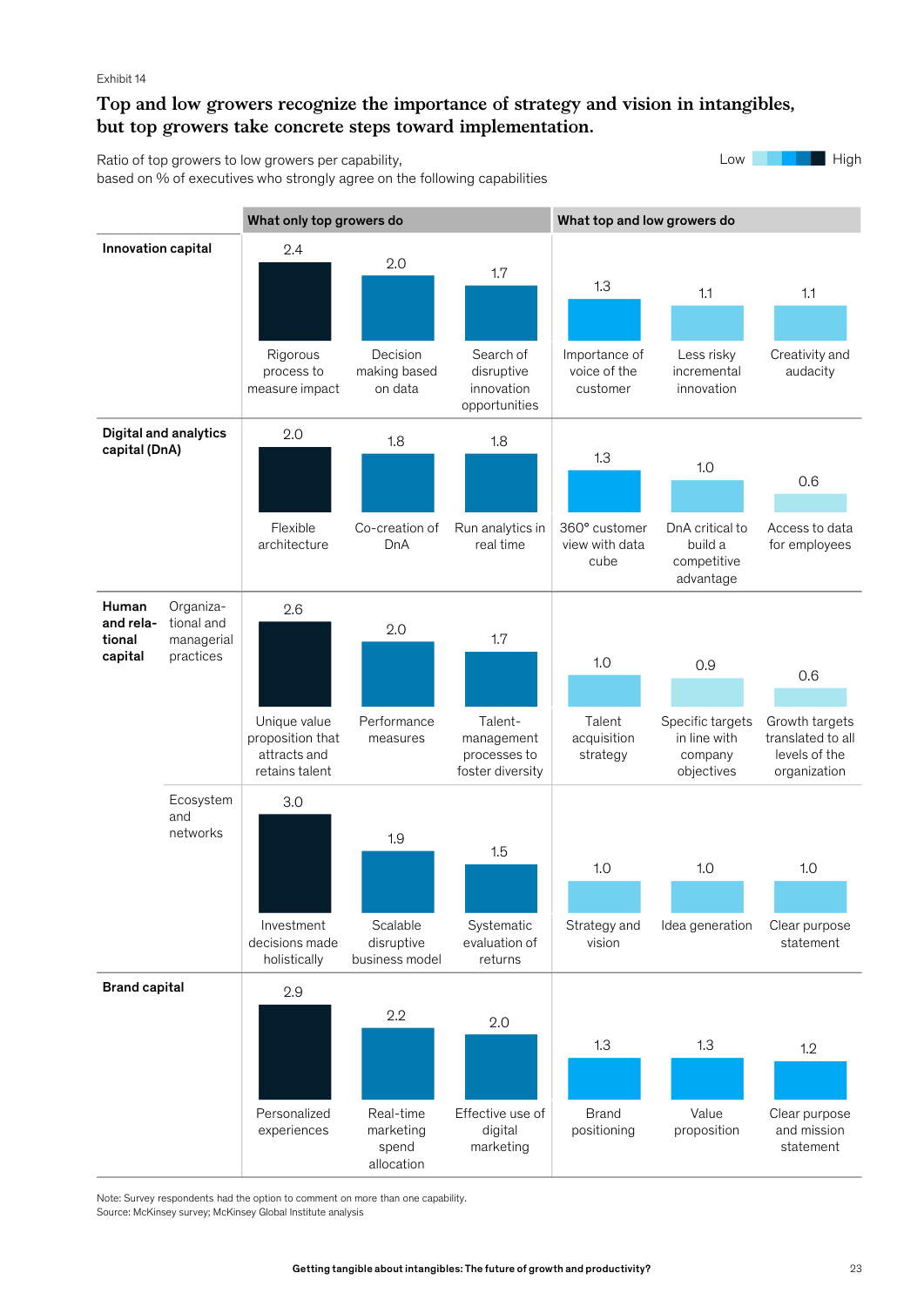# **Effective deployment and use of intangibles distinguishes top growers from low growers.**

## Scores based on % of executives who strongly agree that a capability is important

| Low growers             | Top growers<br><b>Both</b>                           |         |   |               |   |   |   |                  |
|-------------------------|------------------------------------------------------|---------|---|---------------|---|---|---|------------------|
|                         |                                                      |         |   |               |   |   |   | Core area<br>for |
| Innovative              | Search of disruptive innovation opportunities        | $\circ$ | 1 | $\mathfrak 2$ | 3 | 4 | 5 |                  |
| capabilities            | Decision making based on data                        |         |   |               |   |   |   |                  |
|                         | Rigorous process to measure impact                   |         |   |               |   |   |   |                  |
|                         | Importance of voice of the customer                  |         |   |               |   |   |   |                  |
|                         | Creativity and audacity                              |         |   |               |   |   |   |                  |
| Digital and             | Proprietary data                                     |         |   |               |   |   |   |                  |
| analytical              | Cocreation of DnA                                    |         |   |               |   |   |   |                  |
| capabilities<br>(DnA)   | Run analytics in real time                           |         |   |               |   |   |   |                  |
|                         | Flexible architecture                                |         |   |               |   |   |   |                  |
|                         | Data strategy                                        |         |   |               |   |   |   |                  |
|                         | 360° customer view with data cube                    |         |   |               |   |   |   |                  |
|                         | Access to data for employees                         |         |   |               |   |   |   |                  |
|                         | DnA critical to build a competitive advantage        |         |   |               |   |   |   |                  |
| Organiza-               | Performance measures                                 |         |   |               |   |   |   |                  |
| tional and              | Process to foster diversity                          |         |   |               |   |   |   |                  |
| managerial<br>practices | Unique value proposition attracts and retains talent |         |   |               |   |   |   |                  |
|                         | Support for test-and-learn, risk-taking mindset      |         |   |               |   |   |   |                  |
|                         | Performance incentives                               |         |   |               |   |   |   |                  |
|                         | Talent-acquisition strategy                          |         |   |               |   |   |   |                  |
|                         | Specific targets in line with company objectives     |         |   |               |   |   |   |                  |
|                         | Set growth targets for overall organization          |         |   |               |   |   |   |                  |
| <b>Ecosystems</b>       | Systematic evaluation of returns                     |         |   |               |   |   |   |                  |
| and network             | Scalable disruptive business model                   |         |   |               |   |   |   |                  |
| capabilities            | Investment decisions made holistically               |         |   |               |   |   |   |                  |
|                         | End-to-end market scanning approach                  |         |   |               |   |   |   |                  |
|                         | Regular scans of market dynamics, trends             |         |   |               |   |   |   |                  |
|                         | Clear purpose statement                              |         |   |               |   |   |   |                  |
|                         | Strategy and vision                                  |         |   |               |   |   |   |                  |
|                         | Idea generation                                      |         |   |               |   |   |   |                  |
| <b>Brand</b>            | Personalized experiences                             |         |   |               |   |   |   |                  |
| capabilities            | Effective use of digital marketing                   |         |   |               |   |   |   |                  |
|                         | Personalized pricing and promotion                   |         |   |               |   |   |   |                  |
|                         | Real-time marketing spend allocation                 |         |   |               |   |   |   |                  |
|                         | Importance of purpose                                |         |   |               |   |   |   |                  |
|                         | Value proposition                                    |         |   |               |   |   |   |                  |
|                         | Clear purpose and mission statement                  |         |   |               |   |   |   |                  |
|                         | Brand positioning                                    |         |   |               |   |   |   |                  |

Source: McKinsey survey; McKinsey Global Institute analysis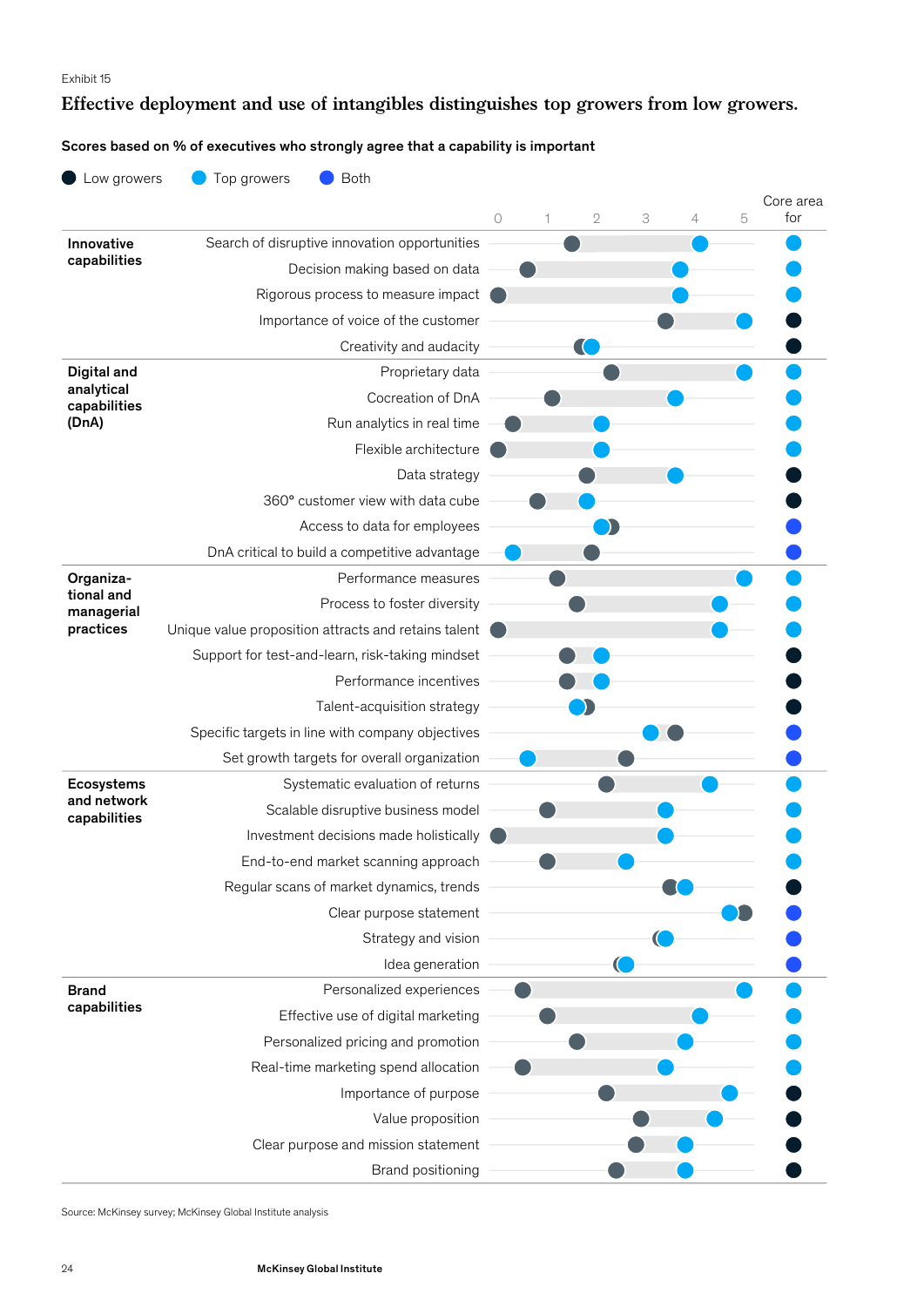- Innovation capital. In the survey, the share of top growers that reported using data as the basis for decision making was nearly double the share for low growers. Likewise, more than twice the share of top growers said that they have rigorous processes in place to measure the impact of R&D and design, enabling them to build rapidly on successes and abandon failures. Similarly, twice as many top growers are more willing to disrupt their own business models proactively (rather than waiting to be disrupted) and to actively search for opportunities to invest in disruptive innovation. An example of this is Apple's iPods, which dominated the portable music player market for years before being incorporated in iPhones.
- $-$  Digital and analytics capital. Only top growers say that they have taken the next steps needed to implement their digital strategy, including making effective use of proprietary data, investing in flexible architecture to avoid being held back by legacy systems so-called tech debt—and ensuring that they can leverage the full power of intangibles through real-time analytics. Top growers are 1.3 times more likely to have proprietary data, 1.8 times more likely to run analytics decisions in real time, and 2.0 times more likely to have a flexible infrastructure. One of the most common challenges leaders face is striking the right balance between giving teams flexibility to choose their tools and maintaining required levels of consistency and standardization. Without flexible architecture, developers will be slowed by dependencies across teams, time spent stabilizing or integrating code bases after their development, and a lack of team-level ownership and accountability. Top growers understand this and are allocating significant investments to modernize their architecture.
- Human and relational capital. Looking at the first of the two subcategoriesorganizational and managerial capital—both top and low growers agree on the importance of attracting talent, but top growers are 2.6 times more likely than low growers to strive to retain talent by offering a unique value proposition. Top growers are twice as likely to define performance measures for all parts of the organization, and 1.7 times more likely to put in place talent-management processes to foster diversity. This last element is striking as companies have increasingly begun to regard inclusion and diversity as a key enabler of growth. Yet progress on diversification initiatives has been slow. McKinsey's *Delivering through diversity* research reaffirms the global relevance of the link between diversity and company financial outperformance. Using 2014 diversity data, we found that companies in the top quartile for gender diversity on their executive teams were 15 percent more likely to experience above-average profitability than companies in the fourth quartile. On the second subcategory, ecosystems and networks rely on regular, streamlined, and agile processes throughout an organization and with key partners. The survey findings are similar for top growers and others on the importance of forming external partnerships, including ecosystems, joint ventures, and consumer partnerships, in order to sustain growth in the period after the COVID‑19 crisis. However, top growers are 1.4 times more likely than other companies to have developed an ecosystem of partners to open up new markets and develop new customers and capabilities. They are also 1.4 times more likely to have created scalable, disruptive new business models. The best corporate strategies force a multibusiness company to make clear, holistic choices about its portfolio and the allocation of resources. The survey indicates that top growers are 3.0 times more likely to make investment decisions holistically, to do so on a systematic and regular basis, and to maintain agility. Top growers are 1.5 times more likely to make decisions about spending and investment allocation through systematic but agile evaluation of returns. Finally, top growers are twice as likely as low growers to agree strongly that it is important to scale disruptive new business models.
- **Brand capital.** Only top growers are already deploying this type of intangible to ensure that they can leverage brands effectively not only by listening to consumers but by listening in a tailored way to serve them with personalized offerings backed by realtime data analytics and tailored pricing and promotion. It is notable that 2.5 times more top growers than low growers regard personalization as the core part of the customer experience, and more than double the share of top growers say that they continuously allocate and reallocate marketing spending in or near real time. Top marketers are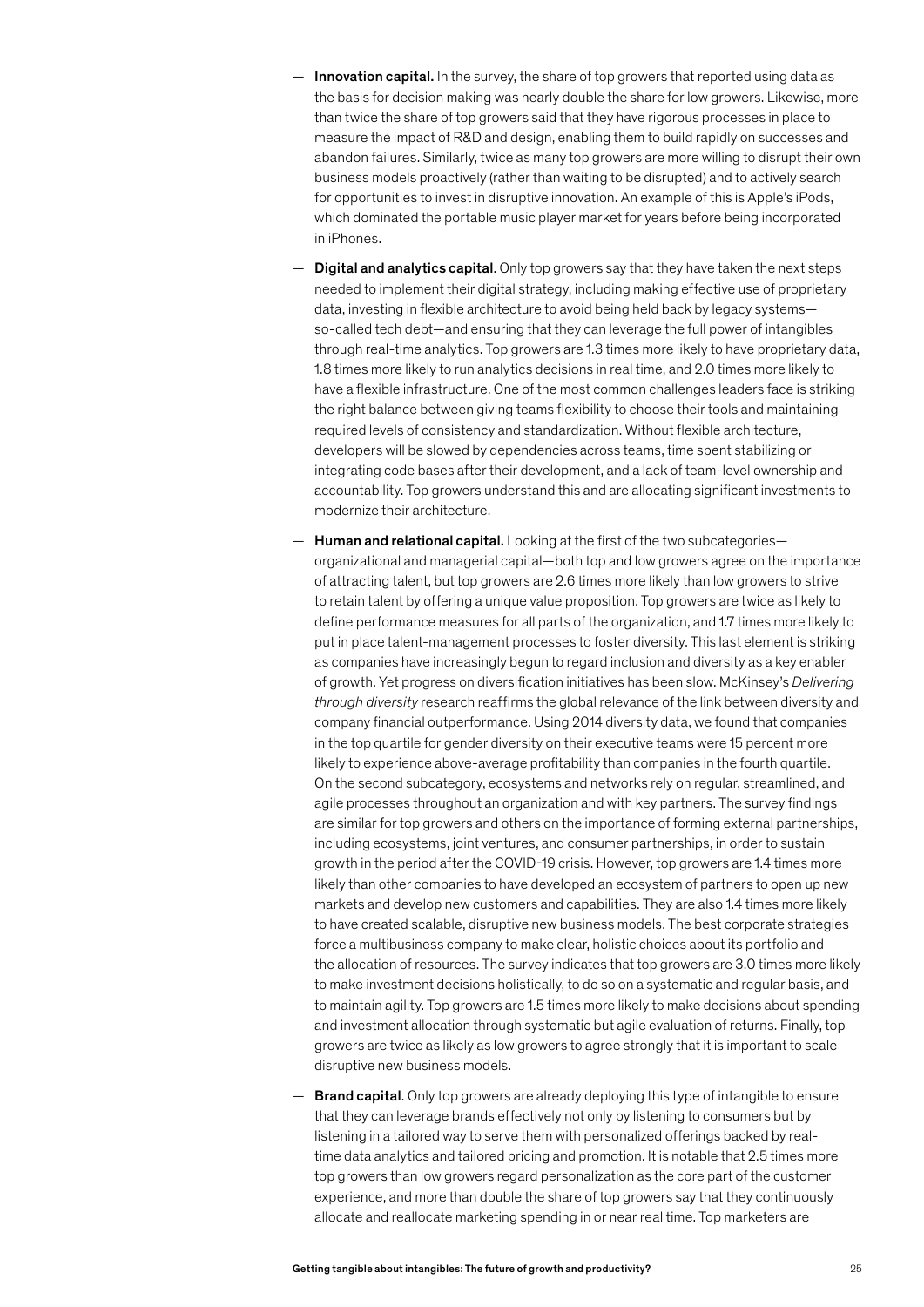developing systems that can pool and analyze structured and unstructured data, algorithms that can identify behavioral patterns and customer propensity, and analysis capabilities to feed that information into dashboards. Their customer data platforms can connect a single customer across devices, cookies, and ad networks and can enable realtime campaign execution across touchpoints and channels. In short, top growers are using their digital and analytics capabilities to market their brand capital.

It is important to appreciate that the experience thus far of top growers and the findings in this paper offer a current picture. However, deploying intangibles is a moving target. It is already clear that success comes from investing in intangibles, but arguably less well appreciated is that deploying these investments is not a static process but a dynamic one. As businesses invest, they should continually assess not only what is key to success today but what areas they may need to prioritize for growth in the future. Continuous reexamination of the types of intangibles that are most likely to deliver on competitiveness and growth, that can be scaled, and that are most likely to deliver synergies that may create value in other areas of the learning economy will require a high level of visibility. Companies should consider setting up a control tower that monitors the skills the organization needs, what IP will deliver the next slice of competitive advantage, and what area innovation capital should focus on.

### **Huge value is at stake, and executives and policy makers should ask themselves what it will take to realize the intangibles opportunity**

Huge additional value could be created by investing in intangibles and deploying them effectively. As a thought exercise, consider the potential value that could be created if 10 percent more companies were to attain the share of intangibles investment, and the GVA growth, of top growers. This could produce an additional \$1 trillion in GVA or a 2.7 percent increase across sectors in OECD economies. If more companies could capture more of the productivity- and growth-driving power of intangibles, these assets could play a major role in the bounce-back of companies and economies from the COVID-19 crisis.

As the correlation between investment in, and deployment of, intangibles and GVA growth becomes ever clearer, executives—and governments—searching for sources of growth should arguably pay more attention to the full range of these types of assets. The formula that top growers have apparently hit upon may help other businesses understand the best way to invest in intangibles and deploy them, and help policy makers to put in place the right kinds of enabling infrastructure.

For companies, execution is key. Top growers not only invest 2.6 times more in intangibles than low growers and invest in the four major types of intangible capital, they also deploy them effectively with a focus on embedding intangibles in day-to-day business operations to achieve returns. Low growers should consider investing in the following categories:

- Innovation capital. Ideas and creativity matter, but rigorous processes and decision making based on data are necessary to ensure the effective implementation of creative and disruptive ideas.
- Digital and analytics capital. Having a flexible technology architecture is a must in order to rapidly process proprietary or external data and deliver real-time analytics. These capabilities unlock other intangible capital benefits and create synergies between them.
- $-$  Human and relational capital. Top growers not only attract but also retain talent by offering an unrivaled environment and a unique value proposition. To bring their strategy to the next level, they master process making holistically and build scalable business models that enhance their leadership position across markets.
- $-$  Brand capital. Digital marketing skills are not sufficient to achieve outstanding performance. High performers distinguish themselves by integrating personalized experiences into customer journeys, reallocating their marketing spend in real time, and using data and analytics capabilities.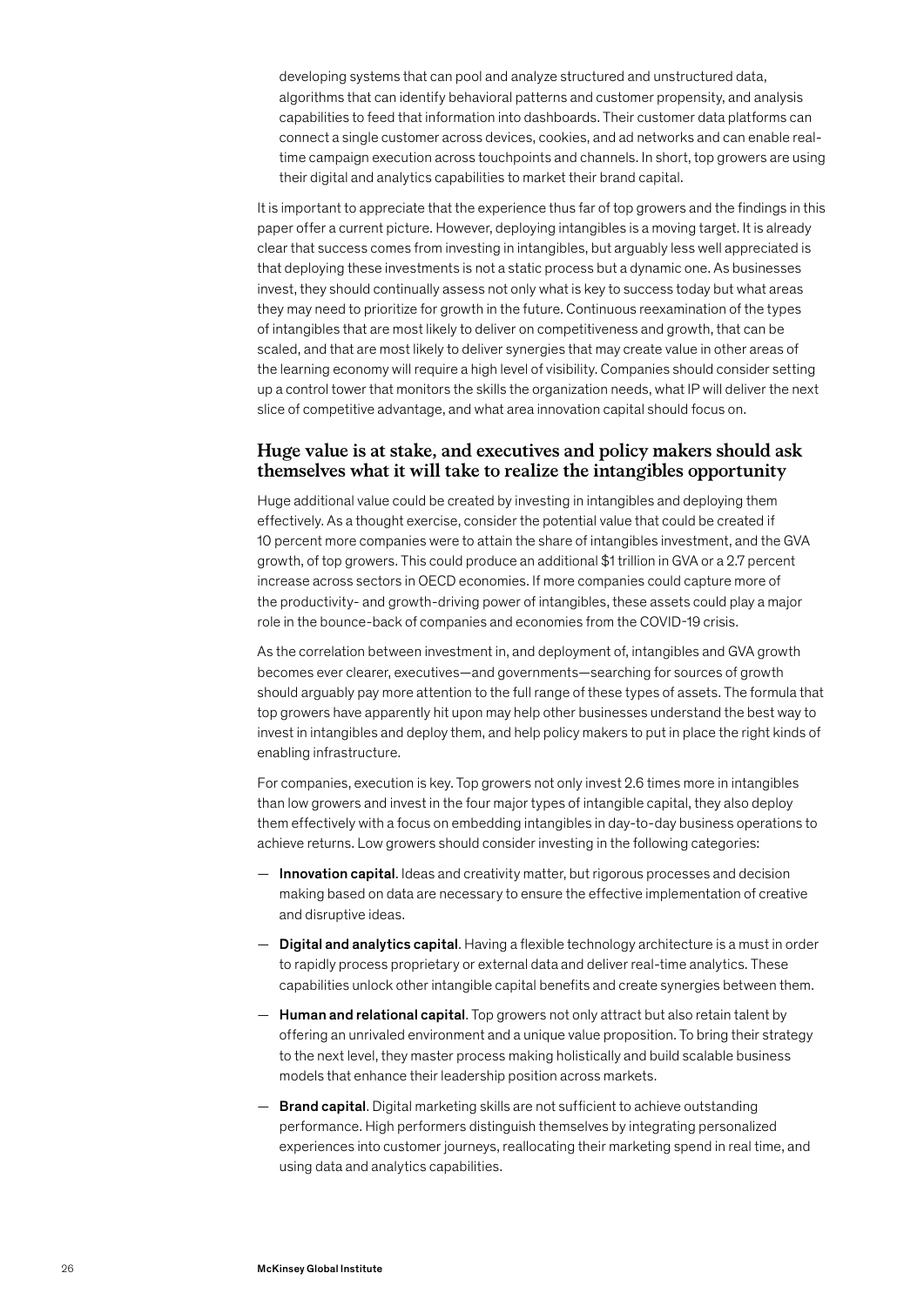Mindset matters. Investing in intangibles is different from investing in tangibles. Take a supermarket as an example. Investing in a new store is fairly straightforward for a retailer, with relatively certain prospects for sales. However, the sales boost from investing in, say, a real-time promotion platform is less certain. In the worst-case scenario, the property may be resold, but an investment in software may not be recovered. This illustrates why investing in intangibles requires a mindset shift toward the test-and-learn, risk-taking approach that is more typical of top growers than low growers. In the survey, 70 percent of top growers agreed with the statement "in order to achieve above market growth, you need to pivot to a mostly test-and-learn, agile culture," compared with 60 percent of low growers. Similarly, about 60 percent of top growers versus about 50 percent of low growers agreed that it was important to "cultivate an environment to take risks, test and learn, and embrace failures." That difference in mindset has led to higher investment. Top growers that strongly agree with these statements invest 1.2 times more in intangibles than those that don't agree. Investing in intangibles is not about their availability but instead is an active choice that can lead to superior growth performance.

As the intangible, digitized economy spreads, the imperative to reskill—within companies, and more broadly in society—becomes even more urgent. Digitization, automation, and the deployment of intangibles appears to have accelerated as leading companies responded to the pressures of the COVID-19 pandemic. Recent MGI research found that some firmsnotably large firms that had already outperformed others before the pandemic—shifted rapidly to online channels and automated production tasks.35 Companies digitized many activities 20 to 25 times faster than they had previously thought possible. A December 2020 McKinsey Global Economic Conditions survey of executives found that about 75 percent of respondents in North America and Europe said they expected investment in new technologies, including automation, to accelerate in 2020–24, up from 55 percent who said they increased such investment in 2014–19. This could put more pressure on low-skill workers who are disproportionately susceptible to displacement by automation. Because of the pandemic, MGI estimates that in the United States alone an additional 5 percent of workers could be displaced due to automation by 2030, on top of the 22 percent forecast before the pandemic. That corresponds to an additional eight million workers affected by automation. The estimated number of additional displaced workers due to COVID‑19 is between 500,000 and one million each for France, Germany, and Spain.<sup>36</sup> These millions of displaced workers, coupled with the risk of high-performing firms pulling even further ahead, could be a recipe for rising inequality between the high- and low-skilled. Significant retraining programs are needed to help support incomes and mitigate widening gaps between workers.

The shift from tangible to intangible assets increases the need for knowledge infrastructure. Policy makers will need to focus on facilitating knowledge infrastructure, including education, as well as communications technology including the internet, urban planning, and public science spending. Increasingly important will be digital infrastructure to store and manage data, the technology needed to support high-speed connectivity to transport data, and powerful high-performance computers to process data. This infrastructure will fully unlock the value of big data and foster scientific and technological innovation that enables firms to achieve their digital and innovation objectives. Because intangibles generate spillovers, a cluster-based approach to developing knowledge infrastructure may be an effective way to enable synergies. It is notable that the rise of intangibles does not mean that physical infrastructure is obsolete. The skilled people who work in this sphere and whose talent is required to unlock its potential still need places to live, high-quality transportation infrastructure, hospitals, and schools, for instance. And, as in any business cluster, people need to be able to network and interact with one another; that means well-run cities.

How the intangible economy develops will also depend on the institutional infrastructure, including effective IP law that strikes the right balance between protecting firms that have invested heavily in their IP and ensuring that this protection is not so broad or overly strong

 $\frac{35}{35}$  Will productivity and growth return after the COVID-19 crisis? McKinsey Global Institute, March 2021, on McKinsey.com.<br><sup>36</sup> The future of work after COVID-19, McKinsey Global Institute, February 2021, on McKin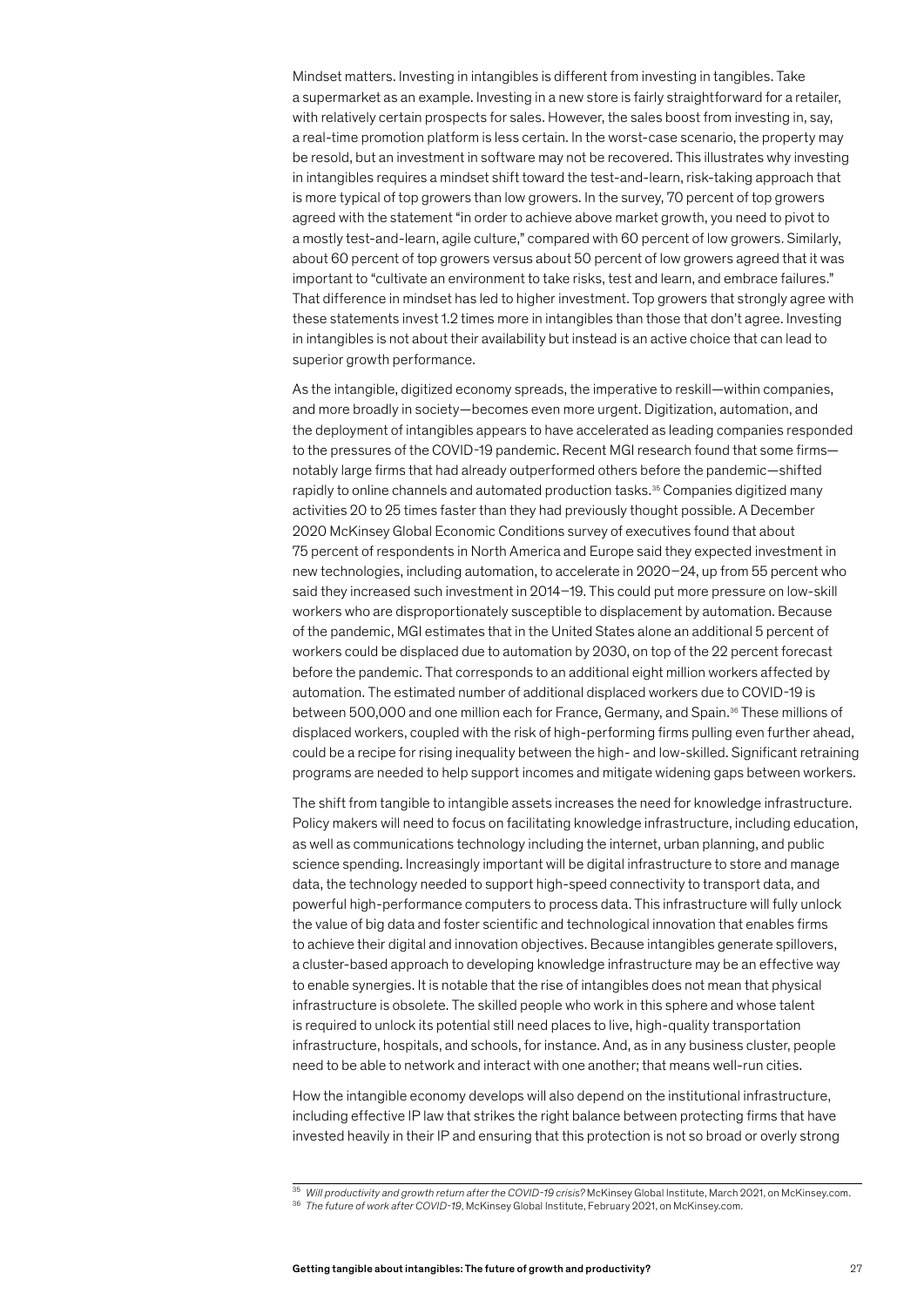that the synergies, scale, and competition that deliver growth are constricted. Another key requirement needed to make the most of this opportunity is ensuring effective coordination of large intangibles projects that may involve many investors and firms over long time frames.

The evidence is stacking up in an age increasingly driven by innovation and knowledge that firms and sectors that invest most heavily in intangibles are reinforcing and deepening their competitive advantage and achieving the highest rates of growth in gross value added. The full potential of these game-changing assets will not be realized unless companies are smart about how they deploy them to create synergies and scale and to enhance a range of capabilities that can deliver on growth. This paper has focused on an exploration of the link between investment in intangible assets and economic growth and, digging deeper, on which corporate approaches are already proving to be most successful for optimizing this investment. The role of intangibles in the growing knowledge economy is a multifaceted, complex topic that requires the attention not only of executives but also of policy makers if firms and economies are to make the most of them.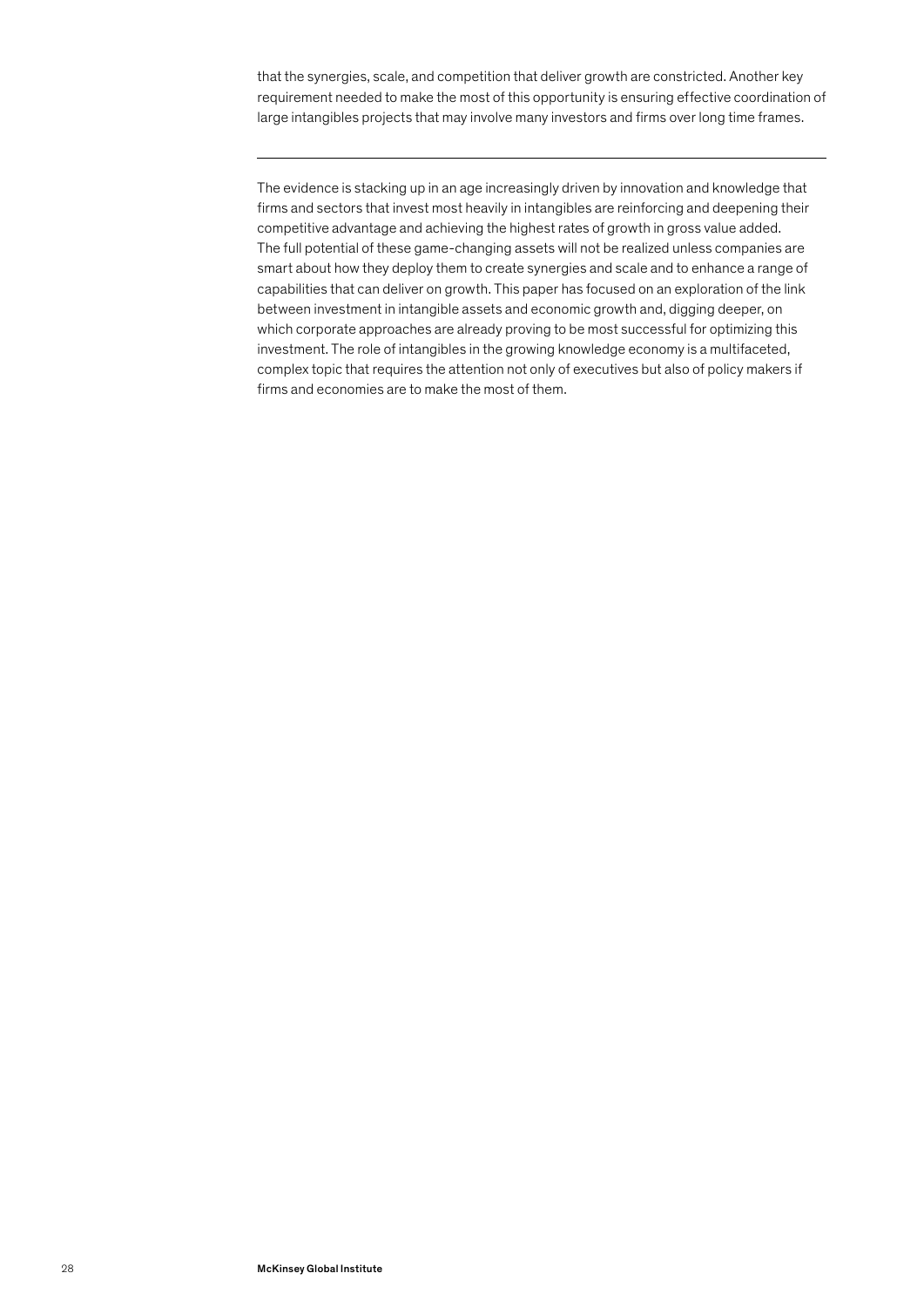# **Technical appendix**

This appendix provides details on the data sources and methodology used in this research in the following sections:

- 1. Data sources
- 2. Sector definitions
- 3. Determining investments in intangibles
- 4. Determining investments in different intangible categories
- 5. Determining top growers and low growers
- 6. Analyzing capabilities

#### **1. Data sources**

For this analysis, we used the following data sources.

- $-$  INTAN-Invest database. Use of this database helped us to perform analyses on a macro level, that is, on sectors and countries.
- $-$  Proprietary survey. The survey was conducted in March 2021 in 16 countries in three regions covering 21 sectors. Of the 861 respondents, nearly 80 percent were C-suite executives. Of the companies represented, two-thirds had revenue of \$500 million or more, and just over half had revenue of \$1 billion or more. The main analyses were performed for the most important sectors by size of GVA, and we ensured that these sectors were represented in the survey. Of the 861 respondents, 20 percent were in advanced manufacturing; 16 percent in telecommunications, media, and technology; 14 percent in retail trade; 13 percent in financial services; and 6 percent in energy and utilities. For our analyses, we used the responses of 591 of those surveyed, eliminating outliers who reported extraordinarily high investment in intangibles or responded "I don't know" to more than two questions.
- The survey results also enabled us to undertake analyses of approaches to intangibles at the firm level.
- Additional database. For data on gross GVA, we used statistics from the EU KLEMS database.

# **2. Sector definitions**

The definitions of sectors used in this research differ somewhat from those in the INTAN-Invest database. In the case of financial services, this research does not include insurance, as INTAN-Invest does. In telecommunications, media, and technology, the research includes high tech, media, entertainment, and telecommunications; INTAN-Invest includes information, communication, entertainment, and recreation. In the case of retail trade, the research includes retail only, but INTAN-Invest adds wholesale and vehicle repair. The definition of advanced industries is much broader than that of INTAN-Invest, which includes only manufacturing; in this research, advanced industries includes advanced electronics, automotive and assembly, and aerospace and defense. INTAN-Invest's definition of energy and materials includes only utilities and mining; this research includes electric power and natural gas, metals and mining, and oil and gas.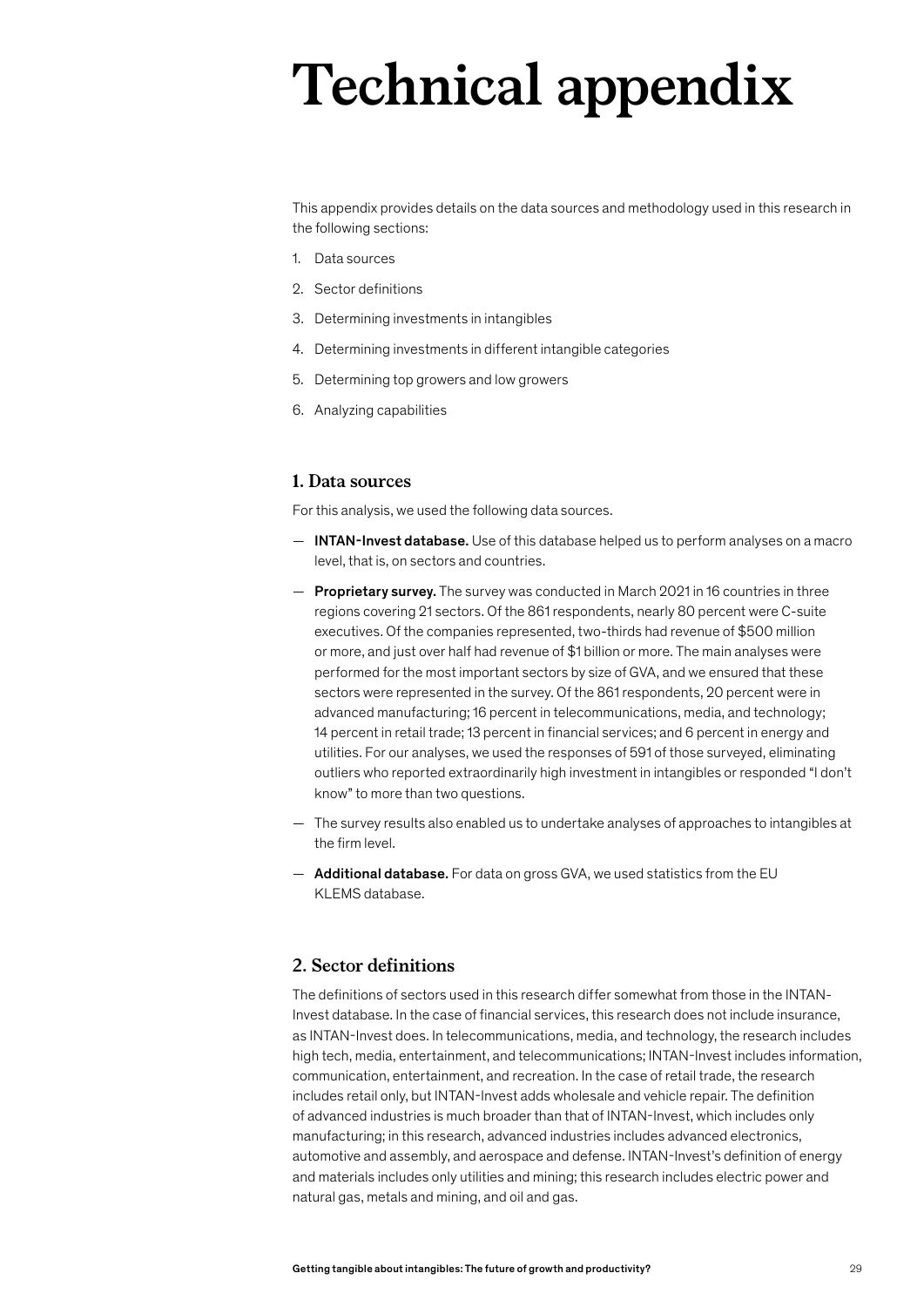#### **3. Determining investments in intangibles**

The INTAN-Invest database (intaninvest.net) is a harmonized (open access) database on macroeconomic intangibles in a selection of countries, which complements the work of the INNODRIVE and COINVEST projects. Updating of the database is undertaken through the voluntary cooperation of academic project partners.<sup>37</sup>

In the scope of this analysis were Austria, Denmark, Finland, France, Germany, Italy, the Netherlands, Spain, Sweden, the United Kingdom, and the United States. We used the INTAN-Invest database for 1995 to 2015. For 2016 to 2019, we extrapolated data based on the average growth rate between 2010 and 2015 for each sector and country. We supplemented the INTAN-Invest data with gross value added data from EU KLEMS. To equalize the purchasing power of different currencies, we converted all absolute data into 2010 dollars at purchasing power parity.

In the survey, we asked executives how much their organization invested in different predefined intangible categories and summed these findings to give us the overall level of investment in intangibles, which we analyzed as a percentage of revenue.

#### **4. Determining investments in different intangible categories**

We analyzed four types of intangibles: innovation capital, digital and analytics capital, human and relational capital, and brand capital. To calculate levels of investment, we used the following intangible categories from INTAN-Invest (see Box A1, "INTAN-Invest intangibles categories").

- For innovation capital, we considered R&D, design, entertainment and artistic originals, and mineral exploration as well as new product development in the finance industry categories.
- For digital and analytics capital, we considered the computerized software and databases categories.
- $-$  For **human and relational capital**, we considered the organizational and managerial capital and training categories.
- $-$  For **brand capital**, we considered the brand category.

The proprietary survey asked executives how much their companies invest in:

- Innovation, for example, activities related to R&D and developing trademarks, copyrights, licenses, patents, designs, and artistic originals.
- Digital and analytics, for example, activities related to development and maintenance of digital platforms, analytics models and algorithms, data and databases, proprietary software, and spending on third-party software.
- Organizational and managerial capital, for example, activities related to developing and improving organization reputation, and workforce quality, including training and skills, and management process and practices.
- Ecosystems and networks, for example, activities related to developing and improving privileged relationships, partnerships, and networks, and to assessing and developing geographic footprints.
- $-$  **Brand,** for example, activities related to developing and improving brand equity, customer insights, customer base, customer loyalty, and content.

Investments in different intangible categories were systematically analyzed as percentages of revenue.

 $37$  For the underlying assumptions for calculating these data and the corresponding challenges, see Carol Corrado, Jonathan Haskel, and Cecilia Jona-Lasinio, *Intangible capital and growth in advanced economies: Measurement methods and comparative results,* Institute of Labor Economics (IZA), discussion paper number 6733, July 2012.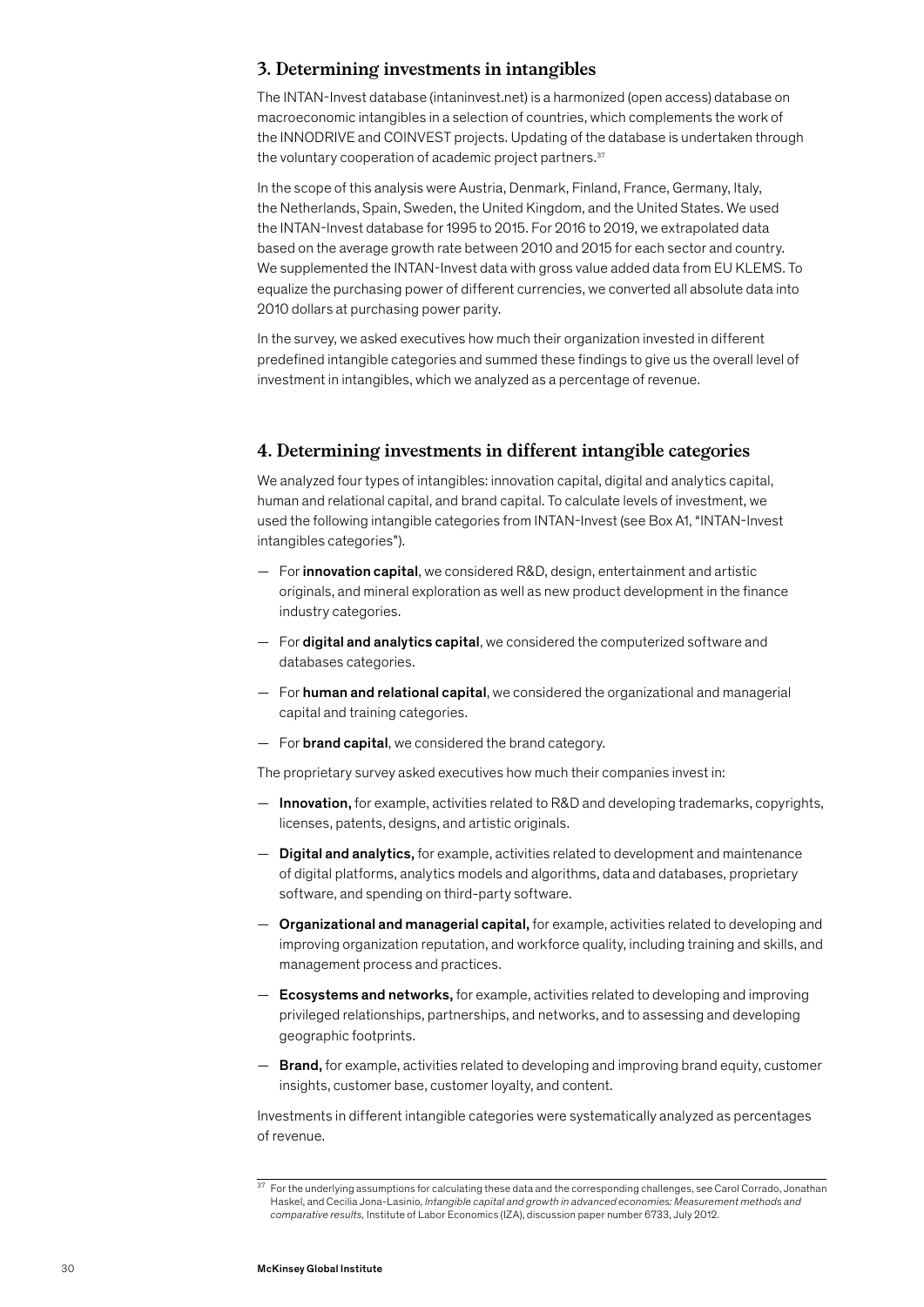#### **INTAN-Invest intangibles categories**

The INTAN-Invest database includes the following detailed definitions of the four categories:

#### Innovation capital

- R&D. This is mainly R&D in the manufacturing, software publishing, and telecom industries. The US Census collects data on behalf of the National Science Foundation. Industrial R&D data are available from the early 1950s and cover work in the physical sciences, the biological sciences, and engineering and computer science (excluding geophysical, geological, artificial intelligence, and expert systems research).
- Design. This includes new architectural and engineering designs, estimated as half of industry purchased services; revenues of the industry come from the Service Annual Survey (SAS).<sup>1</sup>
- Entertainment and artistic originals. This is mainly R&D in information-sector industries (excluding software publishing). Broad statistical information is not available, and therefore this subcategory is proxied by development costs in the motion picture industry. Development costs in the radio and television, sound recording, and book publishing industries are crudely estimated to be double the new product development costs for motion pictures. No estimate for the arts is included.
- Mineral exploration. This is mainly R&D in mining industries. Data for mineral exploration come from

the Census of Mineral Industries and National Income and Product Accounts. Other geophysical and geological exploration R&D in mining industries is estimated from census data.

— New product development in the finance industry. This is mainly R&D in finance and other service industries. No broad statistical information is available, and therefore the proxy of new product development costs in financial services industries is used, crudely estimated as 20 percent of intermediate purchases. New architectural and engineering designs are estimated as half of industry purchased services (revenue of the industry as reported in the SAS). R&D in the social sciences and humanities is estimated as twice industry purchased services (revenue as reported in the SAS).

#### Digital and analytics capital

This category covers computerized software and databases. Computer software covers expenses of software developed for a firm's own use, calculated based on National Income and Product Accounts data that include three components: own use, purchased, and custom software. Computer databases for own use likely is captured in National Income and Product Accounts software measures; data from the SAS suggest that the purchased component is small.

#### Human and relational capital

— Organizational capital. This includes capital associated with organizational structure such as the costs of organizational change and development, and expenses associated with company formation. No broad statistical information and no clear consensus on scope are available. Purchased "organizational" or "structural" capital are estimated using SAS data on the revenue of the management consulting industry. The own-account component is estimated as the value of executive time using US Bureau of Labor Statistics data on employment and wages in executive occupations.

— Training. This includes firm-specific human capital, including the costs of developing workforce skills related to, for instance, on-the-job training and tuition payments for job-related education. The Bureau of Labor Statistics conducted broad surveys of employer-provided training in 1994 and 1995. Direct firm expenses such as in-house trainers, outside trainers, tuition reimbursement, and outside training funds were included, as were wage and salary costs of employee time in formal and informal training.

#### Brand capital

This category consists of brands, namely advertising expenditures and market research for the development of brands and trademarks; purchases of advertising services; and advertising expenditures. Outlays on market research are estimated as twice industry purchased services (revenue of the market and consumer research industry as reported in the SAS).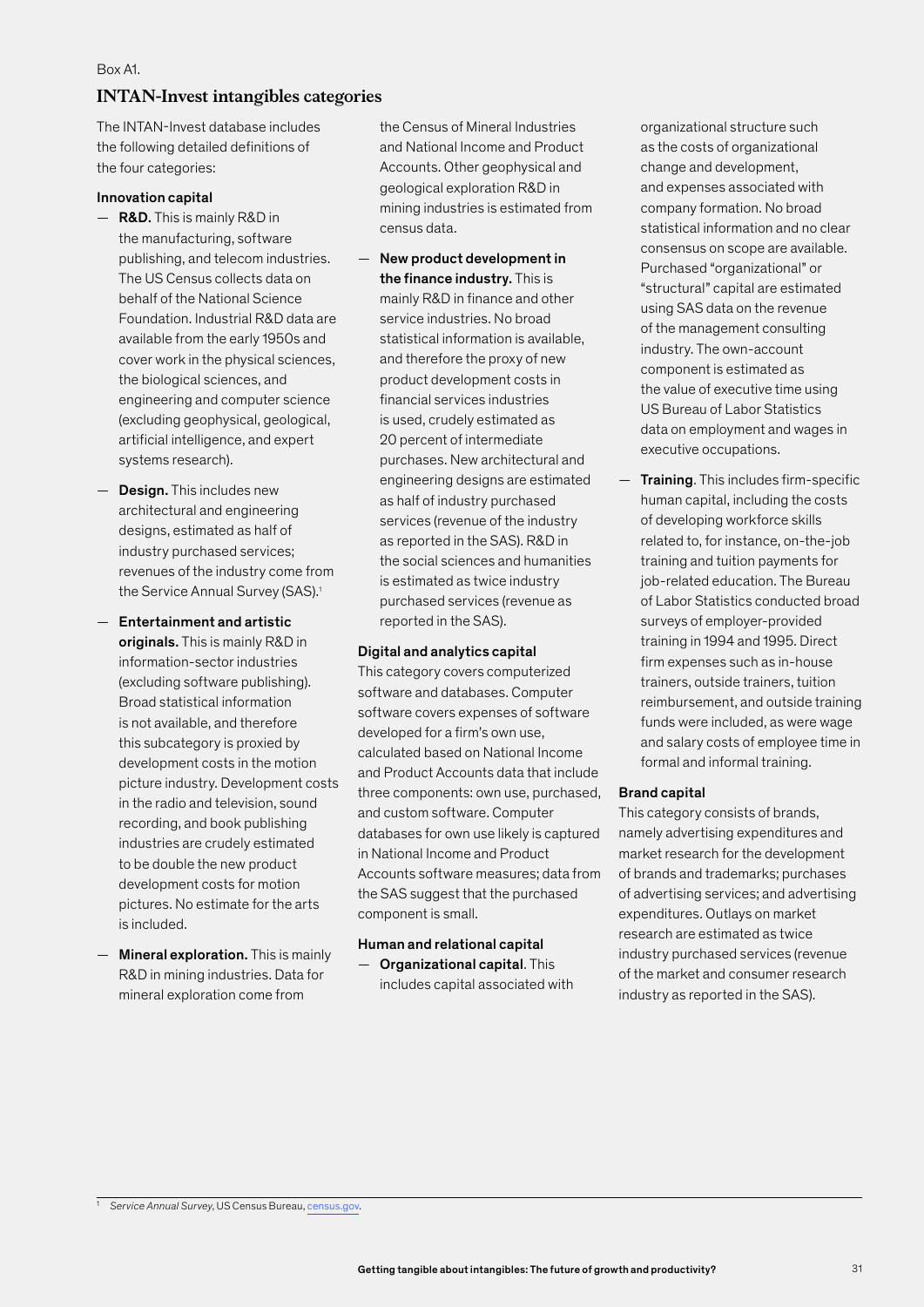The proprietary survey asked executives how much their companies invest in:

- $-$  Innovation, for example, activities related to R&D and developing trademarks, copyrights, licenses, patents, designs, and artistic originals.
- Digital and analytics, for example, activities related to development and maintenance of digital platforms, analytics models and algorithms, data and databases, proprietary software, and spending on third-party software.
- Organizational and managerial capital, for example, activities related to developing and improving organization reputation, and workforce quality, including training and skills, and management process and practices.
- Ecosystems and networks, for example, activities related to developing and improving privileged relationships, partnerships, and networks, and to assessing and developing geographic footprints.
- **Brand,** for example, activities related to developing and improving brand equity, customer insights, customer base, customer loyalty, and content.

Investments in different intangible categories were systematically analyzed as percentages of revenue.

#### **5. Determining top growers and low growers**

Using the survey results, we used the following definitions for each sector:

- Top growers were defined as the top 25 percent of companies in GVA growth in 2018–19.
- Low growers were defined as the bottom 50 percent of companies in GVA growth in 2018–19.38

Steady growers, which we do not highlight in the paper, are companies in the third quartile in GVA growth in 2018–19.

### **6. Analyzing capabilities**

In the McKinsey survey, executives responded to a range of statements on each type of capability. For each capability, we selected top statements based on the percentage of respondents strongly agreeing with the statement among top growers and low growers (on a six-point scale). Based on these percentage shares of strong agreement, a score of zero to five was given to each statement in four groups of capabilities by type of intangible capital: innovation capital, digital and analytics capital, human and relational capital, and brand capital.

 $\frac{38}{38}$  New McKinsey Global Institute research finds that between the periods 1994–96 and 2016–18, investment in intangible assets tripled while investment in tangible assets dropped by half as a proportion of revenue. This research takes a narrower view of corporate activity than this paper does, focusing only on about 5,000 public and private companies in the OECD with annual revenue of \$1 billion or more. See *Companies in the 21st century: A new look at how corporations impact the economy and households*, McKinsey Global Institute, June 2021, on McKinsey.com.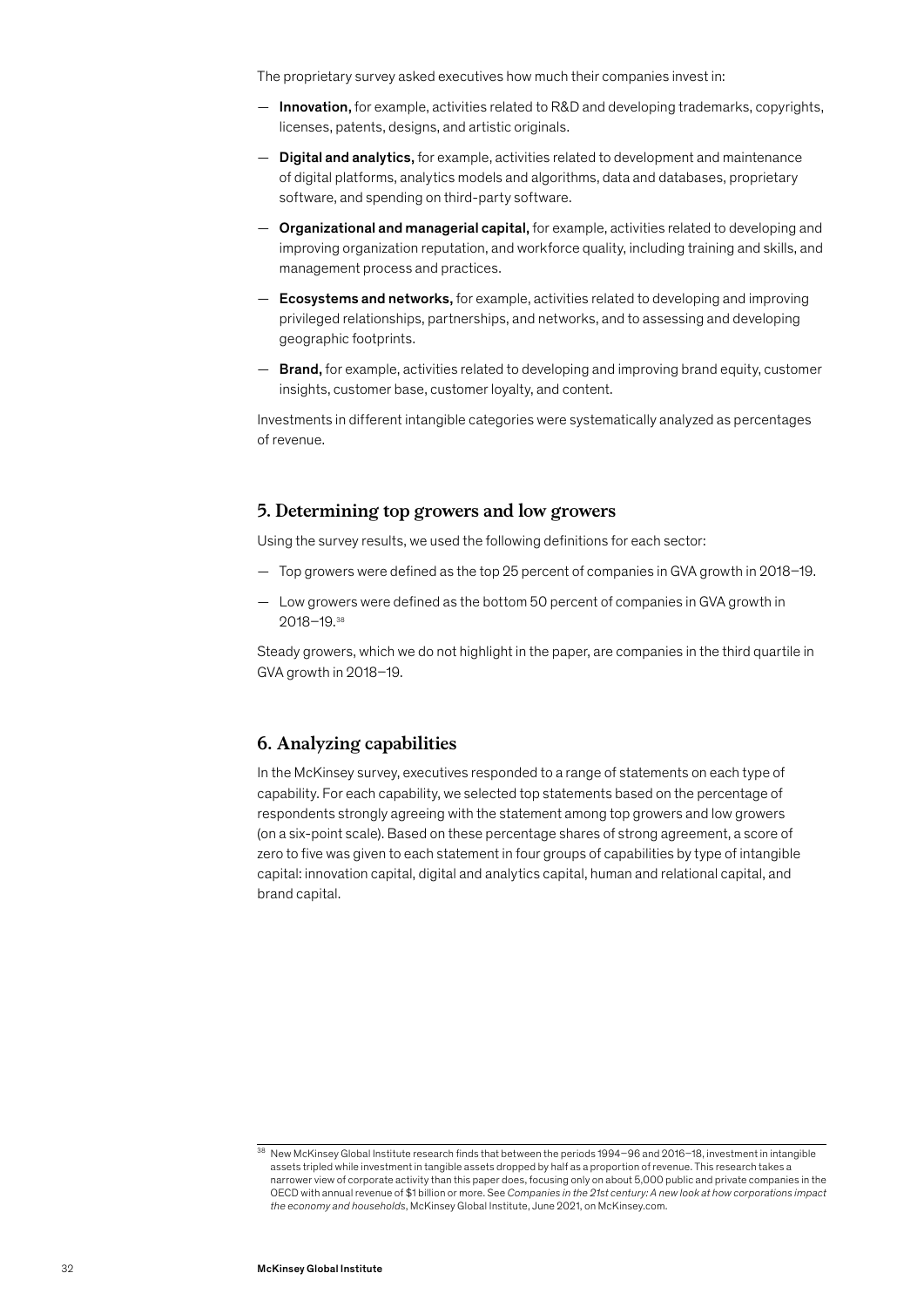# **Acknowledgments**

This paper is a collaboration between the McKinsey Global Institute (MGI) and McKinsey & Company's marketing and sales, and digital and analytics teams.

This project benefited enormously from close collaboration with Jonathan Haskel, professor of economics at Imperial College Business School, and Stian Westlake, chief executive at the Royal Statistical Society, the coauthors of *Capitalism without capital: The rise of the intangible economy* (Princeton University Press. 2017). Special thanks go to Tera Allas, McKinsey director of research and economics in London, for her invaluable input.

The research was led by Eric Hazan, a McKinsey senior partner in Paris and a member of the MGI Council; Sven Smit, a McKinsey senior partner in Amsterdam and co-chair of MGI; Jonathan Woetzel, a McKinsey senior partner and a director of MGI in Shanghai and Los Angeles; Biljana Cvetanovski, a McKinsey partner in London; Mekala Krishnan, an MGI partner in Boston; Brian Gregg, a McKinsey senior partner in San Francisco; Jesko Perrey, a McKinsey senior partner in Düsseldorf; and Klemens Hjartar, a McKinsey senior partner in Copenhagen. The project team comprised Moira Borens, Cherry Chen, Phoebe FY Chen, Isabel Cordoba, Guillaume Dagorret, Valerie Ford, Armine Gstrein Hassanaly, Claire Gu, Orsi Jojart, Diana Khramina, Rebeca Kung, Tancrede Peronnet, Fleur Porter, Arushi Singh, Maria Sliwinska, Ana Rita Sousa, Zsofia Sveiczer, Marija Vukojevic, Justus Winkelmann, and Nils Wittman. We are grateful to James Manyika, a McKinsey senior partner in San Francisco and co-chair of MGI, for his guidance, and Kevin Russell, an MGI fellow in Charlotte, who collaborated with us on MGI's work on 21st-century companies.

From MGI, we would like to thank Janet Bush, senior editor, who edited and produced this paper; Nienke Beuwer, EMEA director of communications; Vasudha Gupta, editorial production manager; Peter Gumbel, editorial director; Stephanie Strom, senior editor; Marisa Carder and Patrick White, design specialists; Lauren Meling, digital editor; Tim Beacom, research specialist; and Dennis Alexander of the MGI communication team. From McKinsey's marketing and sales team, we thank Julie F. Hayes, Mianne Ortega, Christina Sheffield, Eric Sherman, Cindy Van Horne, and Kinga Young. We are also grateful to the many McKinsey colleagues who contributed their industry expertise and perspectives to this research: Kabir Ahuja, Michael Betz, Marco Catena, Joy Chen, Dianne Esber, Harald Fanderi, Lars Fiedler, Rock Khanna, Dieter Kiewell, Anna Koivuniemi, Karin Loeffler, Duncan Miller, Peter Saffert, Christina Sheffield, Dennis Spillecke, and Michael Viertler.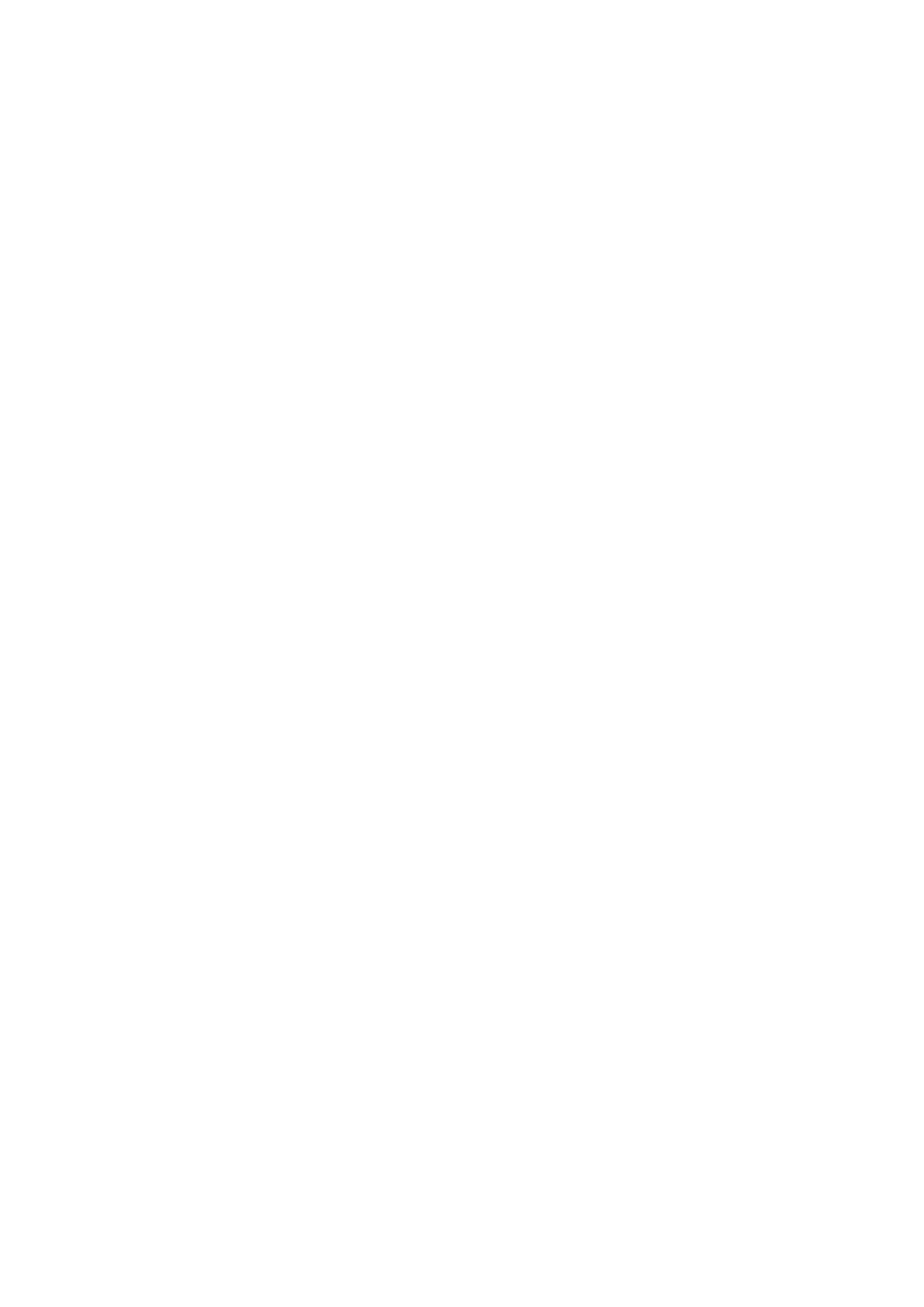# **Related MGI and McKinsey Research**

#### Superstars: The dynamics of firms, sectors, and cities leading the global economy (October 2018)

This discussion paper assesses the extent to which a superstar effect can be observed in the global economy in three arenas—firms, sectors, and cities—and inspects the dynamics, including churn and changing characteristics, in each of these arenas.

#### Risk, resilience, and rebalancing in global value chains (August 2020)

This report examines the potential risks in intricate production networks designed for efficiency, cost, and proximity to markets and looks at advances in technology that offer companies tools that preserve efficiency while enhancing resilience.

#### Tackling Europe's gap in digital and AI (February 2019)

This discussion paper analyzes what Europe could do to catch up with countries such as the United States and emerging leaders like China. The potential is quite large, amounting to trillions in additional GDP for Europe, and the continent already has more professional developers than the United States.

#### How Asia can boost growth through technological leapfrogging (December 2020)

This discussion paper describes growth in major technological indicators, explores the characteristics of growth in technological capabilities and identifies opportunities where Asia could leapfrog ahead in capitalizing on technological innovation.

#### Will productivity and growth return after the COVID-19 crisis? (March 2021)

This report examines the bold and innovative steps companies took to respond to the COVID-19 pandemic and how spreading such rapid innovation more broadly could produce significant gains in productivity and economic growth.

#### Connected world: An evolution in connectivity beyond the 5G revolution (February 2020)

This discussion paper takes a look beyond the connectivity being enabled by 5G to examine a broad range of connective technologies from fiber and satellites to Wi-Fi and short-range tools and how it could be deployed in healthcare, mobility, manufacturing, and retail to deliver economic benefits.

www.mckinsey.com/mgi Download and listen to MGI podcasts on iTunes or at www.mckinsey.com/mgi/publications/multimedia/